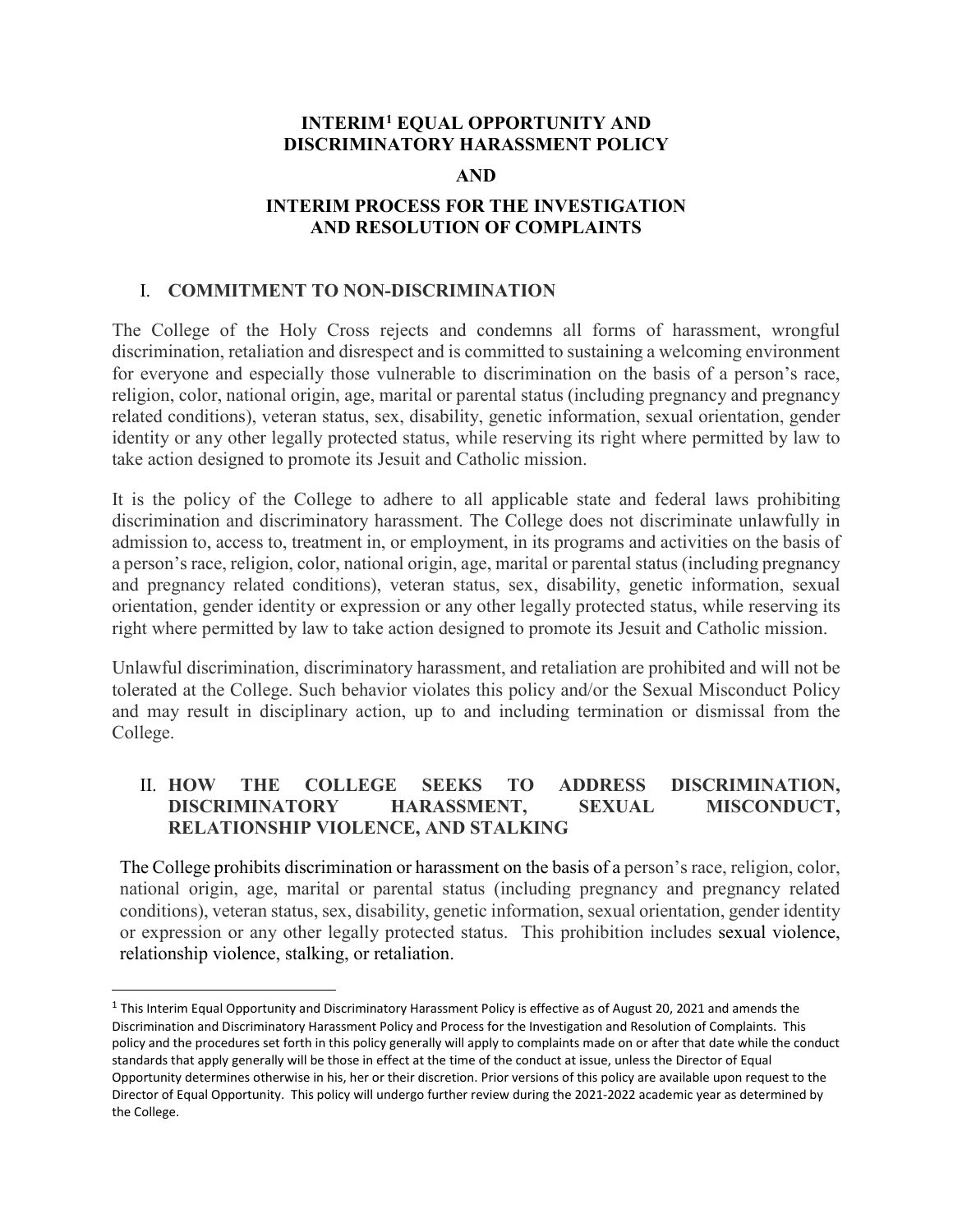The College follows through on that commitment, in part, through the implementation of two policies:

- 1. Sexual Misconduct Policy. The Sexual Misconduct Policy is designed to comply with Title IX of the Educational Amendments Act of 1972 and the regulations thereunder (as the same may be amended from time to time, "Title IX"). It defines prohibited conduct to be addressed under that policy, including, but not limited to, sexual harassment, sexual violence, sexual exploitation, relationship violence, and stalking, and the process by which the College will address such conduct in different circumstances. To review the Sexual Misconduct Policy, reporting resources, other College and community resources, including confidential resources, availability of support measures, and related investigation and resolution procedures, please see the following link: [Sexual Misconduct Policy](https://www.holycross.edu/sexual-respect-and-title-ix) (available at https://www.holycross.edu/sexual-respect-and-title-ix).
- 2. This Interim Equal Opportunity and Discriminatory Harassment Policy. This Interim Equal Opportunity and Discriminatory Harassment Policy defines prohibited conduct and a process by which the College will address such conduct, including, but not limited to:
	- o Discrimination or harassment on the basis of race, religion, color, national origin, age, veteran status, disability, or genetic information.
	- o Discrimination or harassment on the basis of sex, sexual orientation, gender identity or expression, pregnancy, marital or parental status, sexual harassment, sexual violence, other inappropriate sexual contact, relationship violence, stalking, and sexual exploitation are addressed under this policy to the extent that those concerns are not required to be addressed under Title IX and the Sexual Misconduct Policy. In these cases, The Director of Title IX and Equal Opportunity ("Director of Equal Opportunity") will evaluate reported concerns and make a determination of which policy applies.
	- o In addition, this policy covers the additional prohibited conduct described in Section VI.

Both policies also prohibit retaliation against any individual seeking to exercise a protected activity and/or effectively take part in either process.

This policy applies to all College community members, including, but not limited to, students, faculty, staff, contractors, volunteers, and other third parties visiting College owned or leased property or participating in any College event, program or activity, whether on or off campus. All such persons are responsible for being familiar with and abiding by this policy at all times. The term "student" includes all persons taking courses at the College, either full-time or part-time. Persons who withdraw or resign after allegedly violating this policy, who are not officially enrolled or engaged for a particular term but who have a continuing relationship with the College, are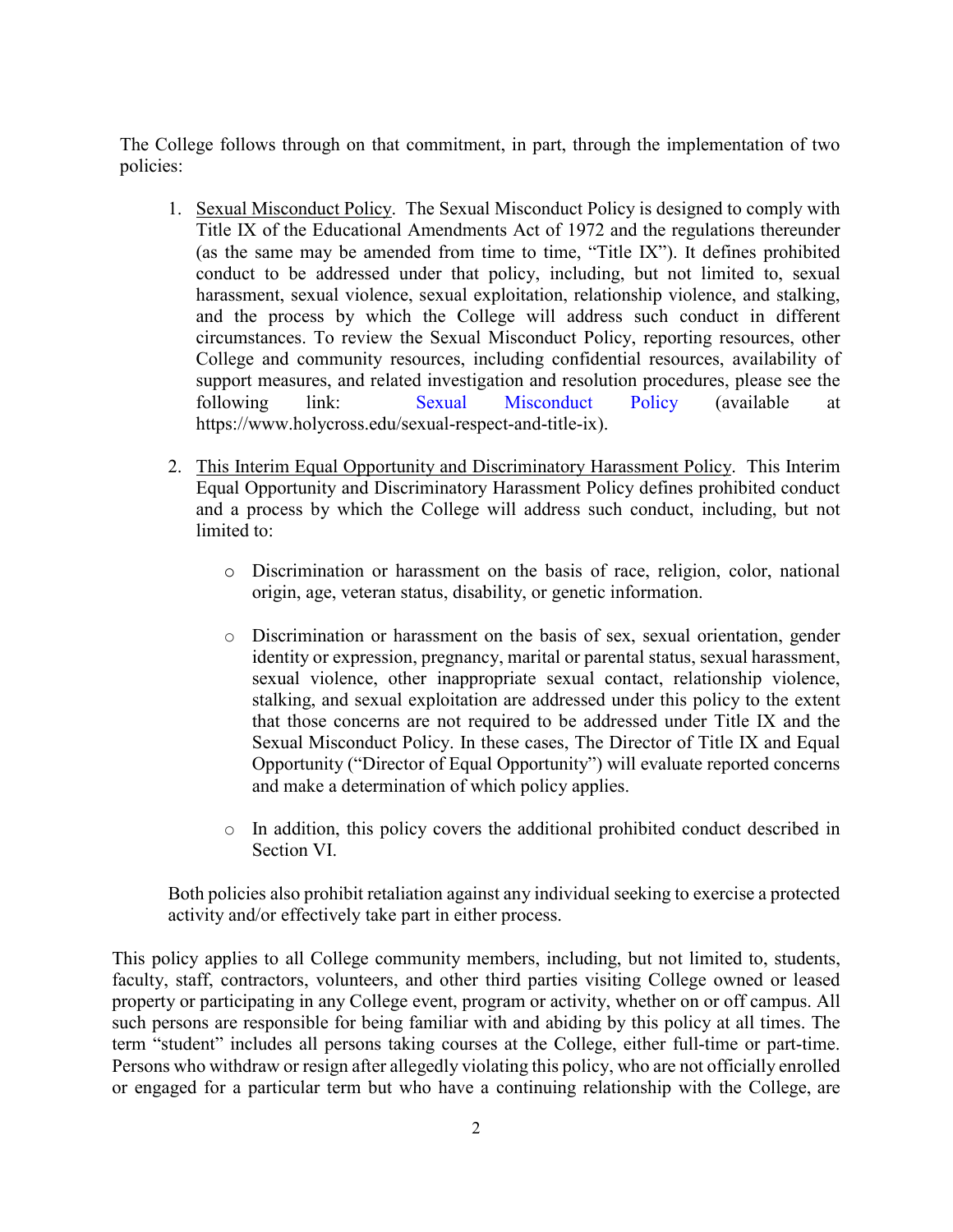considered community members for the purpose of this policy. A person's status as a community member or the applicability of this policy in a particular situation shall be determined by the Director of Equal Opportunity in his, her, or their sole discretion.

This policy is neither designed nor intended to limit the College's authority to discipline or take remedial action for conduct which is deemed unacceptable, regardless of whether that conduct satisfies the legal definition of unlawful discrimination, discriminatory harassment, or retaliation.

Any individual can experience or commit a violation, and discriminatory, harassing or retaliatory behaviors can occur between people of the same or different sex, sexual orientation, gender identity, gender expression, race, religion, color, national origin, age, ability status, or veteran status.

# III. **DIRECTOR OF TITLE IX AND EQUAL OPPORTUNITY**

The Director of Equal Opportunity (who also serves as the College's Title IX Coordinator and ADA/504 Coordinator) has been designated by the College to respond to inquiries regarding this policy and the Sexual Misconduct Policy:

> Derek DeBobes Director of Title IX and Equal Opportunity College of the Holy Cross Hogan Campus Center- Suite 506 Worcester, MA 01610 508-793-3336 [ddebobes@holycross.edu](mailto:ddebobes@holycross.edu)

The Director of Equal Opportunity is also available to meet with any individual to provide information about the implementation of this policy and Sexual Misconduct Policy, including the availability of supportive measures, the investigation process, and the resolution/sanction process, as well as discussing other resources within the College community and beyond. The Director of Equal Opportunity and/or other qualified members of the College community will assist, as necessary, with these efforts.

## IV. **REPORTING OPTIONS; RETALIATION PROHIBITION; COLLEGE RESOURCES AND OTHER COMMUNITY RESOURCES**

It is the goal of this policy and these procedures to create a positive, supportive environment in which people who believe that they have experienced or have concerns about discrimination, discriminatory harassment, retaliation, sexual harassment, sexual violence, relationship violence, stalking or other conduct prohibited by this policy feel free to discuss those situations or concerns with someone in a position to address them, secure in the knowledge that they will be listened to and treated with respect.

- A. Reporting Options
	- Non-Confidential Report pursuant to this Policy*.* To report a violation, make a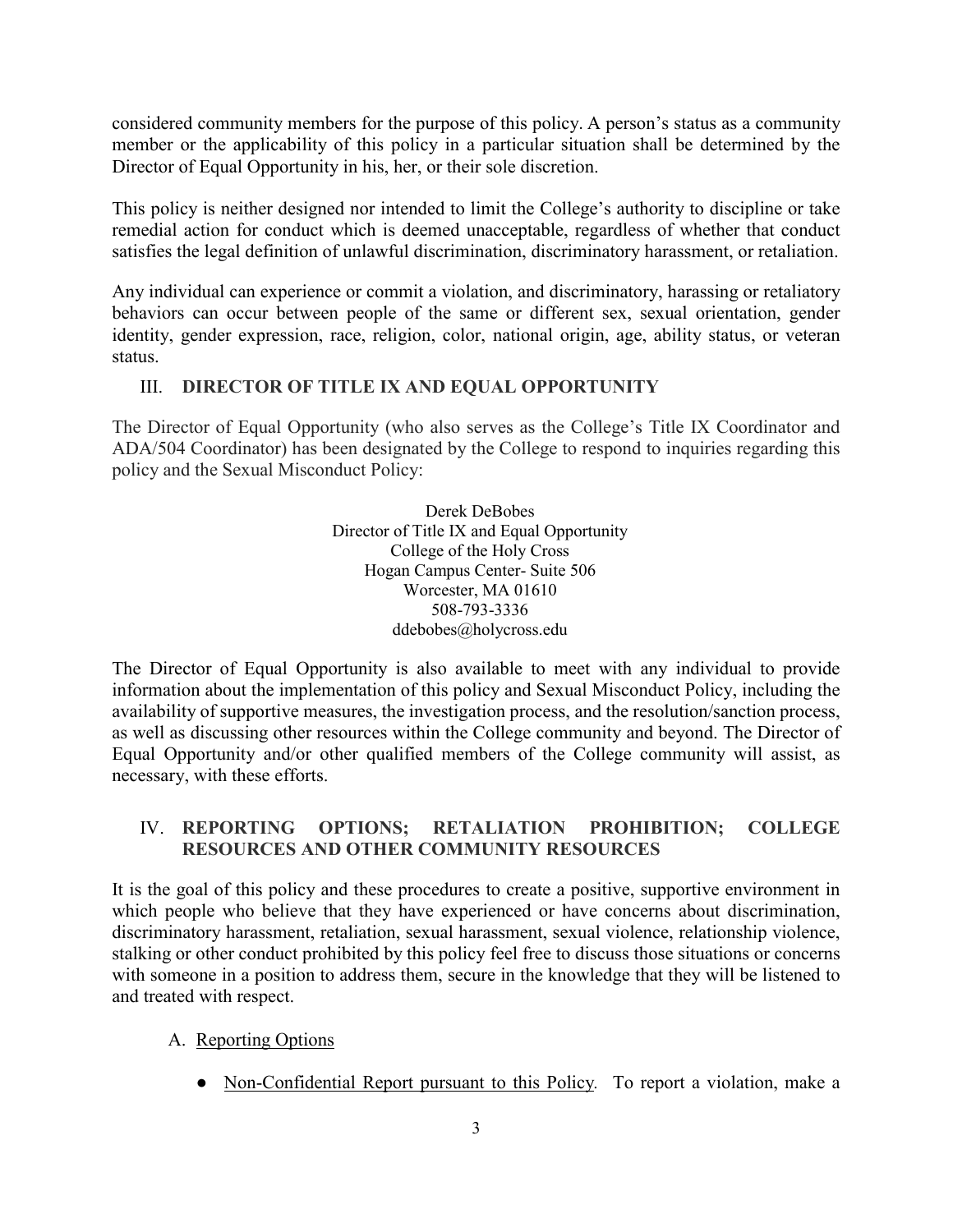complaint, or seek information about the process to resolve complaints or concerns under this policy, please contact<sup>2</sup>:

> Derek DeBobes Director of Title IX and Equal Opportunity College of the Holy Cross Hogan Campus Center- Suite 506 Worcester, MA 01610 508-793-3336 [ddebobes@holycross.edu](mailto:ddebobes@holycross.edu)

In the event that the Director of Equal Opportunity is unavailable, inquiries may also be made to another official in the Office of Title IX and Equal Opportunity or to one of the following officials:

> Marymichele Delaney Director of Human Resources College of the Holy Cross O'Kane Hall, Room B72 Worcester, MA 01610 508-793-3320 [mdelaney@holycross.edu](mailto:mdelaney@holycross.edu)

Paul Irish Associate Dean of Students College of the Holy Cross Hogan Campus Center, Room 109 Worcester, MA 01610 508-793-2669 pirish@holycross.edu

- Criminal Reporting Option*.* Individuals who believe that they may have been victims of a crime may file a criminal complaint with the Department of Public Safety (508-793-2222) and/or the local police department (911) where the incident occurred. An individual may make a criminal complaint and also file a complaint under the College's Sexual Misconduct Policy or this policy. The College encourages individuals to report potentially criminal incidents to law enforcement so appropriate measures can be taken to help individuals and prevent future crimes. However, individuals are never required to report an incident to law enforcement. The contact information for the Department of Public Safety, as well as other local law enforcement resources, include:
	- Holy Cross Department of Public Safety, One College Street, Worcester, MA 01610, 508-793-2222. If you wish to file a report on

<span id="page-3-0"></span><sup>&</sup>lt;sup>2</sup> In the event of an allegation of misconduct with respect to the Director of Equal Opportunity, individuals may contact the Director of Human Resources and, in such case, the Director of Human Resources will function in the role of the Director of Equal Opportunity with respect to any such claim.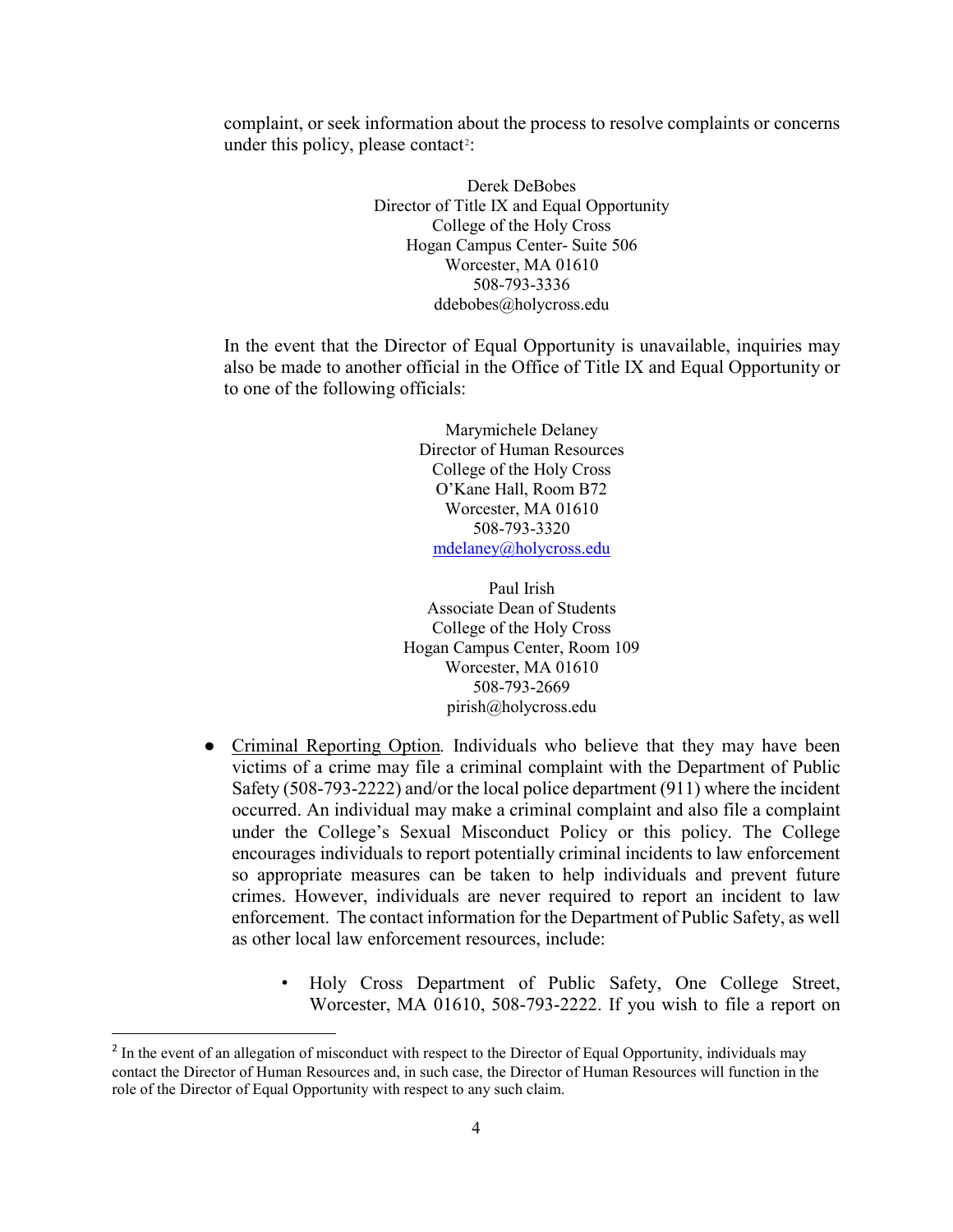campus, an officer in the Department of Public Safety is available to meet with you to receive your report.

- Worcester Police Department, 9-11 Lincoln Square (Exit 17 off I-290, turn left), 508-799-8606.
- West Boylston Police Department, 39 Worcester Street, 508-835-3233.
- District Attorney's Office, Child Abuse and Sexual Assault Unit, 255 Main Street, Worcester, MA, 508-792-0214.
- The Worcester County State Police, Detective Unit, 508-832-9124.

If you would like assistance in filing a report with the state or local police department, the Department of Public Safety will help. If you wish to file a report with off-campus authorities, you may choose to go directly to the state or local police department. The College will provide transportation for you to go to the police department to file a report with no questions asked unless your health or safety is at risk. You also may choose to have officers from the state or local police department come to campus. The College can arrange for a discreet and private place to meet for this purpose.These resources will provide information with respect to how to obtain a court-issued protective order. In the event that an individual obtains a protective order under state or federal law with respect to a College community member, the individual should notify the Director of the Department of Public Safety and provide a copy of the order and, following receipt and review thereof, the Director of Equal Opportunity will meet with the individual with respect to the enforcement of the protective order. In addition, or alternatively, you may seek a College issued no-contact order through the Director of Equal Opportunity as set forth in Section VII.1(e) below.

• Anonymous Reporting Option. The College maintains an anonymous reporting form for those individuals who desire to report a complaint anonymously. Anonymous reports are permitted (except with respect to required Responsible employee reports) and will be reviewed and routed to the Office of Title IX and Equal Opportunity. Do not submit any personally identifiable information on the report form if you desire to remain anonymous. The anonymous reporting tool is available at a state of  $\alpha$  at a state of  $\alpha$  at a state of  $\alpha$  at a state of  $\alpha$  at a state of  $\alpha$  at a state of  $\alpha$  at a state of  $\alpha$  at a state of  $\alpha$  at a state of  $\alpha$  at a state of  $\alpha$  at a state of  $\alpha$  at

[https://cm.maxient.com/reportingform.php?CollegeoftheHolyCross&layout\\_id=2](https://cm.maxient.com/reportingform.php?CollegeoftheHolyCross&layout_id=2) and from the College's Sexual Respect and Title IX website at [https://www.holycross.edu/sexual-respect-and-title-ix.](https://www.holycross.edu/sexual-respect-and-title-ix) The College may be required in accordance with state and/or federal law to: (i) investigate or address the alleged misconduct, including when the alleged act was reported anonymously; (ii) assess whether a report triggers the need for a timely warning or emergency notification under state or federal regulations, the obligations of which may, in limited circumstances, result in the release of the reporting party's identity if provided; and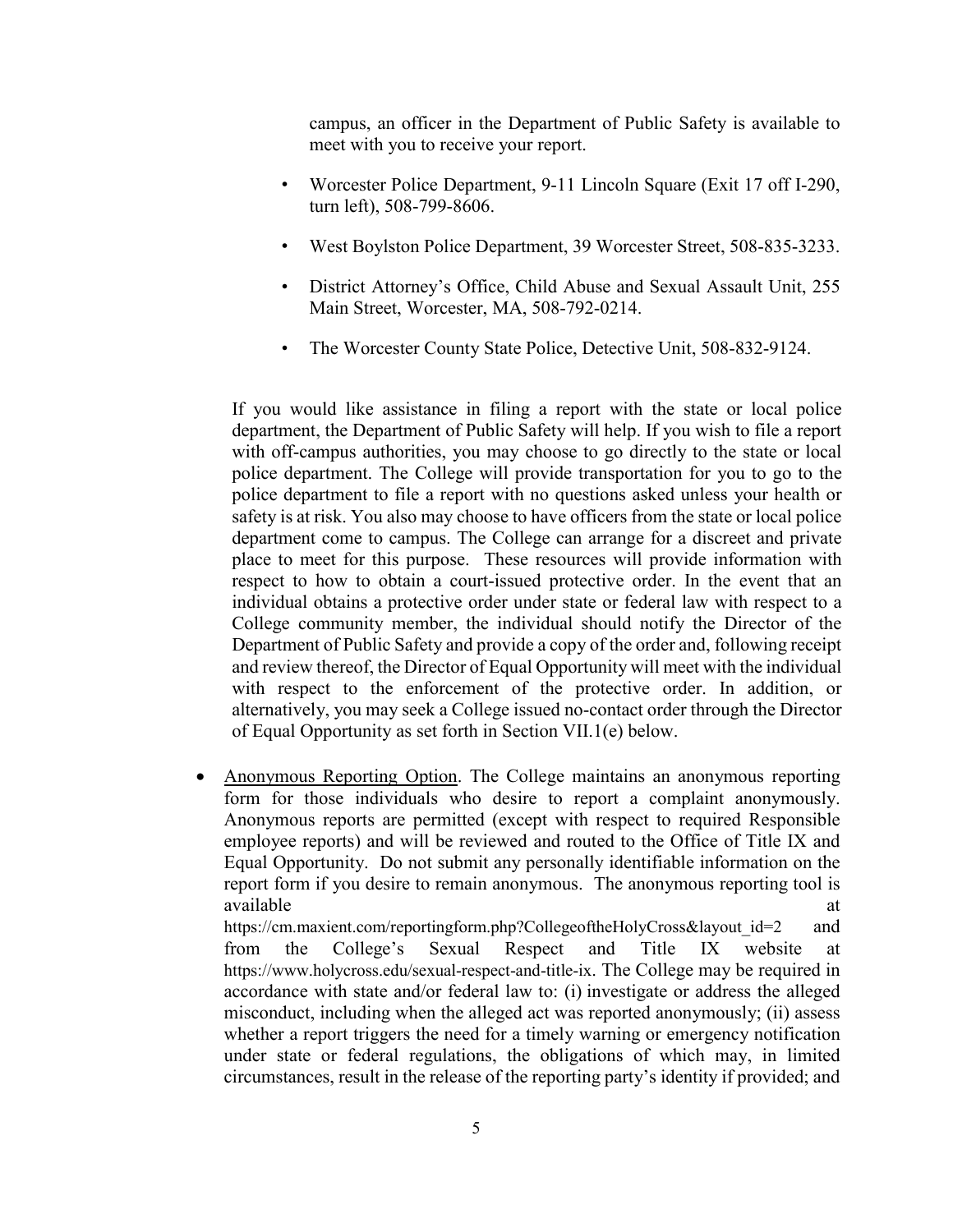(iii) disclose the identity of a reporting party (if known) to another student, an employee or a third party. In addition, the extent of the College's response and/or available support may depend on the level of detail shared in the report. The IP address from the device or computer used to submit this form is retained.

• Governmental Reporting Options. In addition to the above reporting options and the resolution process in this policy, if you believe you have been subjected to unlawful discrimination, discriminatory harassment, or retaliation you may file a complaint with the federal and state government agencies listed below. Using a College's investigation and resolution process does not prohibit you from filing a complaint with these agencies. The U.S. Equal Opportunity Commission and the Massachusetts Commission Against Discrimination have a short time period for filing a claim (generally ranging between  $180$  to  $300 \text{ days}^3$  $300 \text{ days}^3$ ).

#### **U.S. Department of Education, Office of Civil Rights**

5 Post Office Square, 8th Floor Boston, MA 02109 617-289-0111

#### **U.S. Equal Employment Opportunity Commission**

John F. Kennedy Federal Building 475 Government Center Boston, MA 02203 617)-565-3200/800-669-4000

#### **Massachusetts Commission Against Discrimination**

Worcester Office 484 Main Street Room 320 Worcester, MA 01608 508-453-9630

Boston Office One Ashburton Place Sixth Floor, Room 601 Boston, MA 02108 617-994-6000

Springfield Office 436 Dwight Street Second Floor, Room 220 Springfield, MA 01103 413-739-2145

New Bedford Office 800 Purchase Street Room 501

<span id="page-5-0"></span><sup>&</sup>lt;sup>3</sup> MCAD and EEOC reporting guidelines generally require a complaint made 300 days after the last incident occurred, although complainants may subsequently inform the appropriate investigator of extenuating circumstances that may have prevented them from filing within the 300-day time frame.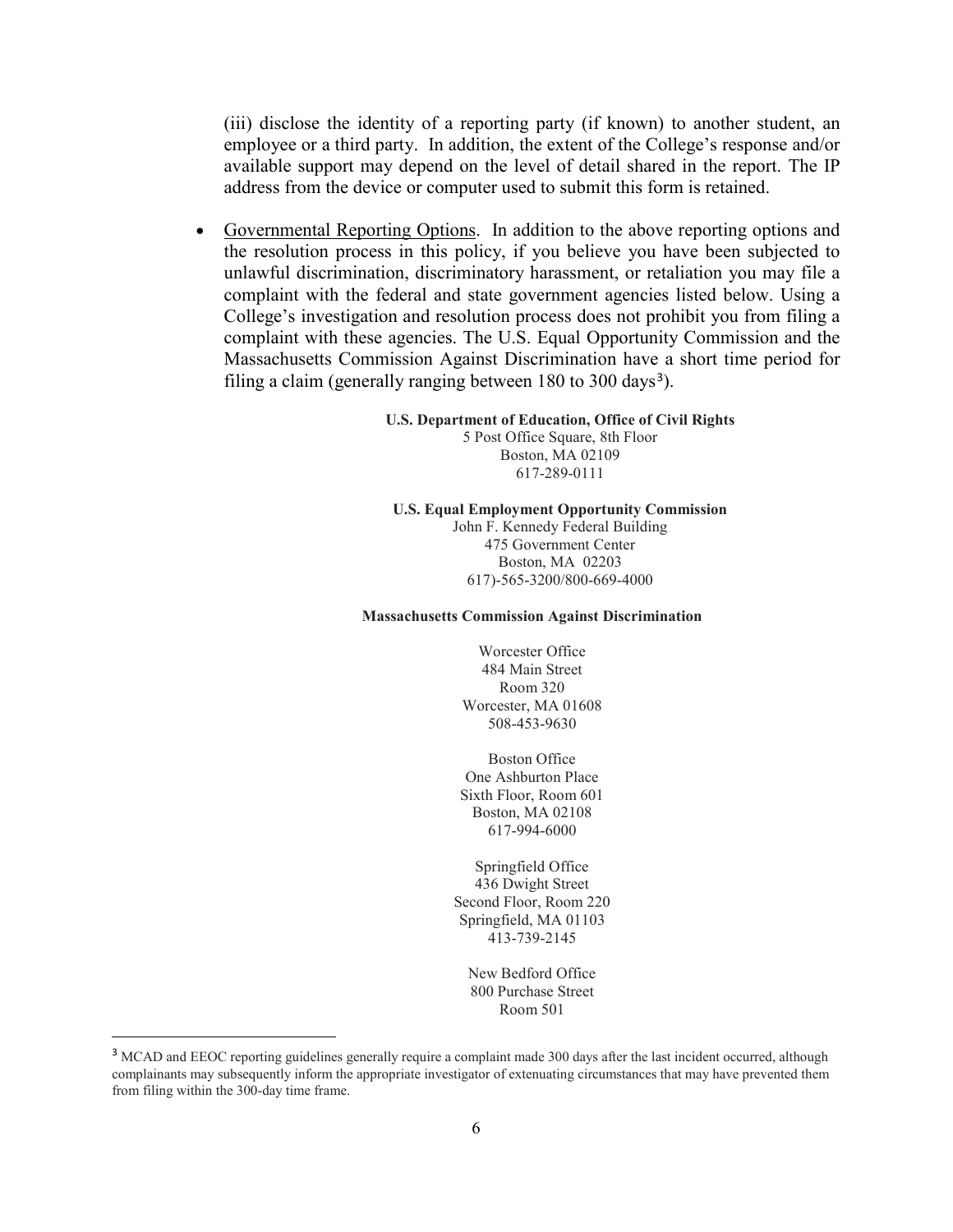#### New Bedford, MA 02740 508-990-2390

- B. **No Retaliation.** The College will not tolerate retaliation against any persons for their participation or involvement in the reporting, investigation, and/or resolution of matters reported or subject to this policy. The College will take appropriate steps to prevent and/or address retaliation. Retaliation constitutes a very serious violation of this policy and should be reported immediately to the Director of Equal Opportunity. Please see the definition of retaliation in Section VI below.
- C. **Support from Confidential Resources.** There are several departments within the College community that can serve as support and confidential resources to individuals, including both Complainants and Respondents. These College employees serve in professional roles in which communications are provided confidential status under the law (e.g., licensed mental health care providers, licensed medical providers, pastoral counselors and clergy) and may not report identifying information about behavior that may implicate this policy without the consent of the individual who supplied the information in question or otherwise in compliance with law.<sup>[4](#page-6-0)</sup> For further information, please see "College Resources and Other Community Resources" in Section V of the [Sexual Misconduct Policy](https://www.holycross.edu/sexual-respect-and-title-ix) (available at [https://www.holycross.edu/sexual-respect](https://www.holycross.edu/sexual-respect-and-title-ix)[and-title-ix\)](https://www.holycross.edu/sexual-respect-and-title-ix).
	- (i) On-campus confidential resources include:
		- A "Primary Confidential Resource Provider", described in Section V.A. of the Sexual Misconduct Policy; and
		- "Other Confidential Resources for Complainants and Responders, Including On Campus Medical, Counseling and Pastoral Resources", described in Section V.B. of the Sexual Misconduct Policy.
	- (ii) Additional off-campus community resources are set forth in: "Additional Resources for Individuals Who Have Experienced Sexual Violence, Other Inappropriate Sexual Contact, Relationship Violence and/or Stalking" in Section V.G. of the Sexual Misconduct Policy and "Additional Off-Campus

- The individual alleged to have been harmed is a minor (under 18), in which case the Massachusetts Department of Children and Families must be notified.
- Elder or disabled individual abuse has been alleged.

 $\overline{\phantom{a}}$ 

<span id="page-6-0"></span><sup>4</sup> Confidential resources generally will not share identifiable information without the reporting individual's permission, unless:

Sharing is required to address an imminent risk of harm to the safety of the community at large, the individual sharing the information, or another member of the community; or

Please note that such employees who receive reports when not functioning in their licensed or pastoral capacity (e.g., when acting as an administrator or teaching a course) are not prohibited from making a report, and in some cases, may be required to report certain information.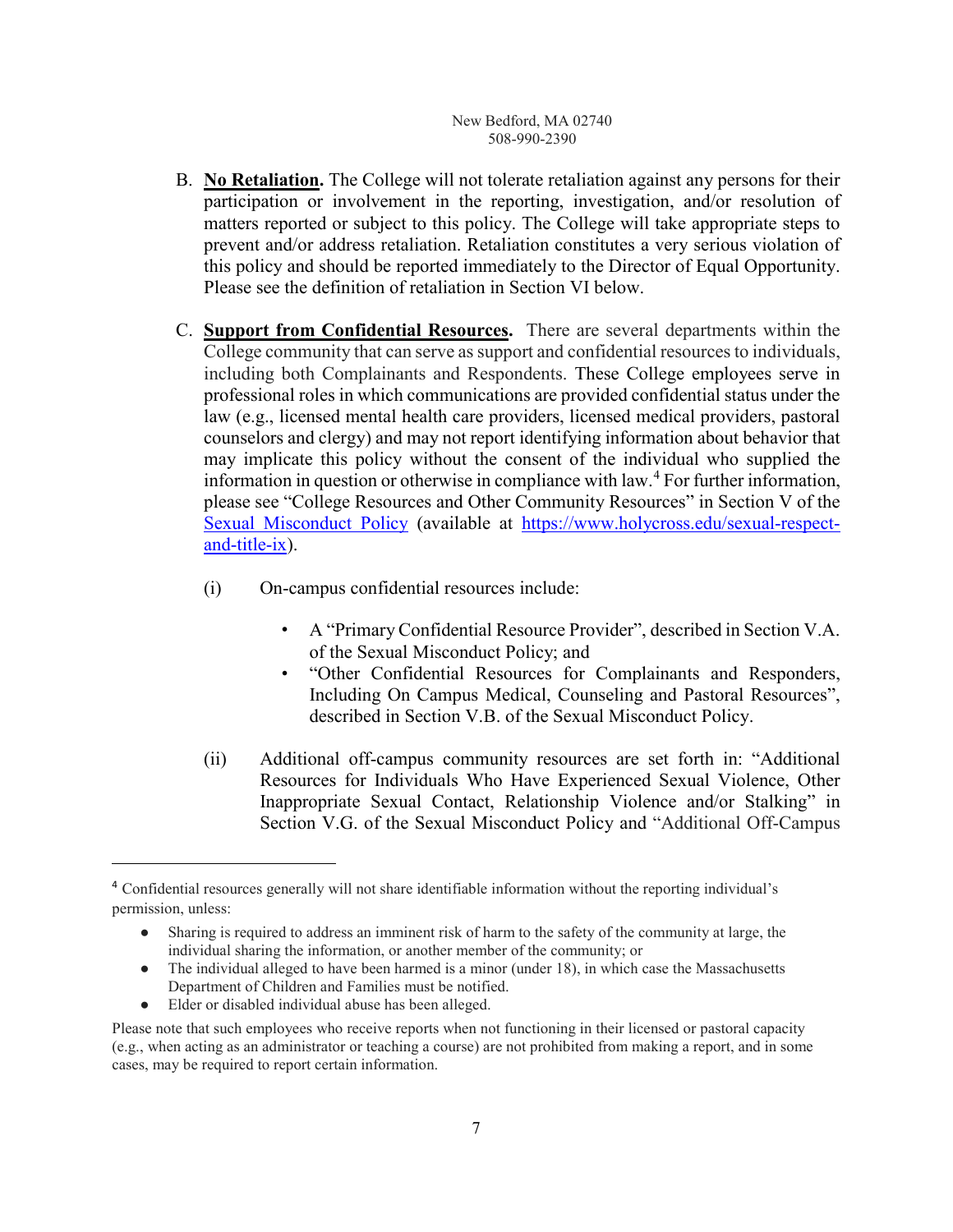Support and Resources - Shelters, Hotlines, Advocacy, and Support" in Section V.H. of the Sexual Misconduct Policy.

If you have any questions about the resources available to you as a member of the College community, please contact the Director of Equal Opportunity.

#### V. **ADDITIONAL CONSIDERATIONS**

A. Privacy; Requests for Confidentiality or No Investigation. The College will act with discretion with regard to the privacy of individuals and the sensitivity of the situation when it receives a report of conduct that could trigger this policy. The College will not share the identity of a Party except as necessary to carry out the College's disciplinary policies and procedures or as permitted by federal or state law. In addition, this provision does not limit disclosure of findings of responsibility if permitted by applicable law.

There are certain instances in which the College has a broader obligation to the College community and may need to override an individual's request for privacy or a request that the College not investigate a matter or not continue with an investigation in which a Complainant is unwilling to continue to participate. Because such requests could impact the College's ability to appropriately address and resolve the behavior in question, the College will weigh these requests very carefully.

In the case of sexual misconduct allegations, the Director of Equal Opportunity will evaluate the request for confidentiality or that an investigation/discipline not occur (which requests must be in writing) by considering a range of factors, including, but not limited to, whether there appears to be a pattern or history of alleged perpetration or violence, there exists a threat alleged that the respondent threatened further or future violence, the misconduct was alleged to have been committed by multiple parties, the alleged respondent holds a position of power over the impacted individual(s) or others, the impacted individual is a minor, and the party does not want to go forward as a result of threats, coercion or other conduct that could be viewed as a form of intimidation. The presence of one or more of these factors may lead the College to commence an investigation independently or continue an investigation regardless of the cooperation of the Complainant. If so, the College will inform the Complainant prior to proceeding and will to the extent possible share information only with the individuals responsible for handling the College's response and others involved in the investigation and oversight thereof. In the event that the Complainant requests that the College inform the Respondent that the Complainant asked the College not to investigate or seek discipline, the College will honor the request and inform the Respondent that the College made the decision to proceed.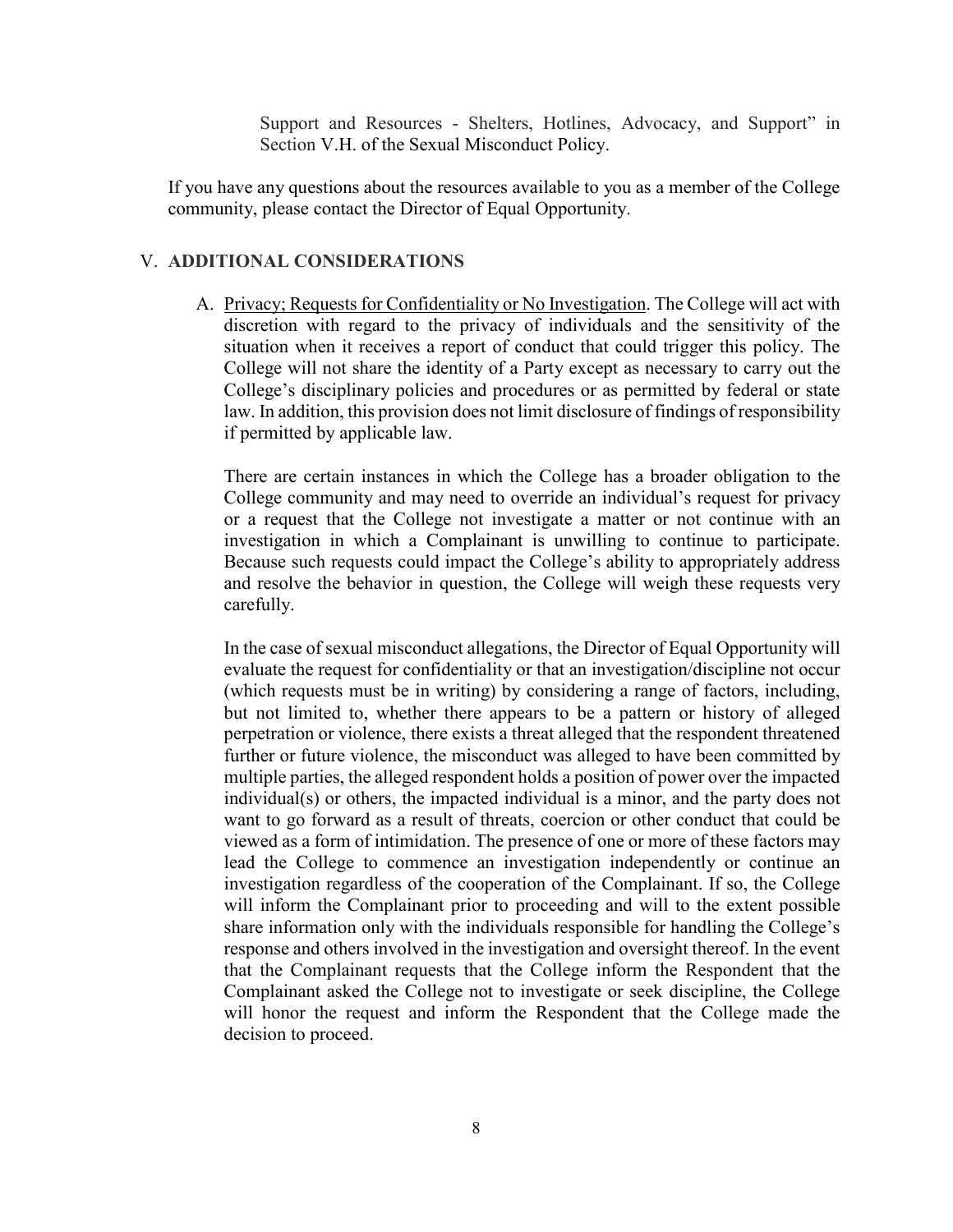If the College does not proceed, the College will consider broader remedial action, such as increased or targeted education or prevention measures, increased monitoring, security or supervision, conducting surveys and/or revisiting its policies and practices. If utilized, such action is not a form of sanction.

B. Duty to Report Discrimination, Harassment, Retaliation and Other Misconduct. With the exception of the confidential resources described in Sections V.A and V. B. of the Sexual Misconduct Policy, all trustees, and all full-time and part-time faculty and other employees and, with respect to student employees, Residence Assistants and dining captains, are considered "Responsible Employees." This means that when they learn of an allegation of unlawful discrimination, discriminatory harassment, sexual harassment (including, but not limited to, sexual misconduct, sexual violence, dating and domestic violence, and stalking), or retaliation or other conduct prohibited by this policy or the Sexual Misconduct Policy toward any member of the College community, they are required to notify the Director of Equal Opportunity promptly in writing or by telephone. In addition, College employees who are designated as campus security authorities (CSAs) for the purposes of the Clery Act must provide the Department of Public Safety with non-identifying statistical information regarding all reported incidents of Clery crimes (including, but not limited to, sexual assault, dating violence, domestic violence, stalking and hate crimes). Any questions about the reporting or confidentiality status of any employee should be directed to the Director of Equal Opportunity.

Any Responsible Employee who fails to make a report to the Director of Equal Opportunity upon learning of an allegation of prohibited conduct under this policy, the Sexual Misconduct Policy or the Policy on Protection of Children may be subject to disciplinary action under this policy.

College employees who serve in professional roles in which communications are provided confidential status under the law (e.g., licensed mental health care providers, licensed medical providers, pastoral counselors and clergy) are not obligated to report identifying information about behavior that may implicate this policy or the Sexual Misconduct Policy without the consent of the individual who supplied the information in question or otherwise in compliance with law.<sup>[5](#page-8-0)</sup> Please

- The individual alleged to have been harmed is a minor (under 18), in which case the Massachusetts Department of Children and Families must be notified.
- Elder or disabled individual abuse has been alleged.

l

<span id="page-8-0"></span><sup>5</sup> Confidential resources generally will not share identifiable information without the reporting individual's permission, unless:

Sharing is required to address an imminent risk of harm to the safety of the community at large, the individual sharing the information, or another member of the community; or

Please note that such employees who receive reports when not functioning in their licensed or pastoral capacity (e.g., when acting as an administrator or teaching a course) are not prohibited from making a report and in some cases, may be required to report certain information.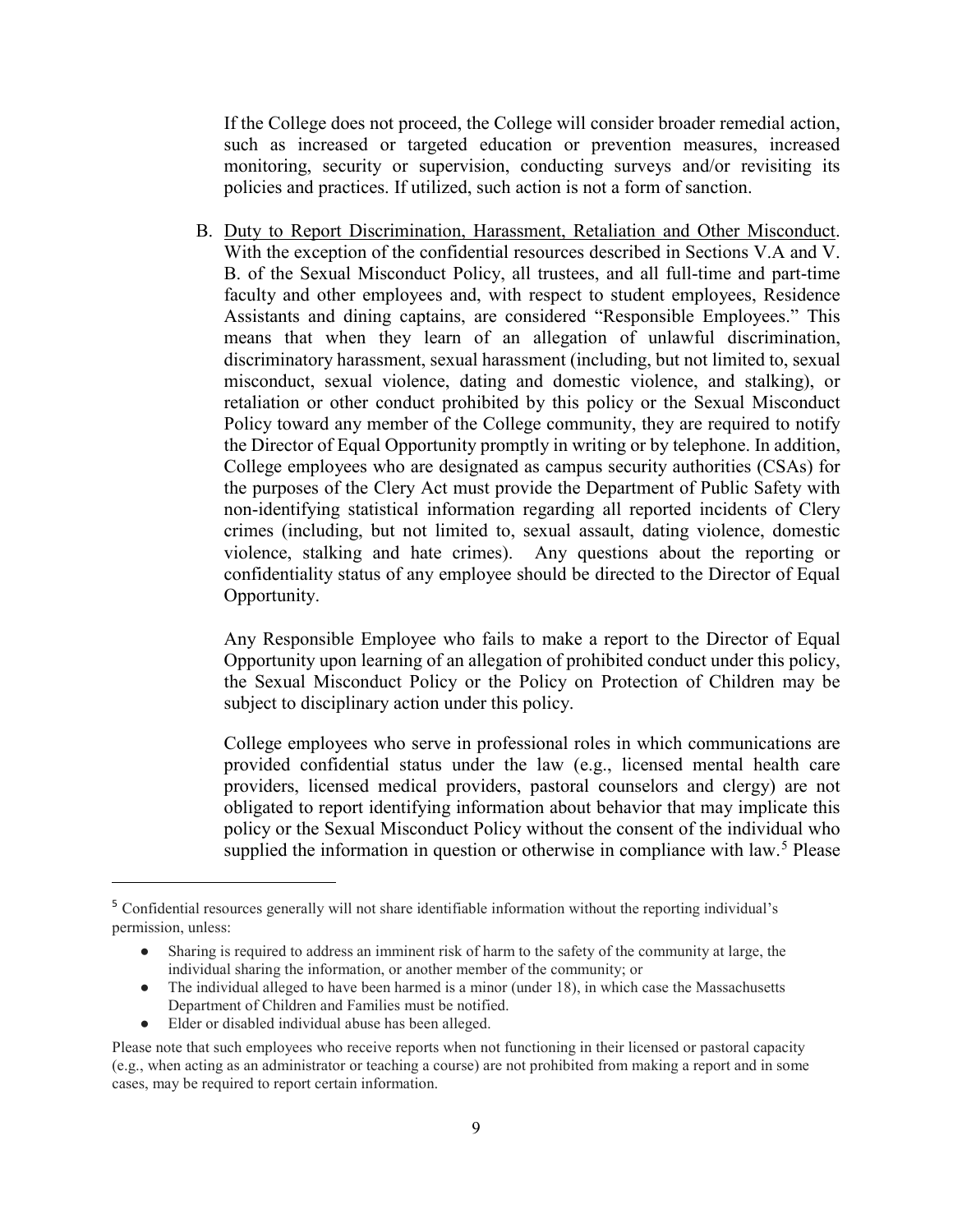note that such employees who receive reports when not functioning in their licensed or confidential capacity (e.g., when teaching a course) are not prohibited from making a report.

For requirements regarding mandated reporting of child abuse and neglect, please see the Policy on Protection of Children at https:/[/www.holycross.edu/compliance](http://www.holycross.edu/compliance-and-risk-management/policy-)[and-risk-management/policy-p](http://www.holycross.edu/compliance-and-risk-management/policy-)rotection-children.

- C. Duty of Cooperation. All Parties, advisors, and witnesses are obligated to cooperate with the persons charged with implementing this policy and the Sexual Misconduct Policy and the procedures under those policies. Any person who knowingly interferes with the actions taken to implement the reporting, investigation, or resolution of matters under this policy or the Sexual Misconduct Policy may be subject to disciplinary action under this policy.
- D. Duty of Honesty. All Parties and witnesses are obligated to be completely honest during the course of the entire process set forth in this policy. Any person who knowingly makes a false statement – either explicitly or by omission – in connection with any part of the process under this policy or the Sexual Misconduct Policy may be subject to disciplinary action under this policy. A report made in good faith, however, is not considered false merely because the evidence does not ultimately support the allegation of violation of the policy. In accordance with Massachusetts law, a complainant, reporting party or a witness who causes an investigation of sexual misconduct shall not be subject to a disciplinary sanction related to the incident unless the College determines the report was not made in good faith or that the violation was egregious. An egregious violation shall include, but not be limited to, taking an action that places the health and safety of another person at risk.
- E. Recording the Proceedings. Parties, advisors, and witnesses are not permitted to make video, audio, or other electronic, photographic, or digital recordings of any meetings or proceedings held under the policy. The Director of Equal Opportunity may make exceptions to this prohibition in limited circumstances if such person concludes, in his/her/their sole discretion, that a recording is warranted, and upon written request of the Party seeking the recording that explains the need for the recording.
- F. Amnesty for Students Reporting Sexual Violence, Relationship Violence and Stalking. The College encourages reporting of sexual misconduct and seeks to remove barriers to reporting. Students may be hesitant to report sexual violence, relationship violence or stalking out of a concern that they, or witnesses, might be charged with a violation of the College's drug and alcohol policies or Community Standards. While the College does not condone such behavior, the College places a priority on the need to address sexual violence, relationship violence and stalking. The College generally will not hold a student who in good faith reports or is a witness during an investigation of sexual violence, relationship violence and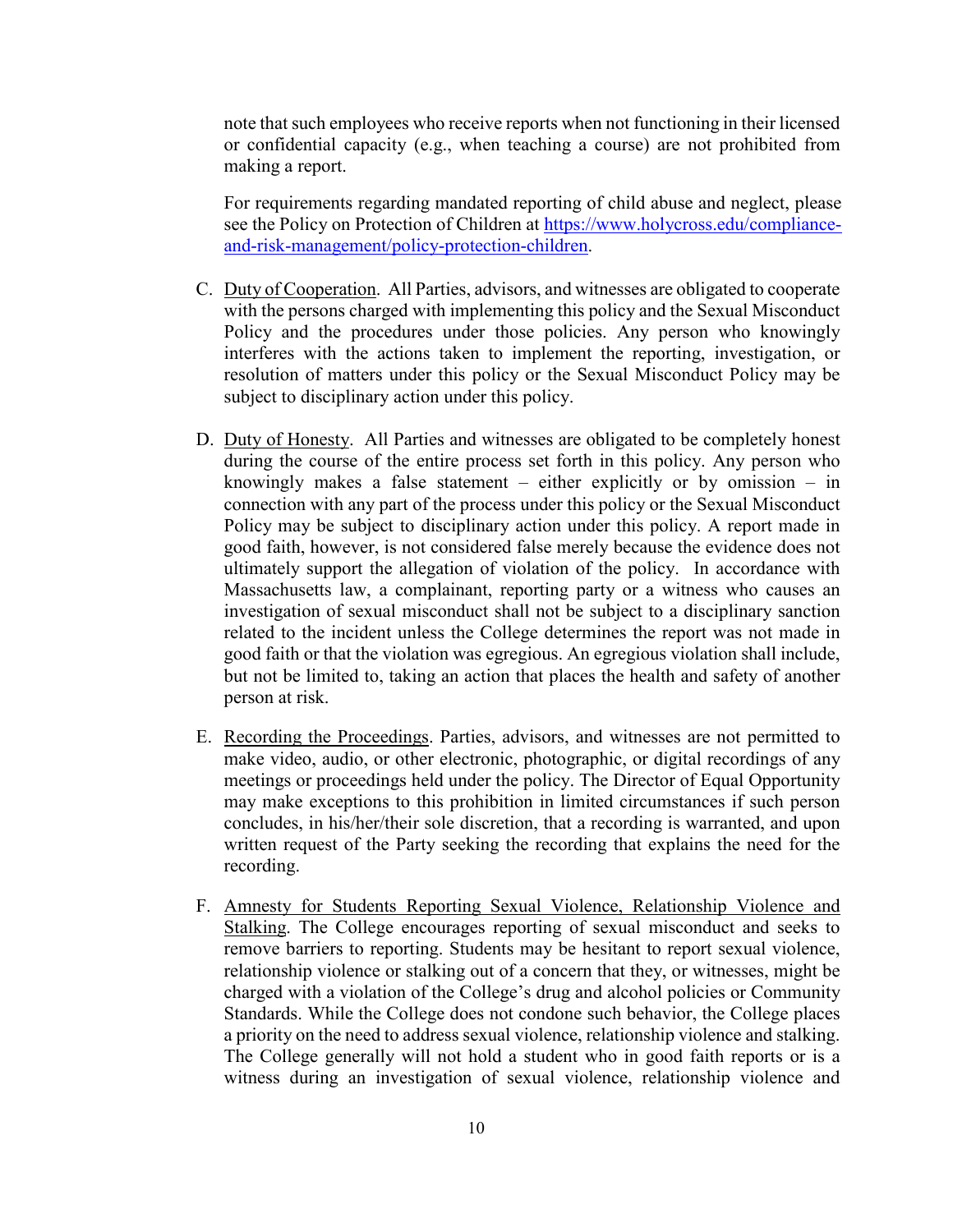stalking under the Sexual Misconduct Policy or this policy accountable for disciplinary violations of the College's Community Standards that do not place the health and safety of any other person at risk or create a danger to the College community. The College retains the right to require students to attend counseling or drug/alcohol related courses even in circumstances in which disciplinary conduct will not be pursued under this part.

## **VI. DEFINITIONS OF PROHIBITED CONDUCT AND OTHER DEFINED TERMS**

The following are the definitions of conduct that is prohibited under this policy, together with certain other definitions used in the policy. If you have any questions about a definition or application of any of these terms or the policy in general, please contact the Director of Equal Opportunity.

**\*IMPORTANT NOTE:** Alleged conduct that falls within any definition with an asterisk will be reviewed by the Director of Equal Opportunity for determination of whether such alleged conduct is required to be addressed pursuant to the Sexual Misconduct Policy in lieu of this policy. The decision regarding the applicability of this policy or the Sexual Misconduct Policy will be made in the sole discretion of the Director of Equal Opportunity.

A. **Discrimination**. An intentional or unintentional act that adversely affects employment and/or educational opportunities because of a person's race, religion, color, national origin, age, marital or parental status (including pregnancy and pregnancy related conditions), veteran status, sex, disability, genetic information, sexual orientation, gender identity or expression or any other legally protected status.

Discrimination may be classified as either disparate impact (facially neutral practices that fall more harshly on one group than another and cannot be justified by business necessity) or disparate treatment (treatment of an individual that is less favorable than treatment of others based upon discriminatory reasons unless based upon legitimate lawful exceptions (such as bona fide occupational qualifications or the ability to maintain separate sports teams)). In addition, discrimination is also prohibited against individuals who associate with members of a protected class and thereby experience discriminatory treatment based on that association, even if they are not members of a protected class themselves.

### *Examples:*

- Refusing to hire or promote a person because of the person's age (any age over 40);
- Treating persons differently from others because of assumptions about, or stereotypes regarding, the aptitude, intellectual ability or interest of a group based upon race, religion, color, national origin, age, marital or parental status (including pregnancy and pregnancy related conditions), veteran status, sex, disability, genetic information, sexual orientation, or gender identity or expression;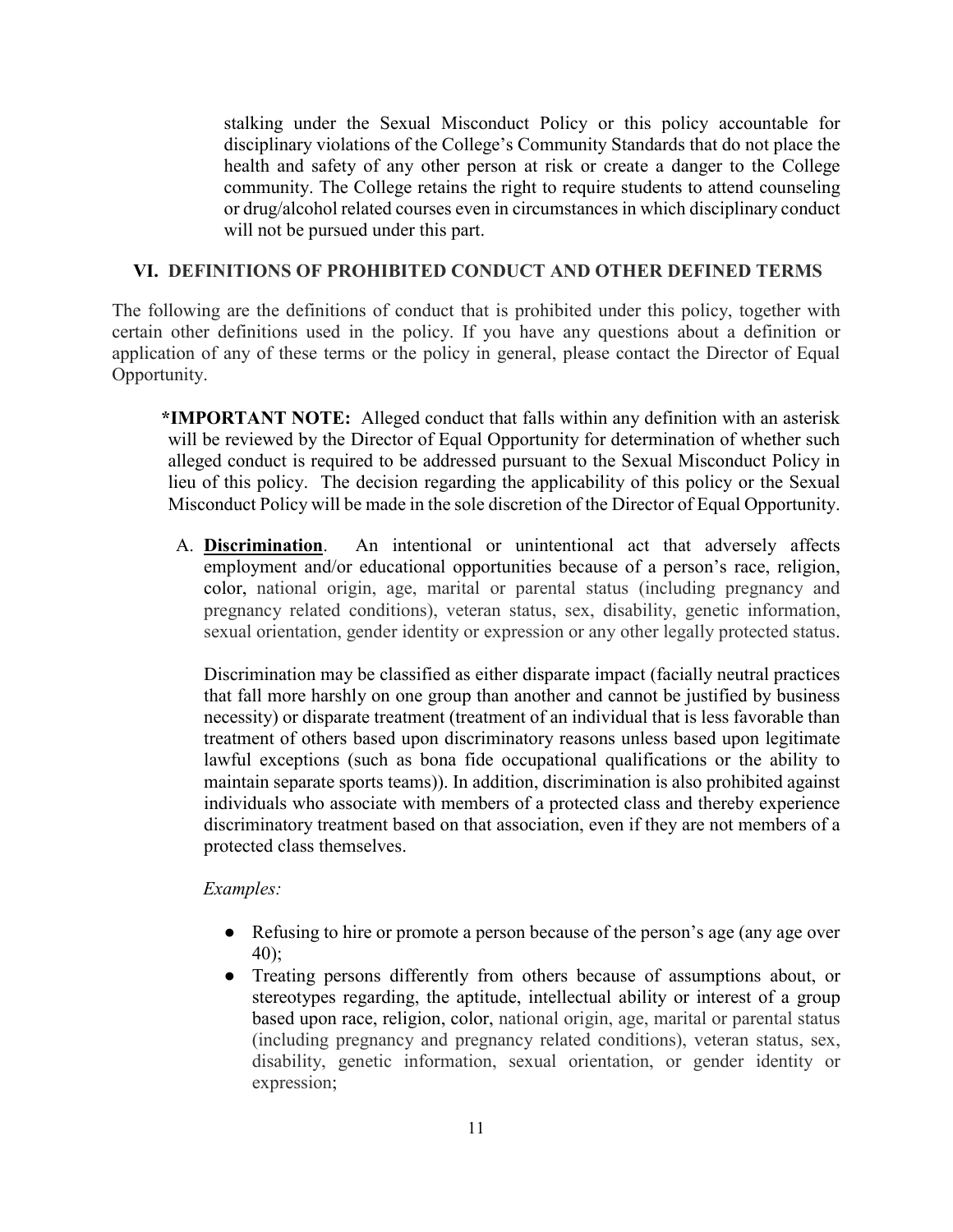- Unlawful disparity in the terms, conditions and privileges of employment based upon race, religion, color, national origin, age, marital or parental status (including pregnancy and pregnancy related conditions), veteran status, sex, disability, genetic information, sexual orientation, or gender identity or expression;
- Difference in treatment in educational programs based upon race, religion, color, national origin, age, marital or parental status (including pregnancy and pregnancy related conditions), veteran status, sex, disability, genetic information, sexual orientation, or gender identity or expression; and
- Terminating an employee's employment on the basis of the employee's relationship or association with an individual with a disability or of a particular race.

## B. **Discriminatory Harassment\***.

Unwelcome conduct that is based on or motivated by an individual's actual or perceived race, religion, color, national origin, age, marital or parental status (including pregnancy and pregnancy related conditions), veteran status, sex, disability, genetic information, sexual orientation, gender identity or expression or any other legally protected status that is severe, persistent, or pervasive and creates an intimidating, hostile or offensive living, working or educational environment, or has the purpose or effect of unreasonably interfering with an individual's employment, academic performance, education, or participation in extracurricular programs or activities.

Discriminatory harassment may take many forms, including physical, verbal, and nonverbal acts and written statements in any manner or media. Discriminatory harassment does not have to include intent to harm or be directed at a specific target. Isolated comments, unless extremely serious, will generally not rise to the level of discriminatory harassment under this policy. Determinations are made based upon the totality of the circumstances involved including, but not limited to, the relationship of the parties and the frequency of the conduct. Reasonable directives by supervisors, educators, or otherwise authorized College personnel regarding the methods employed to carry out employment or educational assignments are not considered harassing under this policy.

### *Examples of conduct contributing to discriminatory harassment include:*

- Unwelcome conduct or material that denigrates or shows hostility or aversion to an individual because of his, her, or their race, religion, color, national origin, age, marital or parental status (including pregnancy and pregnancy related conditions), veteran status, sex, disability, genetic information, sexual orientation, or gender identity or expression;
- Epithets, slurs, negative stereotyping that relate to race, religion, color, national origin, age, marital or parental status (including pregnancy and pregnancy related conditions), veteran status, sex, disability, genetic information, sexual orientation,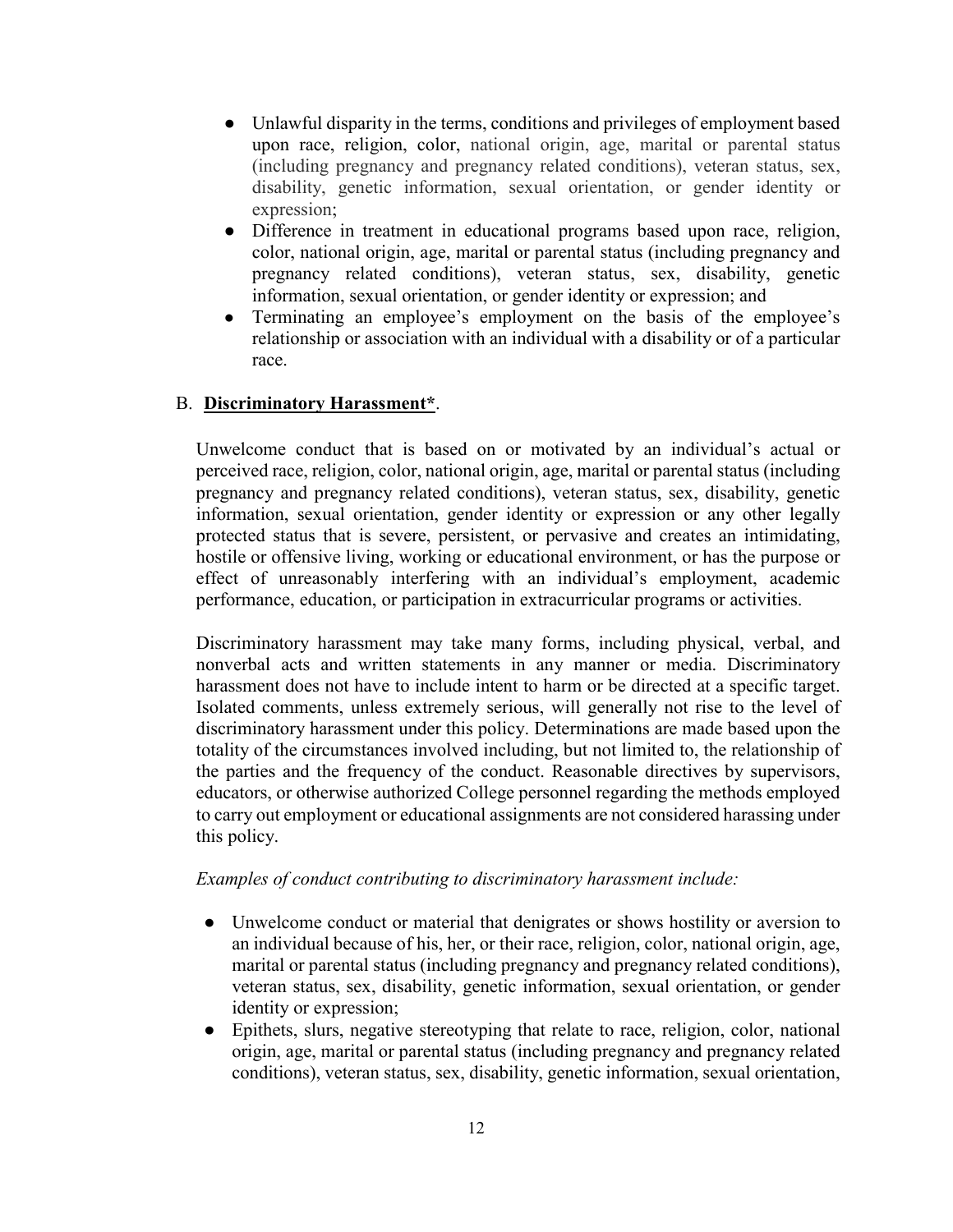or gender identity or expression;

- Threatening, intimidating, or hostile acts that relate to race, religion, color, national origin, age, marital or parental status (including pregnancy and pregnancy related conditions), veteran status, sex, disability, genetic information, sexual orientation, or gender identity or expression; or
- Sexual Harassment (as further defined below).

### C. **Sexual Harassment\*.**

For the purpose of this policy, sexual harassment consists of two basic types:

*Quid Pro Quo Harassment*. Any action in which submission to or rejection of unwelcome conduct of a sexual nature is made either explicitly or implicitly a term or condition of an individual's education, grades, recommendations, extracurricular programs or activities, or employment opportunities.

*Inappropriate Environment Based on Sex.* Any unwelcome conduct of a sexual nature that is severe, persistent, or pervasive, and creates an intimidating, hostile or offensive living, working or educational environment, or has the purpose or effect of unreasonably interfering with an individual's employment, academic performance, education, or participation in extracurricular programs or activities.

In either type of sexual harassment noted above, the effect will be evaluated from both a subjective perspective, as well as the objective perspective of a reasonable person in the position of the person who experienced the conduct.

**Forms of Sexual Harassment**: In some cases, sexual harassment is obvious and may involve an overt action, a threat, or reprisal. In other instances, sexual harassment is subtle and indirect, with a coercive aspect that is unstated or implied. Some examples include the following:

- o Sexual harassment can occur between persons of equal power status (*e.g.*, student to student, staff to staff) or between persons of unequal power status (*e.g.*, faculty member to student, coach to student-athlete).
- o Although sexual harassment often occurs in the context of the misuse of power by the individual with the greater power, a person who appears to have less or equal power in a relationship can also commit sexual harassment.
- o Sexual harassment can be committed by or against an individual or by or against an organization or group.
- o Sexual harassment can be committed by an acquaintance, a stranger, or people who shared a personal, intimate, or sexual relationship.
- o Sexual harassment can occur by or against an individual of any sex, gender identity, gender expression, or sexual orientation.

Examples of behavior that might be considered sexual harassment include, but are not limited to: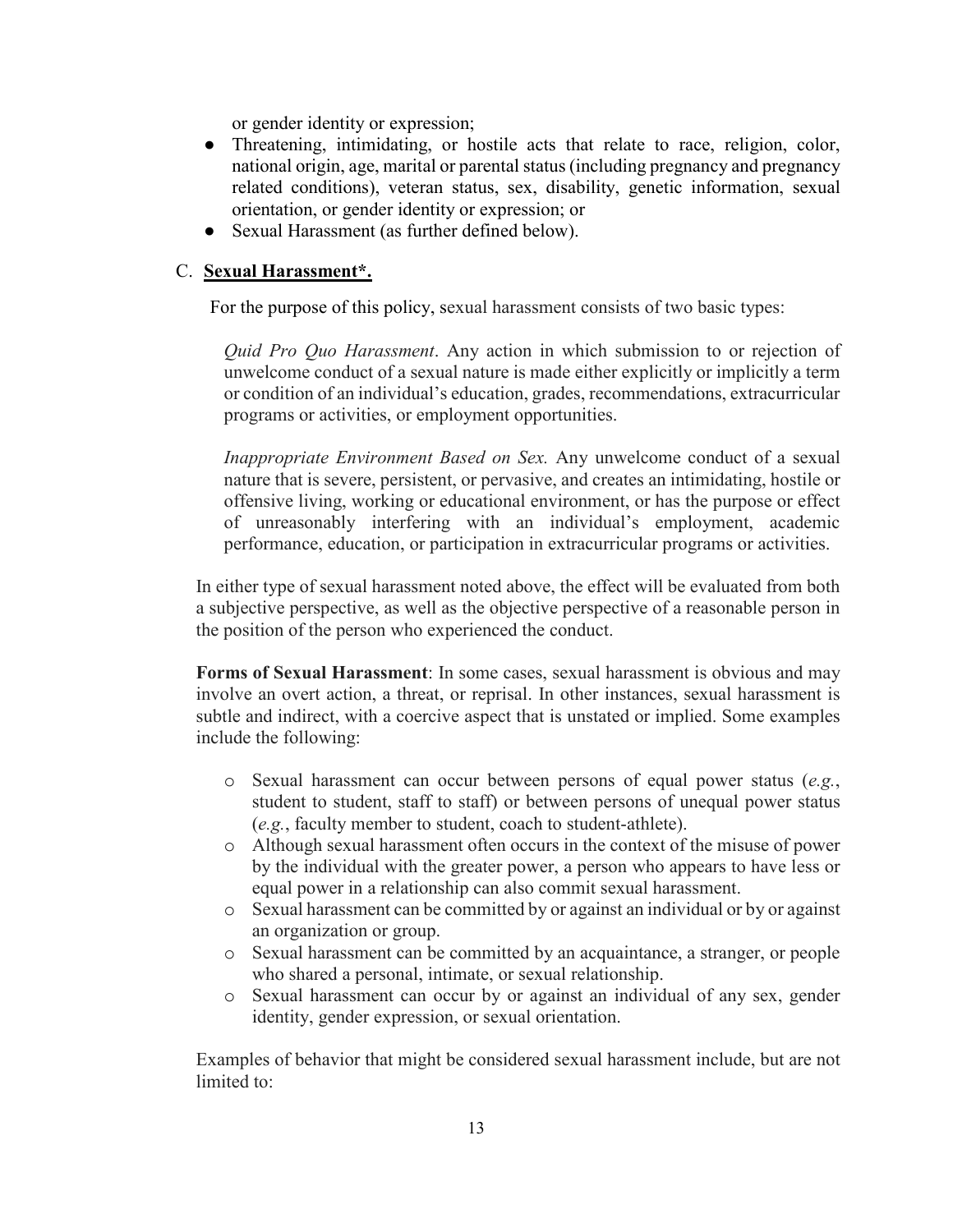- Unwanted sexual innuendo, propositions, sexual attention or suggestive comments and gestures; inappropriate humor about sex or gender-specific traits; sexual slurs or derogatory language directed at another person's sexuality, gender, gender identity, sexual orientation or gender expression; insults and threats based on sex, gender, gender identity, sexual orientation or gender expression; and other oral, written or electronic communications of a sexual nature that an individual communicates is unwanted and unwelcome.
- Written graffiti or the display or distribution of sexually explicit drawings, pictures, or written or electronic materials; sexually charged name-calling; or the circulation, display, or creation of e-mails, text or social media messages, or web sites of a sexual nature.
- Display or circulation of written or electronic materials or pictures degrading to an individual or gender group where such display is not directly related to academic freedom, or an educational/pedagogical, artistic, or work purpose.
- Unwelcome physical contact or suggestive body language, such as touching, patting, pinching, hugging, kissing, or brushing against an individual's body.
- Physical coercion or pressure of an individual to engage in sexual activity or punishment for a refusal to respond or comply with sexual advances.
- $\bullet$  Use of a position of power or authority to: (1) threaten or punish, either directly or by implication, for refusing to tolerate harassment, for refusing to submit to sexual activity, or for reporting harassment, or (2) promise rewards in return for sexual favors.
- Acts of verbal, nonverbal, or physical aggression, intimidation, or hostility based on sex, sexual orientation, gender identity or expression, or sexstereotyping.

### D. **Sexual Violence\***.

Physical sexual acts perpetrated against a person's will or where a person is incapable of giving consent. Physical sexual acts include, but are not limited to, vaginal or anal penetration, however slight, with a body part or object, or oral copulation by mouth-togenital contact. This definition includes rape, sexual assault, sexual battery, and sexual coercion and includes assault with the specific intention to commit such an act. Sexual violence may involve individuals who are known to one another or have an intimate and/or sexual relationship (relationship violence), or may involve individuals not known to one another.

### E. **Other Inappropriate Sexual Contact\***.

Having or attempting to have sexual contact of any kind other than that defined as "Sexual Violence" with another individual without consent. Other inappropriate sexual contact may include kissing, touching, or making other inappropriate contact with the breasts, genitals, buttocks, mouth, or any other part of the body that is touched in a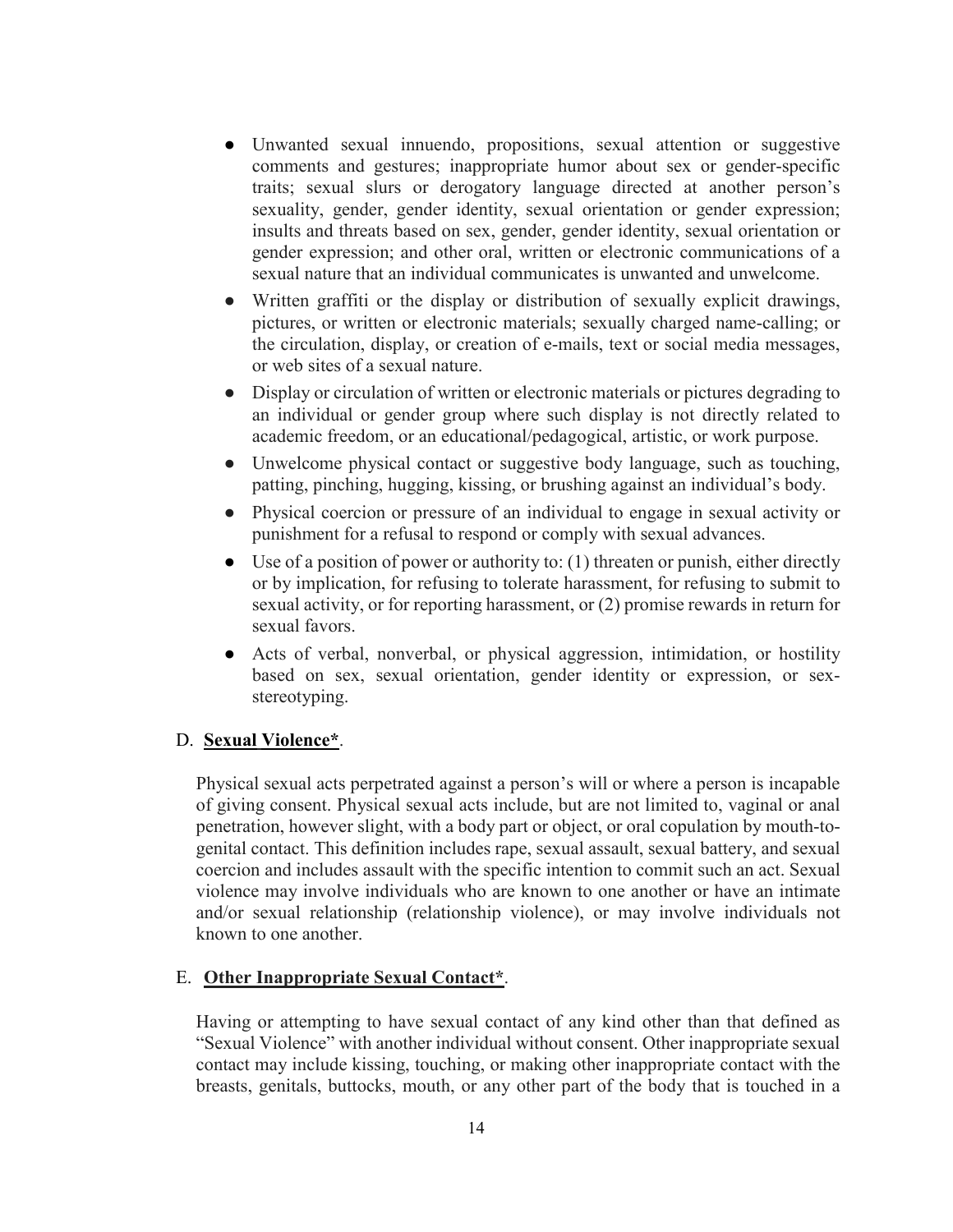sexual manner and without permission.

#### F. **Sexual Exploitation\*.**

Any act committed through non-consensual abuse or exploitation of another person's sexuality for the purpose of sexual gratification, personal benefit or advantage or any other illegitimate purpose. Sexual exploitation may involve individuals who are known to one another, have an intimate or sexual relationship, or may involve individuals not known to one another. Examples include, but are not limited to, observing another individual's nudity or sexual activity or allowing another to observe consensual sexual activity without the knowledge and consent of all parties involved, manipulating contraception or prophylaxis without the other party's knowledge, procuring/stealing an individual's undergarments without consent, and possession of illegal pornography, in addition to the following:

- **Media-Based Misconduct**. Photographing or taping someone (via audio, video or otherwise) involved in sexual activity, or in a state of undress, without his, her, or their knowledge or consent. Even if a person consented to sexual activity, photographing or taping someone without his, her or their knowledge and agreement goes beyond the boundaries of that consent. Dissemination of photographs or video/audio of someone involved in sexual activity, or in a state of undress, without his, her, or their knowledge or consent constitutes a separate and additional act of sexual misconduct.
- **Inducing Incapacitation**. This includes the provision of alcohol or drugs to an individual, with or without that individual's knowledge, for the purpose of causing impairment or intoxication to allow another person to take advantage of that individual's impairment or intoxication.
- **Aiding or Assisting**. The aiding or assisting in the commission of an act(s) of sexual violence or sexual misconduct is prohibited. An example of aiding in the commission of sexual violence include encouraging students to engage in sexual activity when one knows those students to be incapacitated by drugs or alcohol.
- G. **Employee Relationships with Students**. No faculty or other employee (whether permanent, temporary, full- or part-time) may engage in any type of romantic or amorous relationship or sexual activity of any type, even if consensual, with a student at any time. Student-employees are not considered "employees" for the purpose of this definition. The College may make exceptions to this prohibition on a case-by-case basis and only in coordination with the Director of Human Resources and the Director of Equal Opportunity.

## H. **Relationships between Supervisory Employees and Others**.

Romantic or amorous relationships that might be appropriate in other circumstances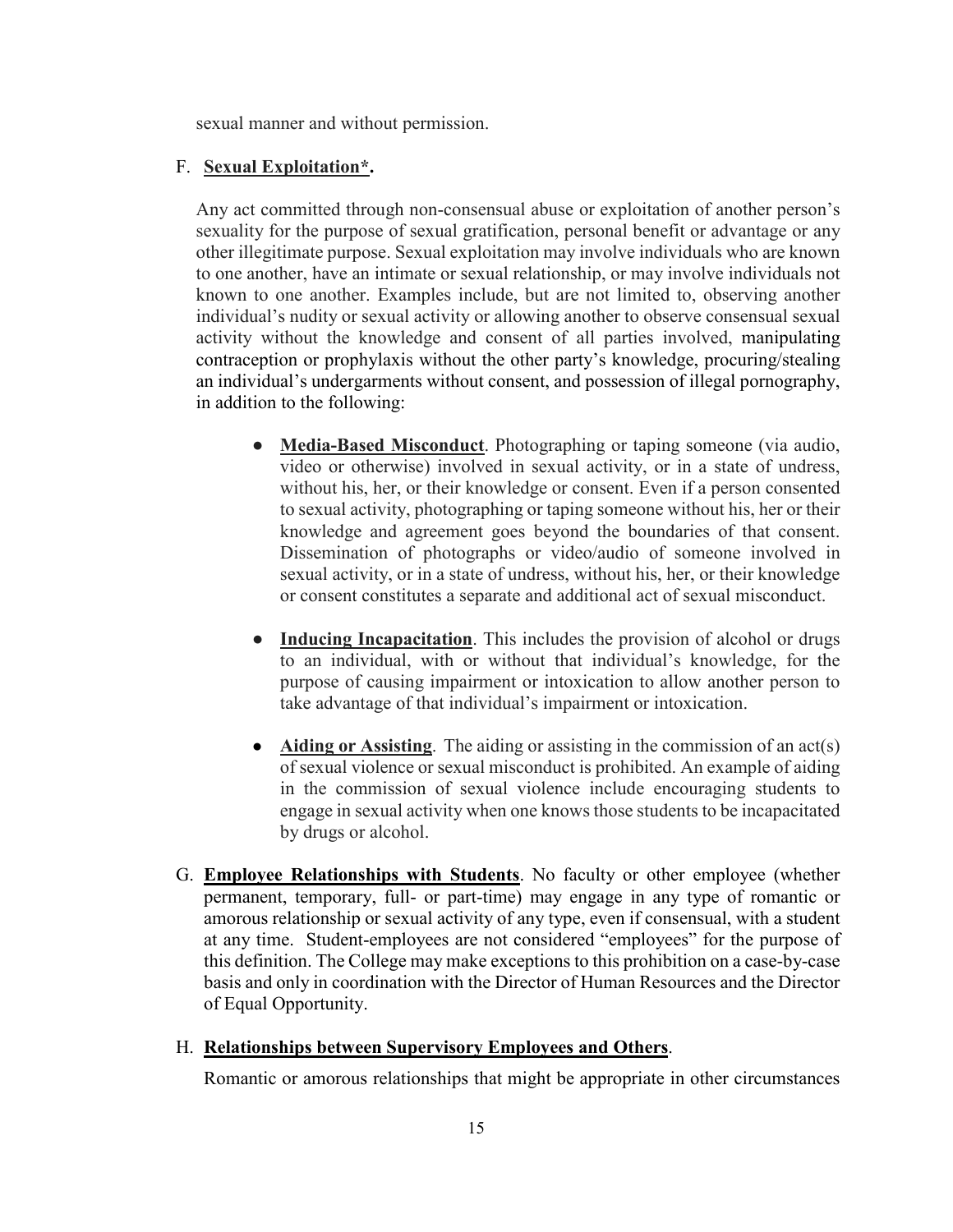have inherent dangers when they occur between supervisors and individuals whom they supervise. Such relationships are fundamentally asymmetric and unprofessional, and they raise serious concerns about validity of consent, conflict of interest and fair treatment. In addition, such relationships are to be avoided because they may create an impression on the part of colleagues of inappropriate or inequitable professional advantage or favoritism that is destructive to the working or learning environment and may raise doubts about the integrity of work performed. Any sexual, amorous or romantic involvement with any individual, including faculty, staff, or person engaged as volunteer, intern, or independent contractor, over whom they have direct supervisory responsibility, even if consensual, is prohibited by this policy. Even when both parties have initially consented to such a relationship, it is the administrator, faculty member, or staff member who, by virtue of his, her or their special supervisory responsibility, will be held accountable for the unprofessional relationship or abuse of authority. The Director of Equal Opportunity, together with either the Provost/Dean of the College with respect to faculty members, or the Director of Human Resources with respect to other employees will make exceptions to this prohibition in appropriate circumstances (e.g., a dual career couple recruited to work in the same scholarly area), with implementation of any necessary measures to avoid conflicts of interest or the appearance of conflicts of interest.

- I. **Other Inappropriate Sexual Behavior**. Unwelcome conduct of a sexual nature that does not rise to the level of severe, persistent, or pervasive but is unreasonable in a living, working or educational environment. If Other Inappropriate Sexual Behavior is the only alleged violation of this policy with respect to a Respondent, the Director of Equal Opportunity may determine, in his, her or their sole discretion, whether to conduct an inquiry in order to determine whether preventative or remedial measures should be taken, such as warning, monitoring, training (individual or part of a group) or counseling.
- J. **Retaliation\***. Intentionally engaging in conduct to:
	- Adversely affect a person's educational, living, or work environment because of their good faith participation in the reporting, investigation, and/or resolution of a report of a violation of this policy. "Adversely affect" for this purpose means any action that is reasonably likely to deter a person from such participation and does not include petty slights or trivial annoyances.
	- Discourage a reasonable person from making a report or participating (in any capacity) in an investigation under this policy, the Sexual Misconduct Policy or any other College policy, or any other local, state, or federal complaint process, *e.g.*, filing a complaint with an entity like the U.S. Department of Education.

Retaliation includes, but is not limited to, acts or words that constitute intimidation, threats, or coercion intended to pressure any individual to participate, not participate,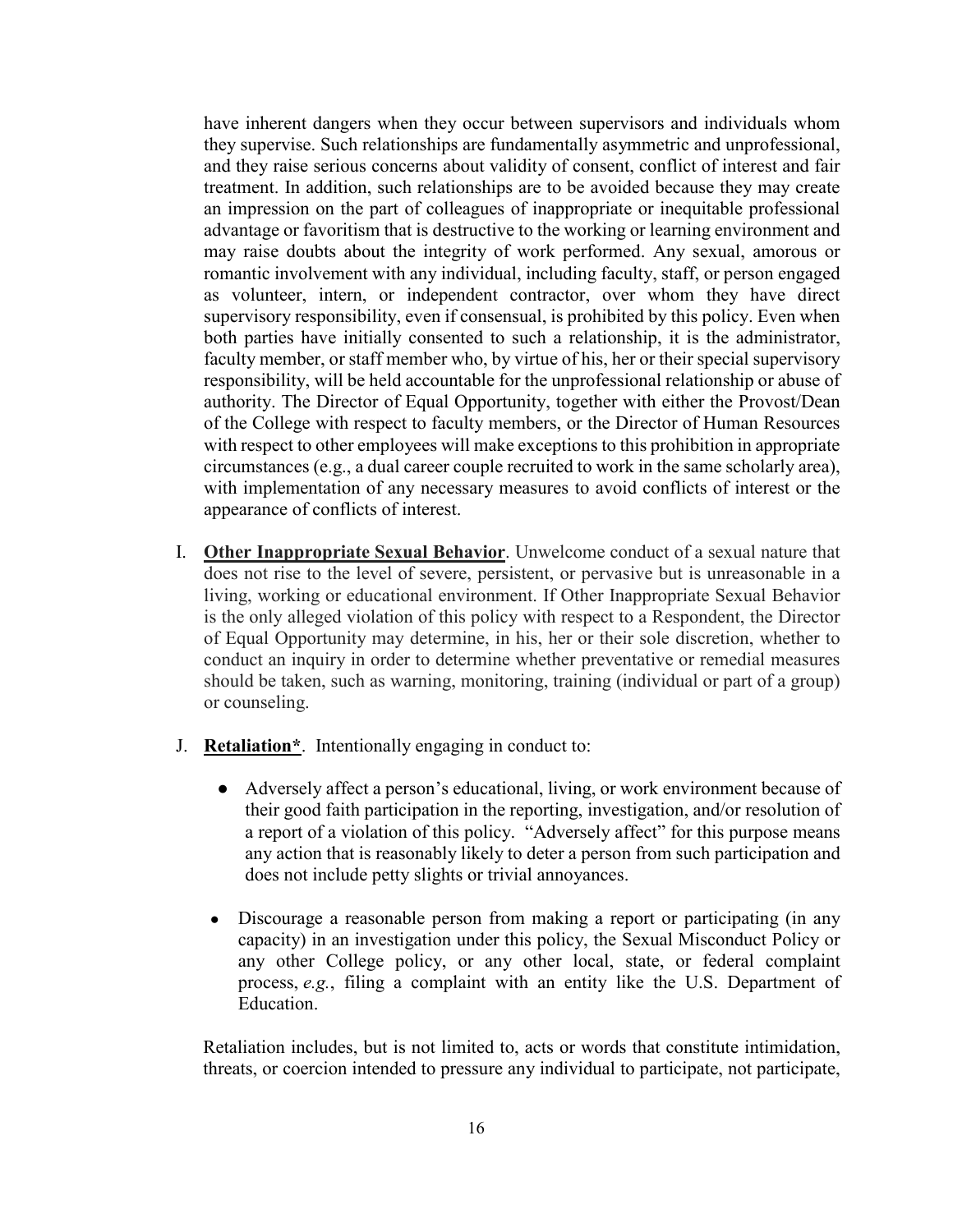or provide false or misleading information during any proceeding under this policy. Retaliation may include abuse or violence, other forms of harassment, and/or making false statements about another person in any manner or media with intent to harm their reputation.

Retaliation can be committed by any individual or group of individuals, not just by a Respondent or a Complainant. Retaliation may constitute a violation of this policy even when the underlying report made did not result in a finding of responsibility. Retaliation, even in the absence of provable discrimination or discriminatory harassment, constitutes a serious violation of this policy.

Retaliation may also be reviewed under the Sexual Misconduct Policy as it is defined in that policy.

- K. **Other Violation[6](#page-16-0).** Engaging in other conduct which is prohibited by this policy (e.g., recording the proceedings) or failure to comply with a duty or obligation set forth in, or imposed pursuant to, this policy (e.g., duty of honesty, duty of cooperation or duty to report). These duties are owed to the College and no individual shall have the ability to act as a Complainant or otherwise have rights with respect to any such duty.
- L. **Miscellaneous**. The inappropriate behaviors listed above are not an exhaustive list. The College may consider any other conduct that has a legally-protected class connotation under this policy.

## M. **Additional Definitions.**

● **Consent, Coercion, Incapacitation**. The definitions of these terms are the same as the definitions set forth in Section VII.A of the Sexual Misconduct Policy.

<span id="page-16-0"></span><sup>&</sup>lt;sup>6</sup> There shall be no Complainant rights under this policy with respect to any alleged "Other Violation" which matters will be brought directly by the College.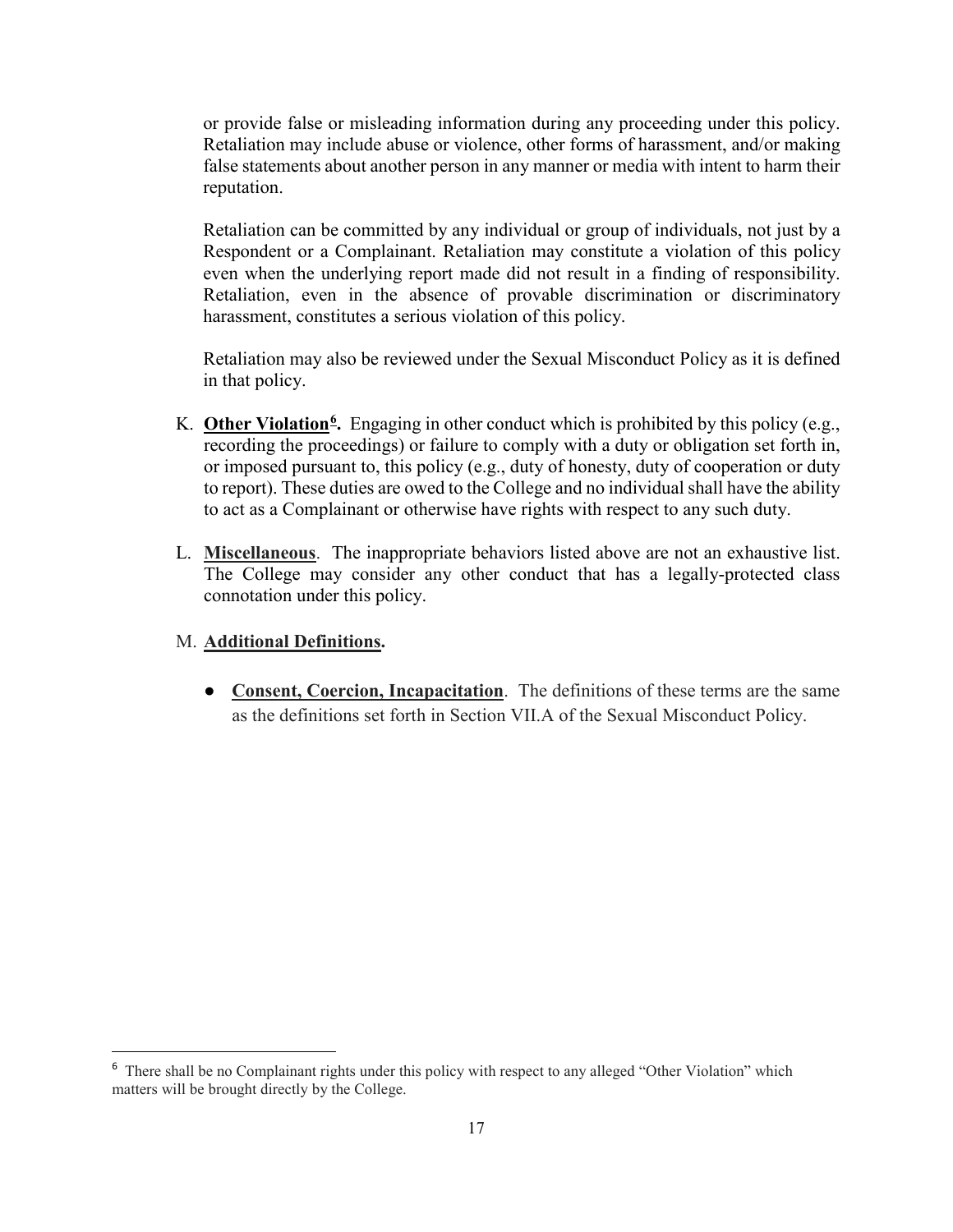- **Complainant**. The individual who experienced conduct that may have violated the policy.[7](#page-17-0) The College may bring a complaint with respect to a Respondent without a Complainant.
- **Respondent**. The individual who is alleged to have violated the policy.
- **Parties/Party**. The Complainant and the Respondent collectively are referred to as the "Parties" and each individually as a "Party."
- **Teaching Faculty Member**. An employee who is designated as a teaching faculty member pursuant to the *Statutes of the Faculty.*

<span id="page-17-0"></span> <sup>7</sup> There may be instances where another person, who has not experienced but is aware of the occurrence of prohibited conduct, may report such matter pursuant to this policy. In those limited circumstances, the Director of Equal Opportunity will determine which of the protections provided to the Complainant under the policy are also applicable to the reporting party. However, reporting individuals are not Complainants for the purpose of the policy.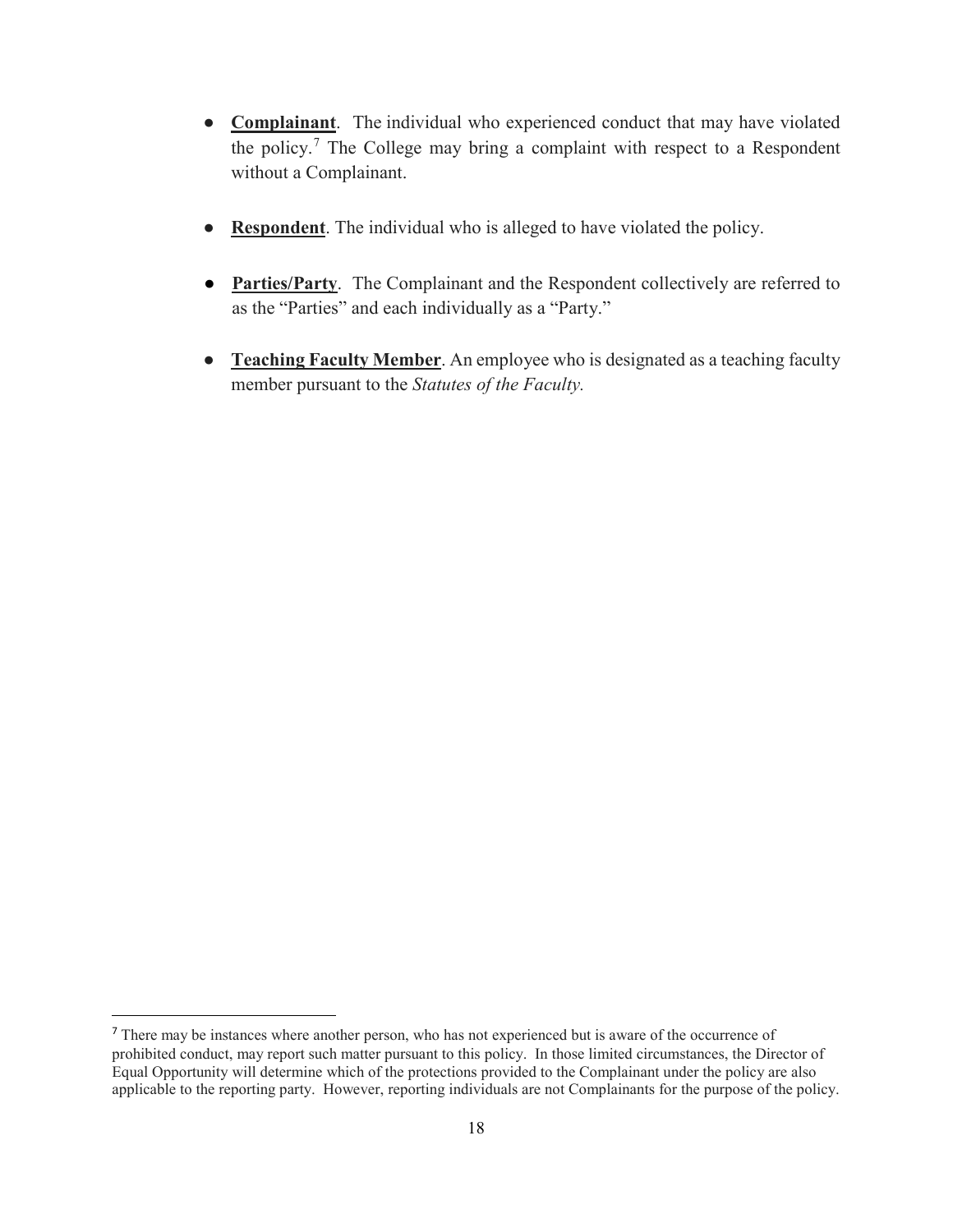#### **VII. PROCEDURE FOR INVESTIGATION AND RESOLUTION OF COMPLAINTS.**

This Procedure for Investigation and Resolution of Complaints (the "Procedure") describes how the College will investigate a report that an individual or group of individuals has engaged in conduct that could violate this policy, and determine what, if any, safety measures and/or disciplinary sanctions are appropriate.

#### **1. Initial Steps; Supportive Measures**

After receiving a report of conduct that could fall under this policy, the Director of Equal Opportunity<sup>[8](#page-18-0)</sup>, in consultation with other College personnel as the Director of Equal Opportunity determines is appropriate, will take a number of initial steps. These initial steps are not an investigation. Rather, these initial steps will enable the College to assess which College policy applies and the need to take any immediate action to address the safety and health needs of any member of the College community, and to determine the next steps for investigating the reported conduct.

These initial steps may include, but are not limited to, the following:

- **(a)** The Director of Equal Opportunity will contact the Complainant and encourage him, her or them to meet to discuss the nature and circumstances of the reported conduct and review any relevant documentation that is available.
- **(b)** The Director of Equal Opportunity will also discuss or notify the Complainant about:
	- (1) Available supportive measures that may be necessary to provide for the Complainant's safety, health or well-being. Such supportive measures can include, for example, adjustments to academic schedules, changes to living, dining, transportation, working and/or immigration arrangements (if available), and statutorily provided leave to employees pursuant to Mass. G.L. c. 49, §52D. Supportive measures for incidents of conduct prohibited under this policy will be considered regardless of where the conduct is alleged to have occurred, either geographically or in connection with the College's programs or activities and regardless of whether a complaint is filed;
	- (2) The availability of this policy (and, if applicable, the Sexual Misconduct Policy); and
	- (3) The right to report and the right to decline to report the matter to the Department of Public Safety and/or to local law enforcement if the conduct is potentially criminal in nature (and that such a report will not change the College's obligation potentially to investigate the matter but it may briefly delay the timing of the

<span id="page-18-0"></span><sup>&</sup>lt;sup>8</sup> Where the Director of Equal Opportunity is listed as the designated point of contact for any role in this policy, he, she or they may designate one or more other qualified member(s) of the College community to assume the role at issue, as necessary and appropriate. Where another College official or group of officials or employee(s) is listed as the designated point of contact for any role in the policy, he, she or they may designate other College official(s) or employee(s) to assume the role at issue, as necessary and appropriate.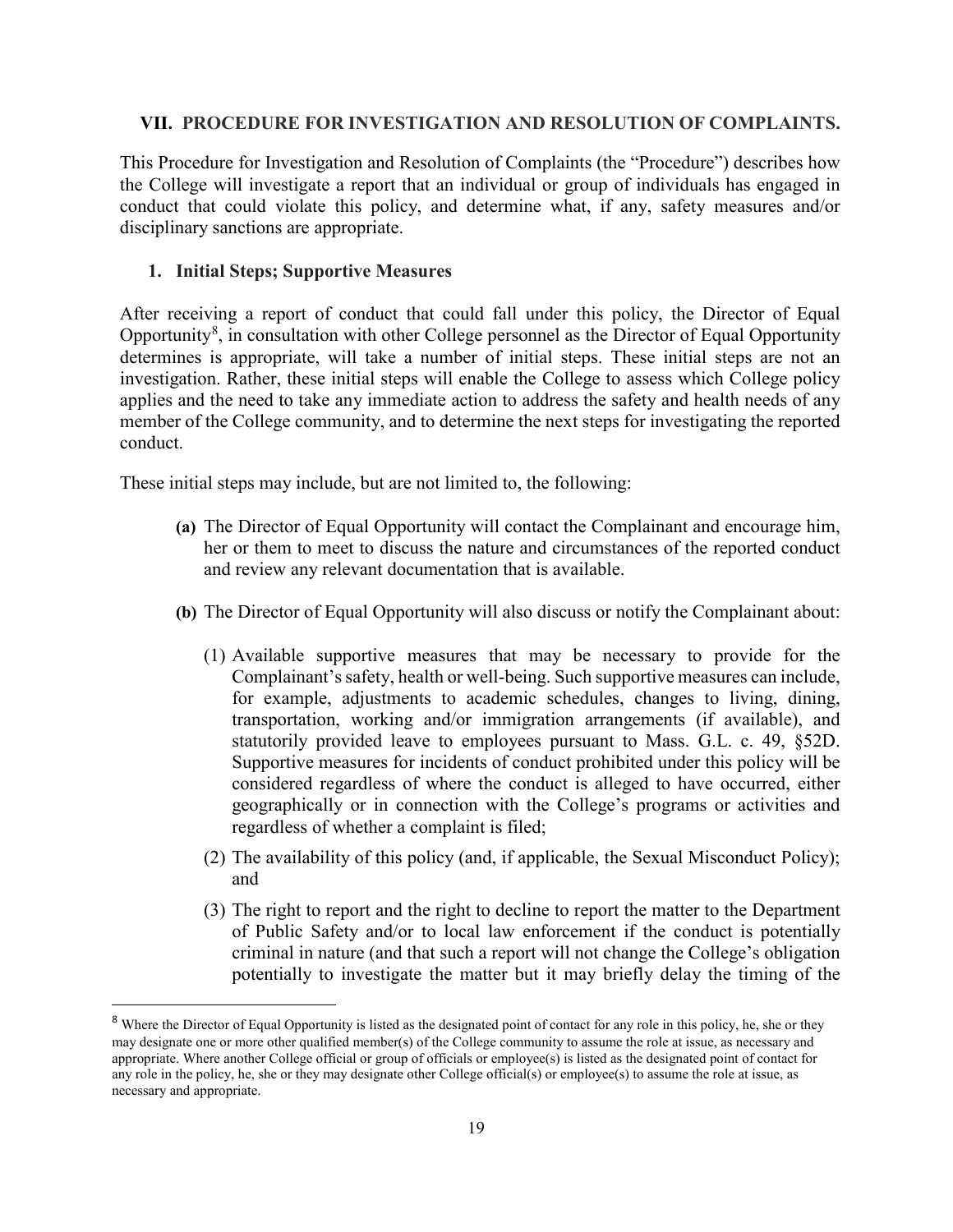investigation if a law enforcement agency requests that the College delay its process for a reasonable amount of time to allow it to gather evidence of criminal conduct).

- **(c)** The Director of Equal Opportunity will assess whether the conduct that is alleged may be required to be addressed pursuant to the Sexual Misconduct Policy, and if so, will discuss the Sexual Misconduct Policy with the Complainant. If the conduct that is alleged is not required to be addressed pursuant to the Sexual Misconduct Policy and also constitutes prohibited conduct under this policy, the matter may be addressed pursuant to this policy. The Director of Equal Opportunity will determine which policy is applicable and may revisit such determination, as determined to be necessary in his, her or their sole discretion at any time.
- **(d)** The Director of Equal Opportunity will assess and implement supportive measures in consultation with other College employees as appropriate and others who are needed in order to implement any such measures.
- **(e)** The Director of Equal Opportunity, in consultation with other relevant College employees as determined by the Director of Equal Opportunity, will assess the reported conduct to determine whether the circumstances pose a threat to the health or safety of the College community, or one or more members of the community, that warrants issuance of a timely warning, a stay-away order for any persons, or any other interim protections, including, but not limited to, no contact orders, the interim suspension of a student or other community member, placing an employee on paid or unpaid leave, temporarily removing an individual from a leadership, advising, or other position, or temporarily suspending or restricting one or more aspects of an individual's activities or privileges prior to completing an investigation. During the interim action, the College reserves the right to prohibit the individual from entering upon the College's property or participating in any College activities absent written authorization from an appropriate College official. The failure of an individual to comply with an interim restriction is a violation of this policy and may lead to additional disciplinary action. The decision to impose interim restrictions will be communicated by the Director of Equal Opportunity in writing and will be effective immediately.
- **(f)** In connection with allegations of misconduct which may be addressed pursuant to this policy, if the Complainant requests that the process not move forward, the College will weigh that request against the College's obligation to address any risk of harm to the Complainant or other individuals in the community and the nature of the incident or conduct at issue. Complaints alleging sexual misconduct concerning an individual in a supervisory position with respect to a Complainant generally will proceed to investigation. In the circumstances in which a Complainant's request not to proceed to investigation is granted, the Director of Equal Opportunity will proceed with other remedial measures.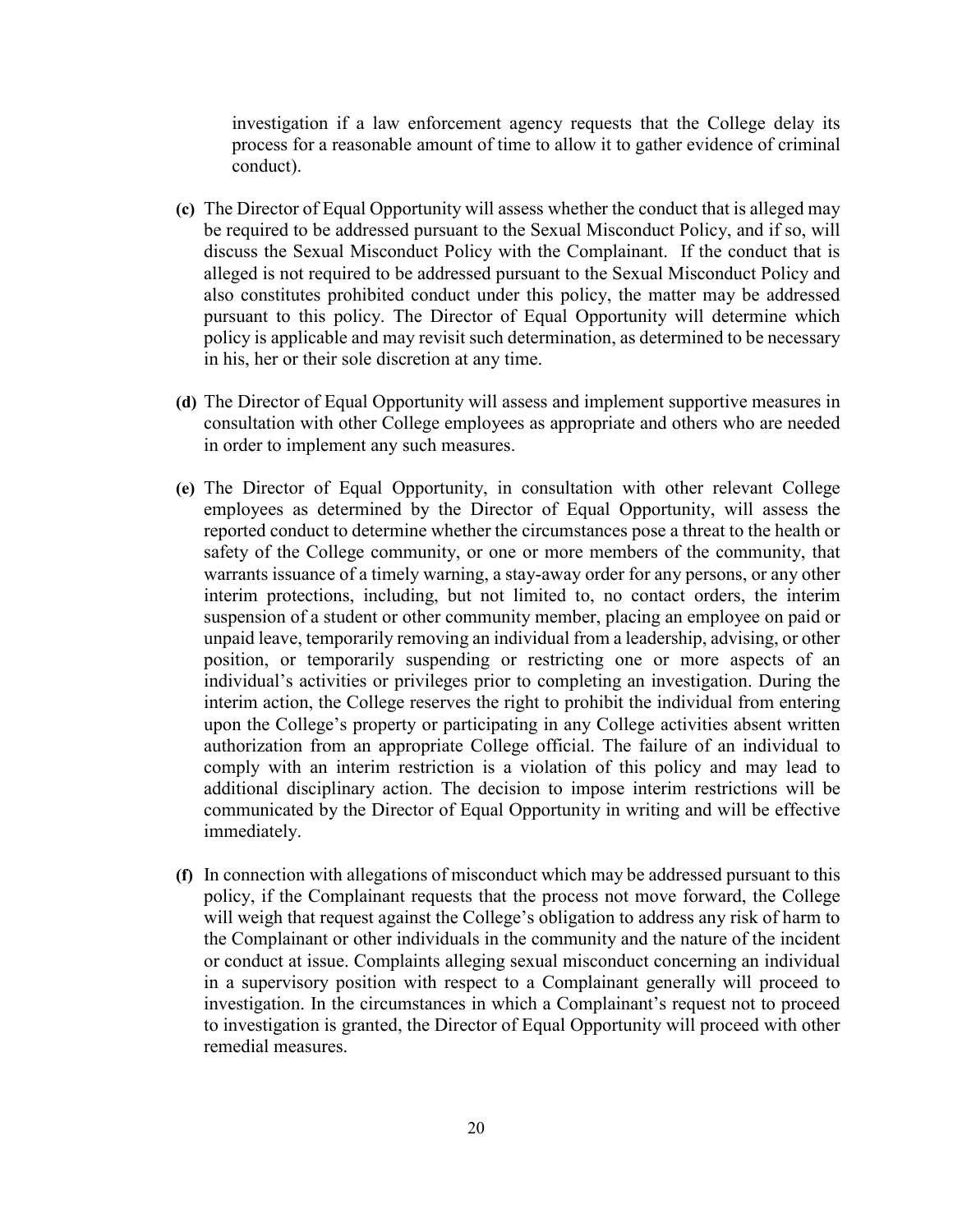- **(g)** If the Director of Equal Opportunity determines that the reported conduct would not, in any way, trigger this policy or must be addressed pursuant to the Sexual Misconduct Policy, he, she, or they will advise the Complainant of such in writing and refer the reported conduct to the appropriate administrator for handling consistent with any other appropriate College policy. (If new information is subsequently provided, the decision whether or not to investigate the reported conduct may be reevaluated.)
- **(h) Disability Accommodations.** If any person requires an accommodation because of a disability to access any part of this process, he, she, or they may make that request to the Office of Accessibility Services by telephone at 508-793-3693 (students) or the Office of Human Resources (employees and others). Any accommodations will be provided in consultation with the Director of Equal Opportunity.

### **2. Optional Alternative Resolution Procedures.**

## *The following Alternative Resolution Procedures may not be used in an effort to resolve allegations made by students concerning sexual harassment or misconduct of sexual nature by any employee.*

At any time prior to convening the decision of the Determination Official(s), a Party may request an alternative resolution of a complaint rather than an investigation by contacting the Director of Equal Opportunity in writing; provided, however, that the alternative resolution process may not be used with respect to allegations by students concerning sexual harassment or misconduct of a sexual nature by any employee. Alternative resolutions may take several forms. For example, the Director of Equal Opportunity might designate a College representative to facilitate a dialogue with the Parties in an attempt to reach a resolution. Other forms of alternative resolution may include department or group-wide facilitated discussions, training or education (for individuals or a group, if appropriate), a remedies-based resolution, restorative justice practices, community awareness events, changes to reporting workplace structures or communications practices, ongoing monitoring, or any other measures deemed appropriate by the Director of Equal Opportunity. The alternative resolution process will be conducted in accordance with procedures specified by the Director of Equal Opportunity, as determined in his, her or their sole discretion and will be disclosed in advance to the Parties. All Parties and the Director of Equal Opportunity must agree to use the alternative resolution process and to the resolution process in writing prior to the option being used. In addition, the Director of Equal Opportunity will assess the request for alternative resolution against the severity of the alleged violation and the potential risks to College community members. If the Director of Equal Opportunity determines that alternative resolution is appropriate, the Director of Equal Opportunity will notify the Parties. All resolutions must be approved by the Director of Equal Opportunity in consultation with other appropriate College administrators. A Party may withdraw from the alternative resolution process at any time. In addition, the Director of Equal Opportunity may initiate an investigation at any time that he, she or they deem appropriate in his, her or their sole discretion.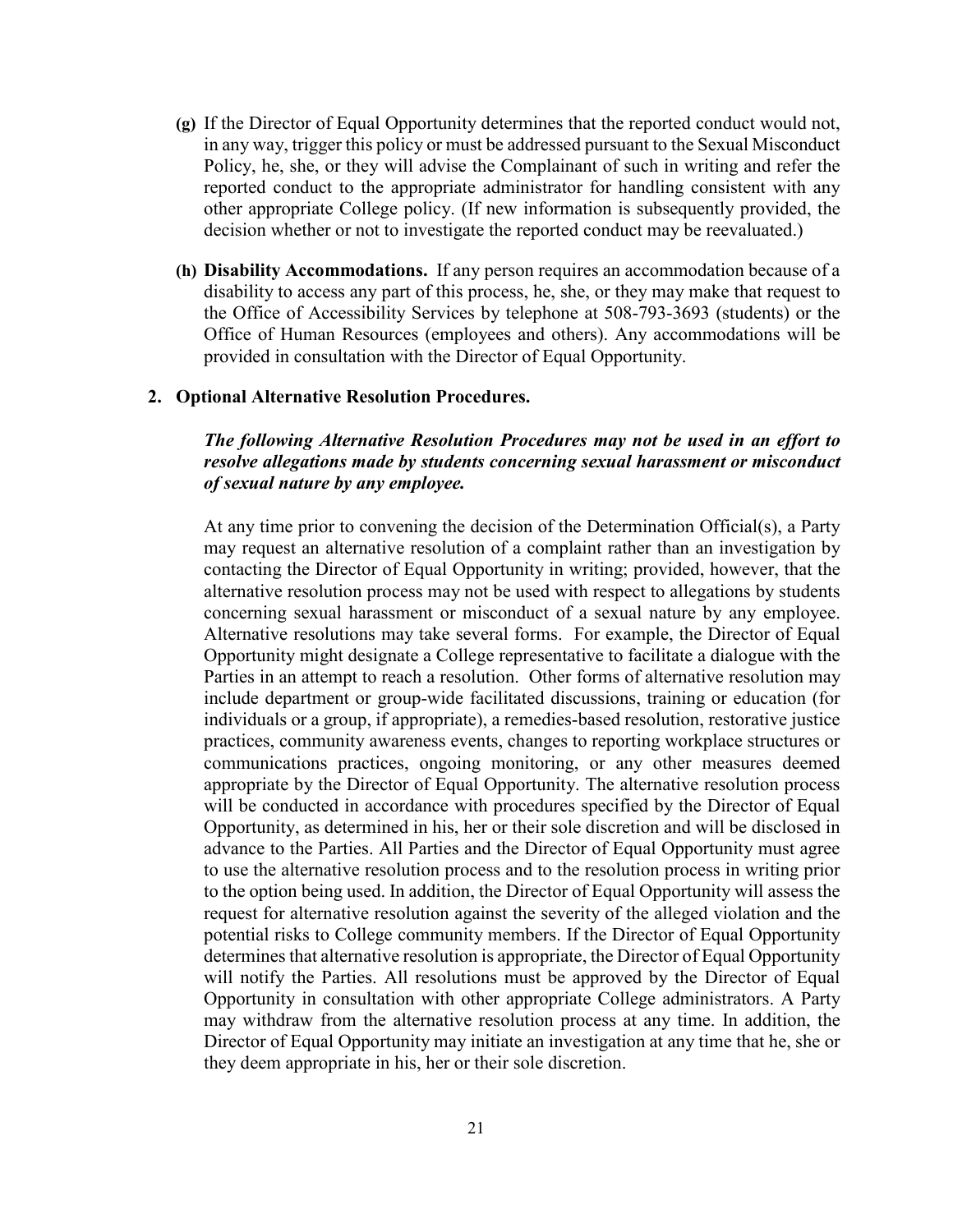#### **3. The Investigation Phase.**

**(a) Notice of an Investigation.** If it is determined that the reported conduct could trigger this policy and an investigation is required, the Director of Equal Opportunity will prepare a written notice to the Complainant and Respondent that will include a brief summary description of the allegations (including, if and to the extent known, the date, time and location of the alleged misconduct, and the name of the Complainant) and the specific portions of this policy that are alleged to have been violated and by what alleged actions, and any interim supportive measures in place about which either Party must be made aware. This written notice does not constitute a finding or a determination of responsibility.

### **(b) Information about Advisors and Supportive Personnel.**

- **(i) Advisor**. Each Party may have a single advisor of such Party's choice (including, but not limited to, an advocate, counsel or a Primary Confidential Resource Provider (as defined in the Sexual Misconduct Policy), if applicable) present during disciplinary proceedings pursuant to this policy, including any related meeting, interview, or hearing, held pursuant to this policy. Once an advisor has been selected by a Party, the Party must provide the name of the advisor to the Director of Equal Opportunity. Changes to the advisor selected by a Party may be made for good cause with the prior approval of the Director of Equal Opportunity, as determined in his, her or their sole discretion. Advisors may not participate actively while present at any disciplinary proceeding and may not speak, write, or otherwise communicate on the part of the Party that the advisor is advising. However, the advisor may ask to suspend any meetings, interviews, or hearings briefly to provide private consultation related to the disciplinary proceeding in progress. An advisor is subject to the same expectations regarding non-retaliation applicable to others in attendance. Accommodations, including scheduling of interviews or reviews or changes to location, generally will not be made for any advisors if they significantly delay or impact the process. The advisor is not permitted to attend a meeting or proceeding without the Party they are advising being present without the prior approval of the Director of Equal Opportunity, as determined in his, her or their sole discretion. The College reserves the right to take appropriate action regarding any advisor who disrupts the process, or who does not abide by the restrictions on their participation or communication as determined in the sole discretion of the Director of Equal Opportunity. A unionrepresented employee who is a Respondent may choose as an advisor a person who is not a union representative, if the Respondent does not desire to have the union representative participate in the proceeding.
- **(ii) Supportive Personnel**. Each Party may have a single support person of such Party's choice (including, but not limited to, a Primary Confidential Resource Provider (as defined in the Sexual Misconduct Policy, if applicable) present during any College disciplinary proceeding, including any related meeting, interview,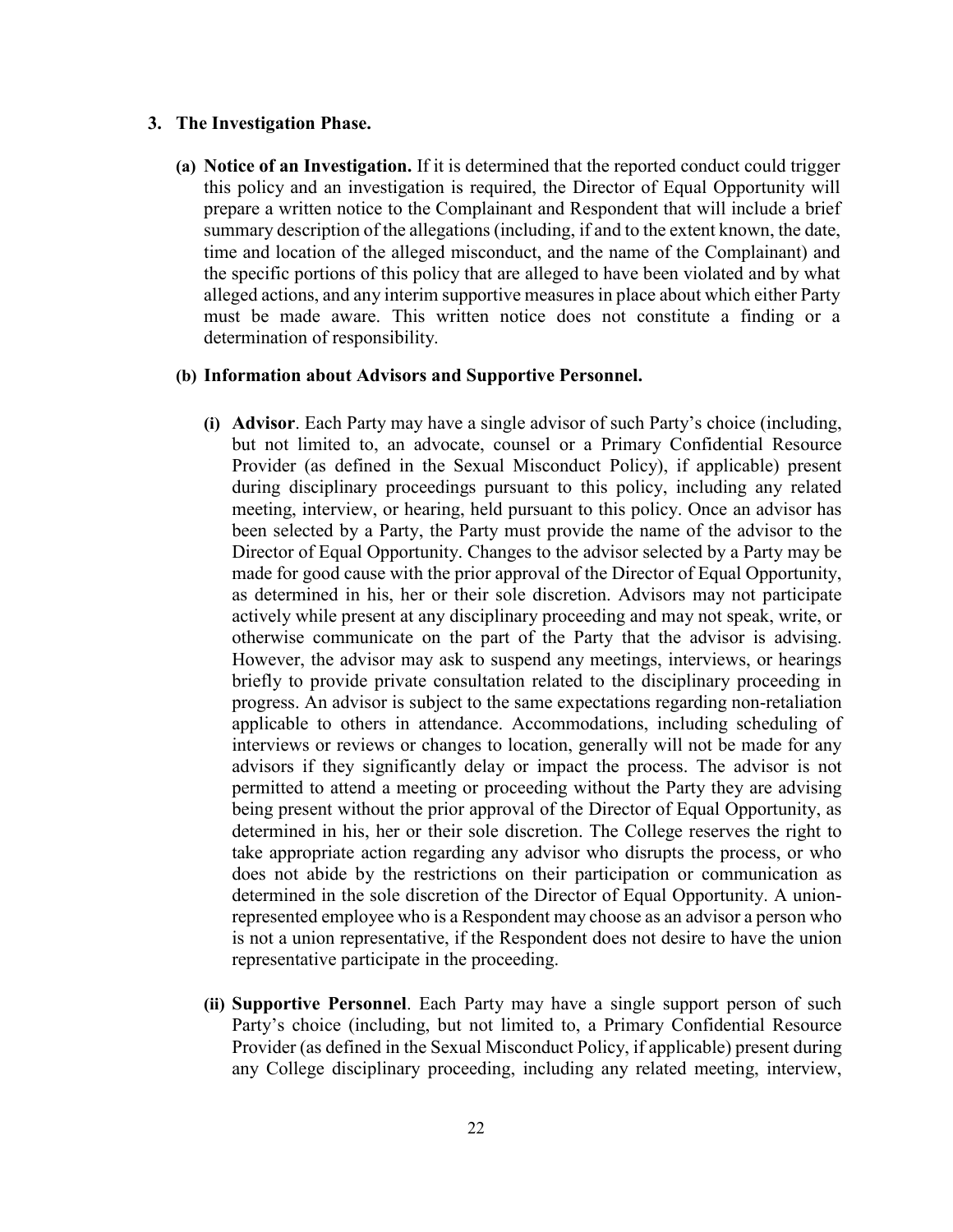hearing, or disciplinary proceeding held pursuant to this policy to provide emotional support to such Party. Once the support person has been selected by a Party, the Party must provide the name of the support person to the Director of Equal Opportunity. The support person may consult with their respective Party privately, but cannot act as an advisor or speaking advocate at a meeting. Individuals managing the proceeding in question (e.g., investigators, Title IX and Equal Opportunity staff) may delay or terminate meetings, remove or dismiss advisors, and/or proceed with the investigation if a support person is disruptive, disrespectful or otherwise refuses to comply with the requirements of this policy. Accommodations, including scheduling of interviews or reviews, generally will not be made for any support person if they significantly delay the process. The support person is not permitted to attend a meeting or proceeding without the Party they are supporting being present. The College reserves the right to take appropriate action regarding any support person who disrupts the process, or who does not abide by the restrictions on their participation.

- **(c) Designation of Investigator(s) and Determination Official(s).** The Director of Equal Opportunity will designate at least one investigator<sup>[9](#page-22-0)</sup> (the "Investigator(s)") to conduct a prompt, fair, and impartial investigation of the reported conduct and prepare a report of investigative findings (the "Investigative Report"). The Director of Equal Opportunity will provide the Parties with the names of the person(s) to act as the Investigator(s) and a list of potential persons who may act as the Determination Official(s) (as defined below) from a pool of employees trained to decide cases with respect to this policy. As soon as possible, but no later than three (3) calendar days after delivery of the identity of the Investigator(s) and potential Determination Official(s), the Parties should inform the Director of Equal Opportunity in writing of any conflicts of interest with regard to the named individuals. The Director of Equal Opportunity will consider the nature of the conflict and determine if different individuals should be assigned. The Director of Equal Opportunity may consult with other College personnel to discuss any conflicts of interest<sup>10</sup>. The Director of Equal Opportunity's decision regarding any conflicts is final. Following the conflict review and completion of the Investigation Report, the Director of Equal Opportunity will appoint one or more Determination Officials (the "Determination Official(s)") to make the determination with respect to alleged violation(s) pursuant to this policy, as determined in his, her or their sole discretion. In the event of a claim against a Teaching Faculty Member, the Determination Official(s) will include at least one employee who is a Teaching Faculty Member.
- **(d) Nature of the Investigation.** The investigation will include separate interviews by the

<span id="page-22-0"></span><sup>&</sup>lt;sup>9</sup> At the College's discretion, the investigator may be an internal or an external investigator and more than one investigator may be assigned. All investigators – internal or external – will be selected from a group of qualified and trained individuals employed by the College or engaged by the College for the purpose of conducting investigations under this policy.

<span id="page-22-1"></span><sup>&</sup>lt;sup>10</sup> The Director of Equal Opportunity will consult with the chair of the Committee of Faculty Affairs with respect to any conflict of interest raised by a Teaching Faculty Member.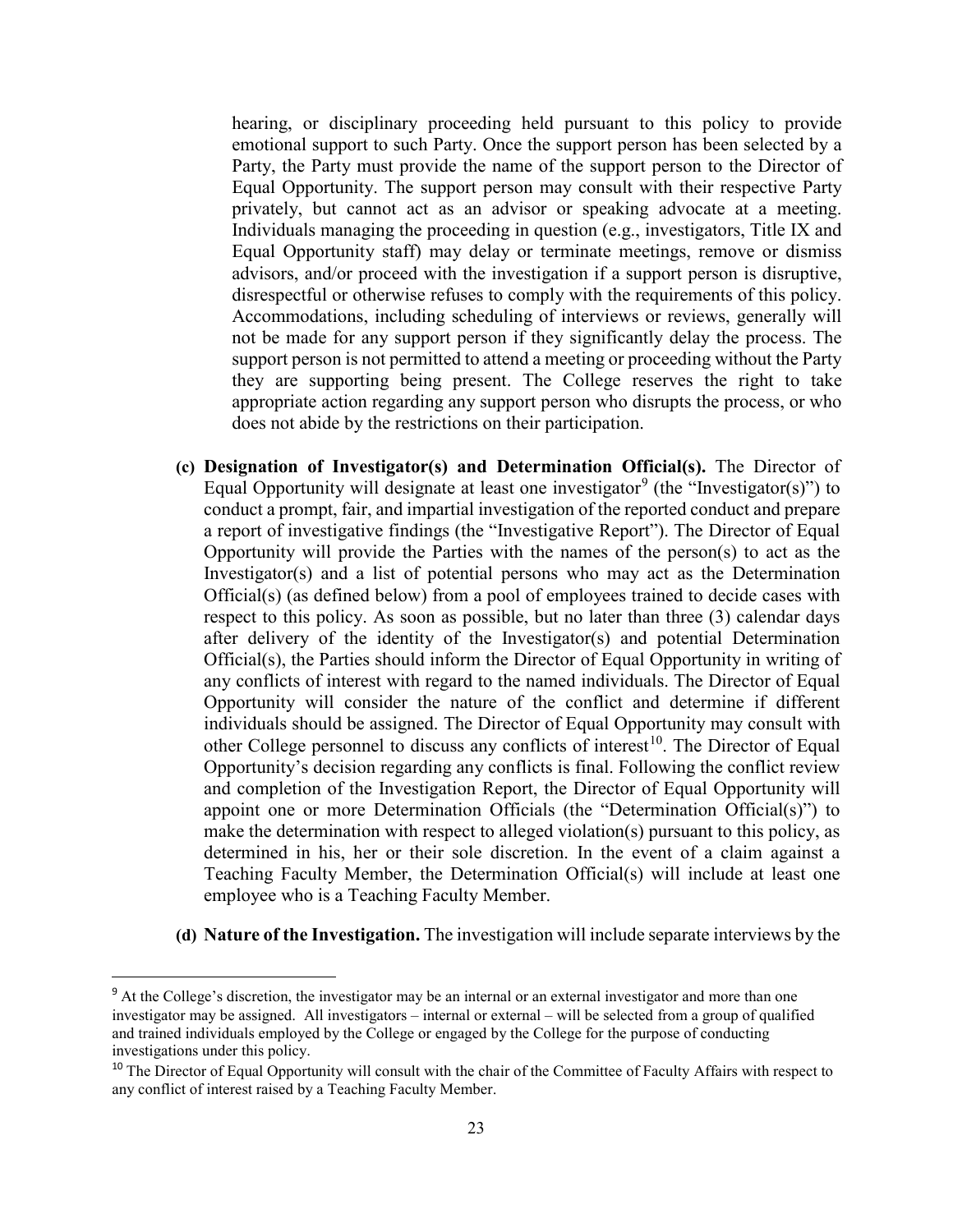Investigator(s) with the Complainant, the Respondent, and any witnesses whom the Investigator(s) believe will provide necessary and relevant information. The investigation may include the review of documentation or other items relevant to the reported conduct. The Investigator(s) will provide the Parties with written notice of meetings at which their presence is required. It is the responsibility of the Investigator(s), not the Parties, to gather the evidence relevant to the alleged violation, to the extent reasonably possible.

- **(e) The Parties' Identification of Potential Witnesses and Documentation.** The Parties have the opportunity (and are expected) to provide the Investigator(s) with the identification of potential witnesses who have specific information about the reported conduct and with whom they would like the Investigator(s) to speak. The Parties also have the opportunity (and are expected) to provide the Investigator(s) any evidence, documentation or other items or questions they would like to be considered or posed to any witness or the other Party. All information and questions described in this section must be presented to the Investigator(s) in writing and include a brief description as to how the persons, documents, and/or items are relevant to the reported conduct. This information must be provided to the Investigator(s) during the Investigation Phase and without delay upon becoming aware of it. The Investigator(s) will determine, in their sole discretion, what information and questions to consider and which potential witnesses identified by the Parties can provide relevant information to the investigation.
- **(f) Investigation Prohibitions.** Neither Party will be permitted to question or crossexamine directly the other Party directly during the investigation or disciplinary proceedings; questions for the other Party may be submitted to the Investigator(s) as described above. Moreover, the Investigator(s) generally will not gather or consider information related to either Party's sexual history outside of the conduct in question except as relevant to the alleged policy violation, as determined in the sole discretion of the Investigator(s).
- **(g) Respondent Voluntary Agreement to Policy Violation.** At any point prior to the Determination Official(s)'s determination of responsibility, a Respondent may agree in writing to the alleged violation(s) of the policy. Sanctions will be determined pursuant to Section VII.5(a) below.

## **4. Investigative Report; Report Review.**

**(a) Content of the Investigative Report.** At the conclusion of the Investigation Phase, the Investigator(s) will prepare a Draft Investigative Report, which will include (i) a list of witnesses and documentation gathered, (ii) a summary the factual information presented during the Investigation Phase, and (iii) a separate section in which the Investigator(s) point out relevant consistencies or inconsistencies (if any) between different sources of information. The Investigative Report will not include a determination by the Investigator(s) as to whether a Party has violated the policy or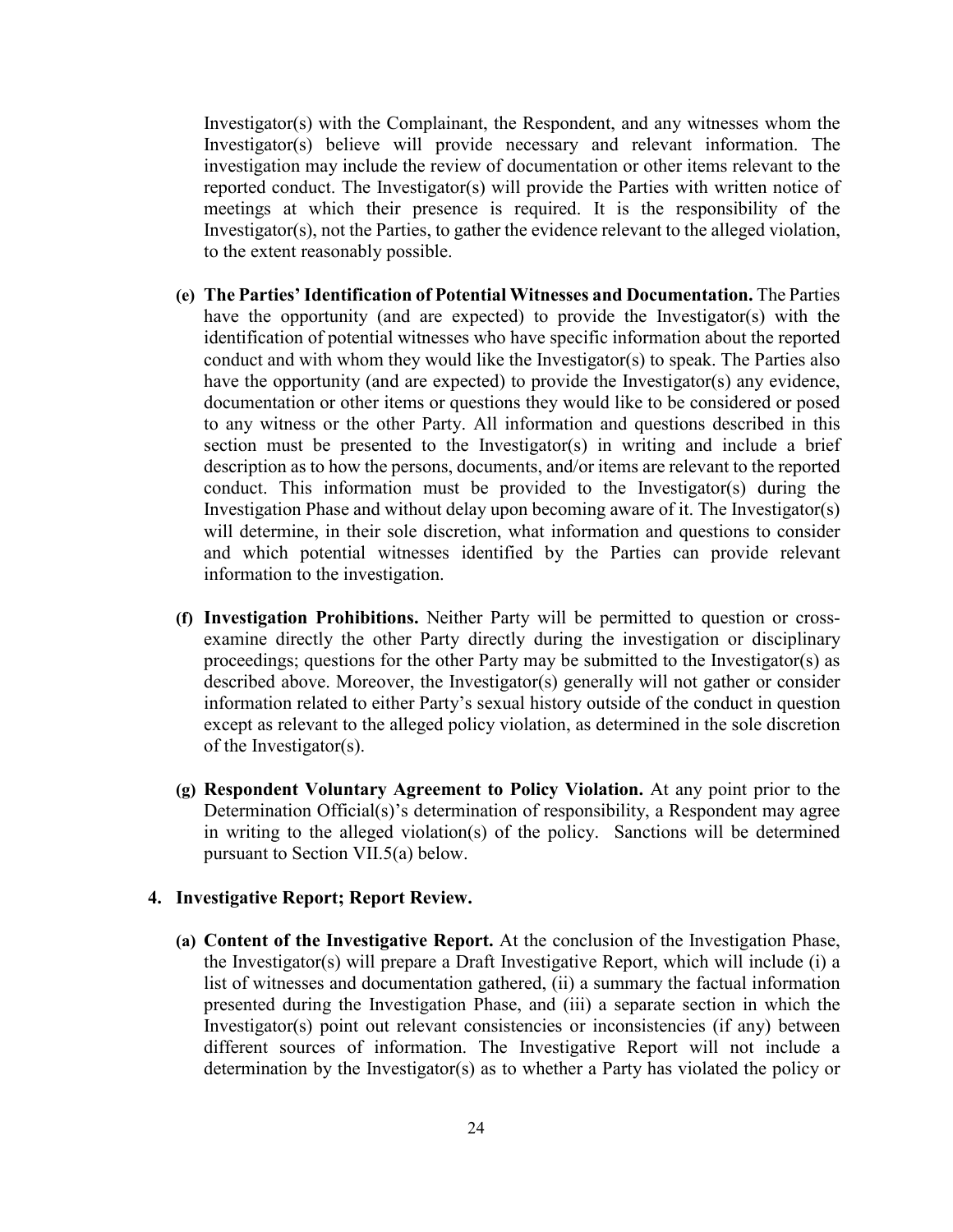what sanctions may be appropriate. These determinations will be made by the Determination Officials, as described below. The draft format of this Investigative Report is important and it reflects that the Investigator(s) may supplement or conduct additional information that may be incorporated. This policy shall be provided as an exhibit to the Investigative Report, which includes information regarding the submission and consideration of evidence during a disciplinary proceeding.

**(b) Review by the Parties.** The Parties will have an opportunity to review the Draft Investigative Report and all evidence collected by the Investigator(s) and may submit written comments about the content of the Draft Investigative Report to the Investigator(s) within five (5) calendar days of the date they are notified that the Investigative Report is available for review. This review will take place at a location and in a manner determined by the Director of Equal Opportunity. The time to submit written comments can be extended for a brief period if the Director of Equal Opportunity concludes, in his, her or their sole discretion, that the additional time is warranted. Each Party may have such Party's advisor review the Investigative Report with them. Neither the Complainant nor the Respondent (or their advisors, including but not limited to family members and/or legal counsel) may copy, remove, photograph, print, image, videotape, record, or in any manner otherwise duplicate or remove the Draft Report or any of the information provided. A Party or an advisor who fails to abide by this policy may be subject to discipline and/or may be excluded from further participation in the process. The comments submitted by the Parties may not exceed ten (10) double spaced pages (12-point font and one inch margins) unless a higher page limit is otherwise determined to be necessary and appropriate in the sole discretion of the Director of Equal Opportunity. After reviewing the submissions, if any, from the Parties, the Investigator(s) may determine that either additional investigation is required or no further investigation is needed. If further investigation is conducted, the Investigator(s) will include any additional relevant information in the Investigative Report. Any submissions made by either Party pursuant to this section, as well as any other documentation deemed relevant by the Investigator(s), will be attached to the Investigative Report. The Director of Equal Opportunity will then submit the Investigative Report and attachments to the Determination Official(s) for review.

#### **5. Determination of Responsibility.**

**(a) Review and Determination by Determination Official(s).** The Determination Official(s) will review the Investigative Report and attachments and will make a determination as to whether or not the Respondent is responsible for violating the policy by having engaged in some or all of the reported conduct. The Determination Official(s) has the authority to accept the Investigative Report without seeking additional investigation, or to ask the Investigator(s) to conduct additional investigation on specific points. The Determination Official(s) has discretion to speak with or solicit input directly from both Parties, the Investigators, or any persons identified in the Investigative Report if he, she, or they have questions. The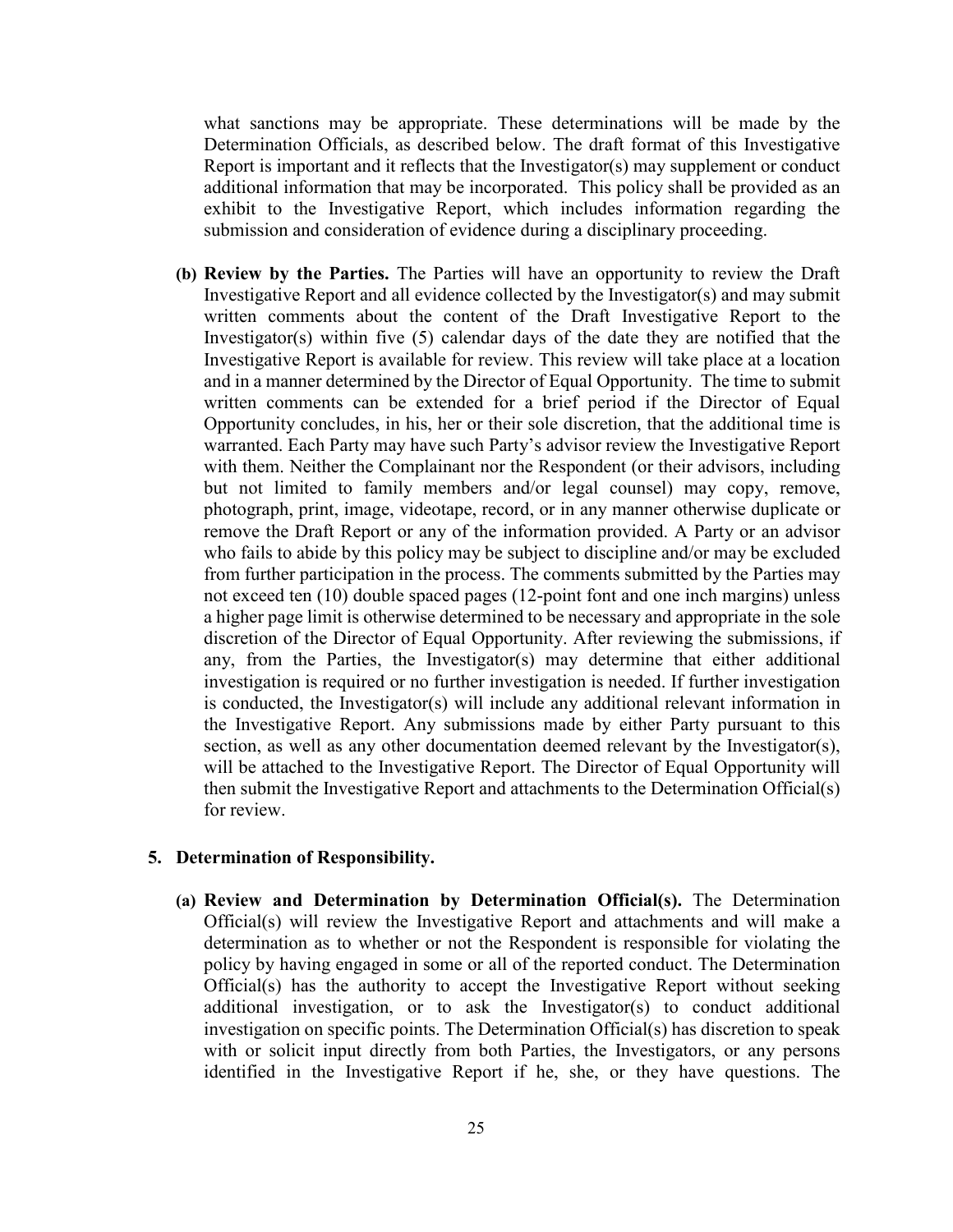Determination Official(s), as the ultimate decision-maker in the matter, is provided broad discretion. In appropriate circumstances, the Director of Equal Opportunity may give special instructions to the Determination Official(s).

- **(b) Standard of Proof.** All findings and determinations of responsibility for a violation under this policy will be made using a preponderance of the evidence standard. This standard requires the determination of whether it is more likely than not that a fact exists or a violation of this policy occurred. Please note that the preponderance of the evidence standard is not the standard used for criminal culpability in most jurisdictions and a determination of responsibility under this policy does not equate with a finding of a violation of criminal laws. Conversely, lack of a prosecution or conviction in a criminal proceeding does not necessarily imply that this policy was not violated. The two procedures are significantly different and utilize different standards for determining violations, and different definitions.
- **(c) Notification of Decision to Director of Equal Opportunity**. Upon reaching a determination of responsibility, the Determination Official(s) will provide a written notification of his, her, or their decision to the Director of Equal Opportunity along with its rationale. The notification will consist of a brief statement of the allegations and the determinations made by the Determination Official(s). While the notification may, at the discretion of the Determination Official(s), include a brief description of the determination process, it will not include any recommendations for sanctions with respect to Respondents who are employees or faculty members. If sanctions are necessary, the sanctions will be assigned in accordance with Section VII.6 below.
- **(d) Consolidation.** The College reserves the right to consolidate cases in which there are one or more Complainants and/or one or more Respondents, as defined under this Policy. The College will consolidate cases where the allegations of Prohibited Conduct arise out of the same facts or circumstances. For example, if in the course of a single College-sponsored event a Respondent is alleged to have committed any form of prohibited conduct against more than one Complainant, the College may consolidate those complaints for investigation and adjudication under this Policy. If a case is consolidated, the College will consider individualized supportive measures, as appropriate, and will provide individual notice to each Party. All Parties are entitled to all forms of process set forth in this policy and the College reserves the right to issue a single Investigative Report, and otherwise modify the policy as needed or appropriate to effect consolidation of cases. The College may also consider prior relevant findings of responsibility against a Respondent in providing an appropriate sanction after the Respondent is separately found responsible for the behavior in question.
- **(e) Student Groups, Organizations and Teams**. A student group, organization or team may be held collectively responsible for a violation of this policy when one or more members of the group or other individuals associated with the group, organization or team are found responsible for a violation of this policy and the Determination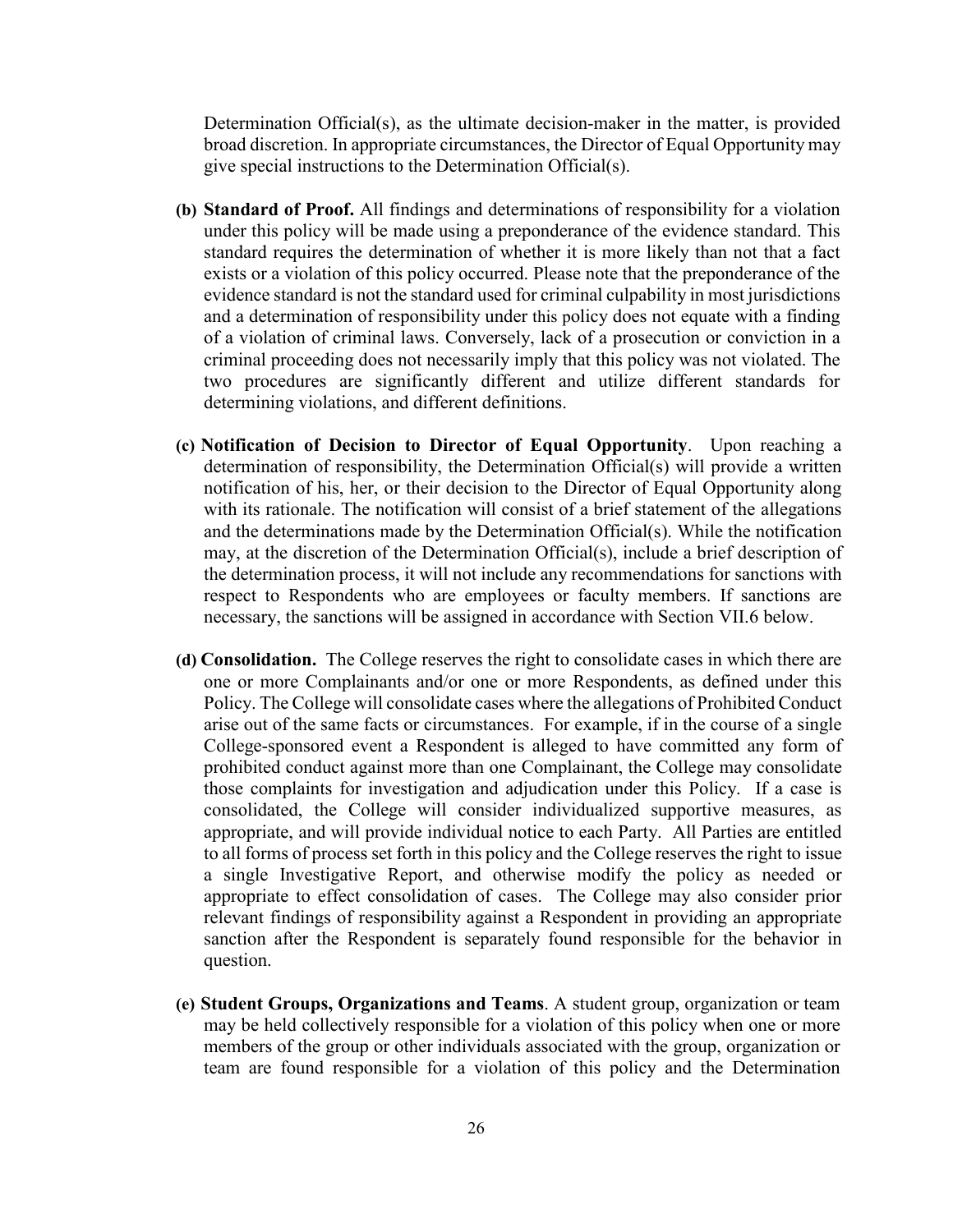Official(s) separately determines that:

- (1) members of the group, organization or team acted in concert with respect to misconduct;
- (2) the individual found responsible for committing the misconduct was either acting on behalf of the group, organization or team or engaged in an activity sponsored, financed or endorsed by the group, organization or team or its leaders;
- (3) the misconduct grows out of, occurs during, or is related to any activity or event sponsored, financed or endorsed by the group, organization or team;
- (4) any leader, officer, or team captain of group, organization or team had knowledge of the misconduct or incident before or while it occurred and failed to take corrective action; and/or
- (5) a pattern of individual misconduct by members of the group, organization or team is found to exist.

The designated student leader or leaders (e.g., student president, officer(s), or team captain(s)) shall represent the student group, organization or team throughout the process. There shall be no right of individual appeal of any member of the student group, organization or team to a group sanction.

#### **6. Determination of Sanction(s).**

- **(a) Sanctioning Decision.** The College employees responsible for determining sanctions are below and will be referred to as the Sanctioning Official. As soon as possible, but no later than three (3) calendar days after delivery of the Determination Official(s)' notification of decision, the Parties should inform the Director of Equal Opportunity (in writing) of any conflicts of interest in regard to the Sanctioning Official. The Director of Equal Opportunity, in consultation with other College officials as appropriate, will determine whether a disqualifying conflict of interest exists, in which case the Director of Equal Opportunity will appoint a different Sanctioning Official. The Director of Equal Opportunity's decision regarding any conflicts is final. The Director of Equal Opportunity will provide the Sanctioning Official with a copy of the Determination Official(s)' written notification of determination of responsibility as well as the Investigative Report, the Parties' responses to that Report (if any), and information concerning any prior College discipline of the Respondent.
	- (1) **Students**. Sanctions regarding students and student groups, organizations and teams will be determined by the Associate Dean of Students (or his, her or their designee), who may do so in consultation with other College officials and after considering any prior College discipline of the Respondent.
	- (2) **Teaching Faculty**. Sanctions regarding teaching faculty will be determined by the Provost/Dean of the College (or his, her or their designee) in consultation with other College officials as appropriate. If the Sanctioning Official determines that a sanction of dismissal of a Teaching Faculty Member is recommended, the sanction will be reviewed under Section VII.8(b).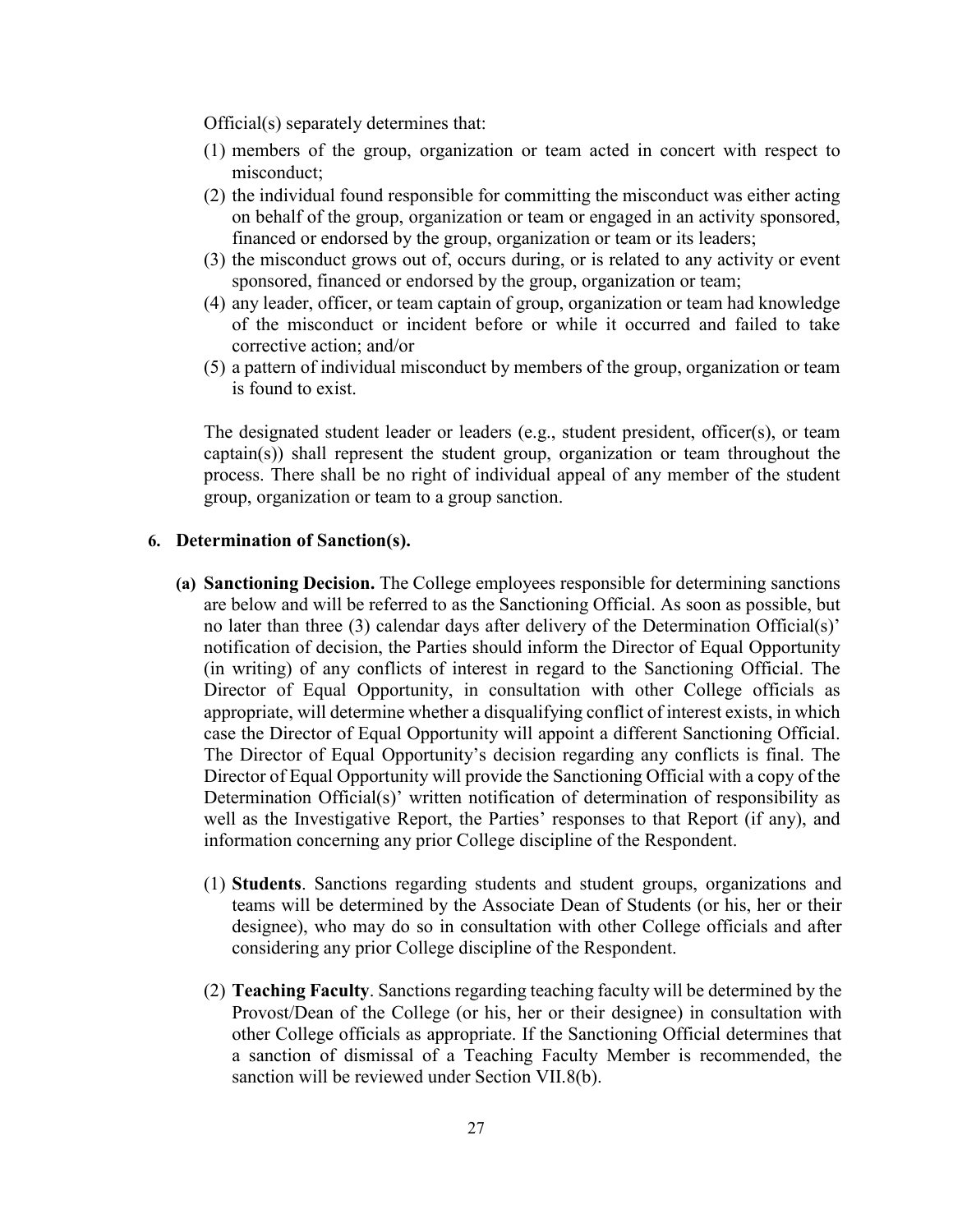- (3) **Exempt Employees, Other Than Teaching Faculty**. Sanctions regarding exempt employees, as defined by the College, will be determined by the Employee's Vice President (or his, her, or their designee) or in the case of an employee in the Athletics Department or who reports to the President, the President's designee. The Director of Human Resources (or his, her or their designee) will be consulted, and any other College officials may be consulted, on any sanction.
- (4) **Non-Exempt Employees and Third Parties.** Sanctions regarding non-exempt employees, as defined by the College, vendors, independent contractors and other third parties will be determined by the Director of Human Resources (or his, her or their designee), who may consult with other College officials.
- **(b) Types of Sanctions.** Types of sanctions for employees, faculty members and students include the following:
	- (i) **Employees, including Faculty Members**. Sanctions imposed with respect to Respondents who are faculty members or other employees may include, but are not limited to, one or more of the following: dismissal from employment, non-renewal of an employment contract, suspension (without pay), probation, reprimand, warning, restitution, training and/or counseling, no-contact order, removal from an administrative appointment, removal of one or more job responsibilities with a corresponding salary reduction, removal from a committee, removal from a leadership position, reassignment of advisees, prohibition against new advisees, limitation or loss of rights or privileges, loss of awards and/or honors, and/or community service, among others.
	- (ii) **Students**. Sanctions may include, but are not limited to, one or more of the following: expulsion, suspension, probation, reprimand, warning, restitution, education/counseling, no-contact order, restriction from extracurricular programs or activities, loss of leadership opportunity or positions in activities, housing restriction/relocation, and/or loss or restriction from College employment, limitation or loss of rights or privileges, loss of awards and/or honors, and/or community service.
	- (iii) **Student Groups, Organizations and Teams.** Sanctions for groups, organizations and teams may include suspension, revocation or denial of registration or recognition, probation, reprimand, warning, restitution, education, and restriction, among other possible sanctions.
- **(c) Considerations.** In determining an appropriate sanction(s), the Sanctioning Official may take into account the nature and degree of sanction that may be necessary to stop the misconduct, prevent it from recurring, and address its effects and also may take into account any other factors that may lead to a fair and appropriate outcome under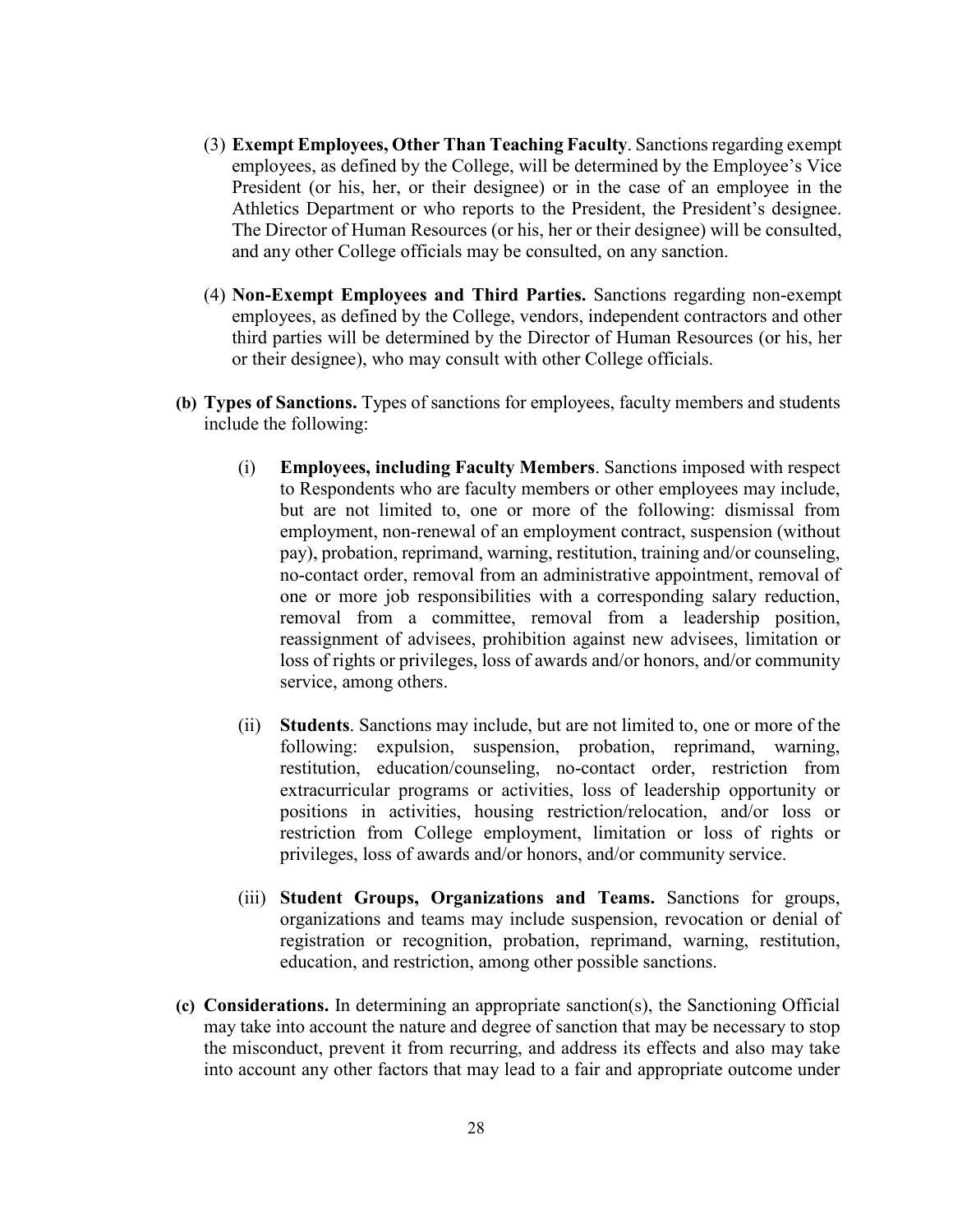the circumstances and may consult with other College officials. Such factors may include, for example, but are not limited to:

- The nature and circumstances of the misconduct, including whether it involved violence, the threat of violence, or coercion; how severe or pervasive it was; whether it occurred once, more than once, or repeatedly; and whether or to what extent the Party found responsible intended or reasonably should have expected that the conduct would harm the Complainant or others.
- The impact of the misconduct on the Complainant, including whether or to what extent the misconduct has interfered or may interfere with the Complainant's education, employment, or other opportunities at the College, and whether or to what extent the misconduct has resulted or may result in physical, emotional, or other harm.
- The impact of the misconduct on the College community, including whether or to what extent the misconduct has interfered or may interfere with an educational, employment, or other aspect of the College environment.
- The disciplinary history of the Party deemed responsible.
- Any other mitigating or aggravating circumstances, such as whether the Party found responsible has a history of other misconduct and/or discipline at the College and whether the Party found responsible accepted responsibility and/or remorse for his, her or their conduct and its effects. For example, misconduct of an employee with any type of past or present supervisory responsibility for a Complainant shall be considered a significant aggravating factor.
- The range of sanctions imposed in cases involving similar or analogous circumstances.

## **Possible sanctions for those found responsible for sexual violence, other inappropriate sexual contact, relationship violence, stalking and hate crimes:**

Community service Reflection paper Educational training Probation Suspension Expulsion/termination of enrollment or employment Limitation of other rights, privileges or duties *Except for expulsion/termination of enrollment or employment, all sanctions may be combined with one or more other sanctions listed above.*

**(d) Additional Remedies.** The Sanctioning Official may also identify additional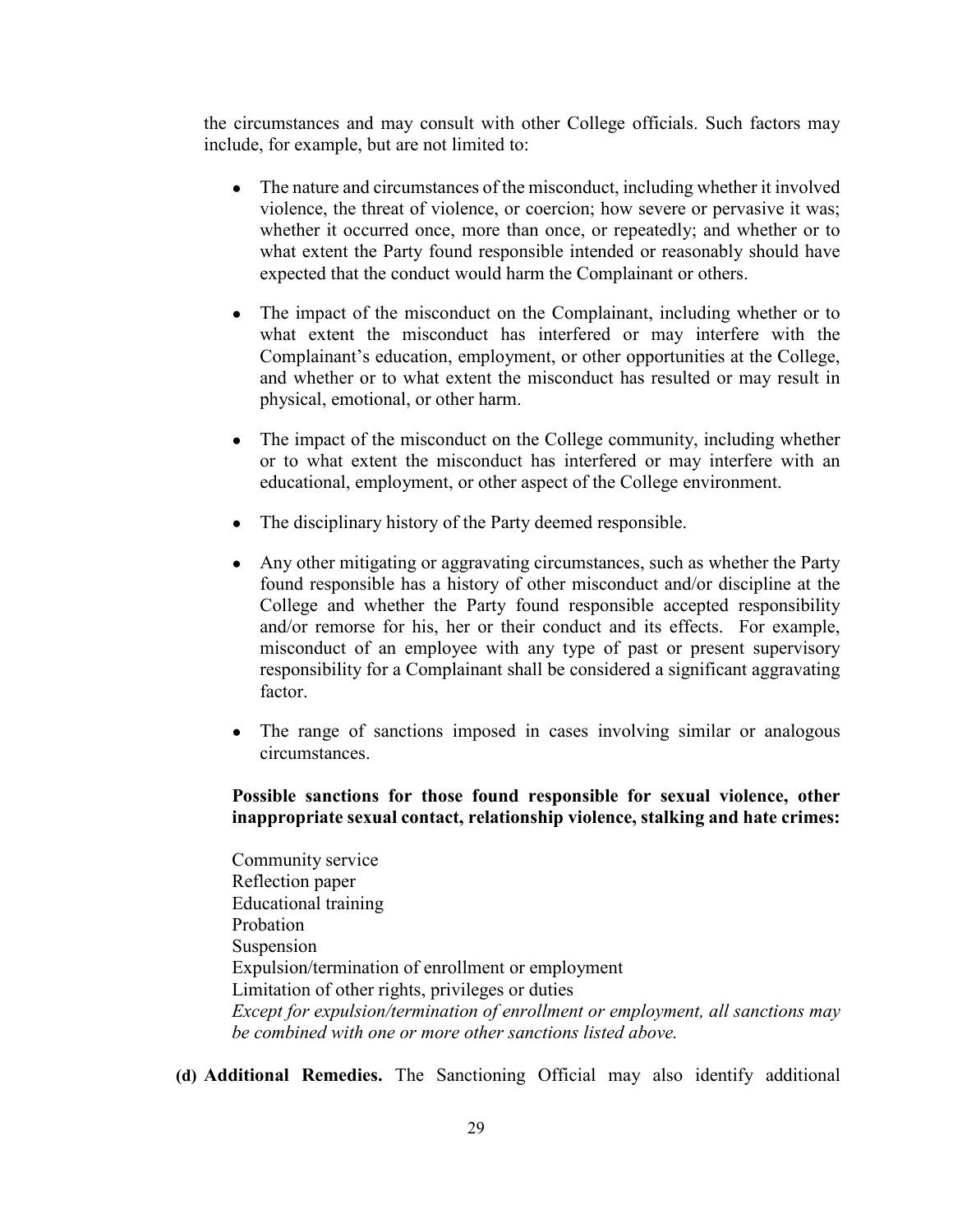remedies to address the effects of the conduct on the impacted Party. Remedies may include extending or making permanent any interim or safety measures. If a Complainant or Respondent declined or did not take advantage of a specific service or resource previously offered, the College may re-offer the service as applicable or necessary. The Director of Equal Opportunity also may consider broader remedial action for the College community, such as increased supervision or monitoring, targeted or increased education and prevention efforts, and review of policies and procedures. In addition, the Director of Equal Opportunity may refer any matter raised, but not addressed hereunder, that may potentially violate any other College policy, rule, or procedure to the appropriate College officials to address such matters, irrespective of the finding under this policy.

#### **7. Notification of the Parties.**

Within seven (7) business days (which period may be extended for good cause and such extension communicated to the Parties) of the completion of the review and determination by the Determination Official(s), and if applicable, the Sanctioning Official, the Director of Equal Opportunity will inform the Parties simultaneously and in writing of (i) the outcome of the disciplinary proceeding; and (ii) the procedures for either Party to appeal the result of the disciplinary proceeding.

The Director of Equal Opportunity will also inform other College officials with a legitimate educational interest<sup>[11](#page-29-0)</sup> or employment oversight about the sanction(s). Sanctions of all types (including, but not limited to, any form of suspension, dismissal, or separation from the College) can be imposed, in full or in part, while an appeal is pending at the sole discretion of the College.

If the alleged victim is deceased as a result of a crime involving sexual assault, other nonconsensual sexual contact, stalking, domestic/dating violence or hate crime, the next of kin of such alleged victim will be provided the notice of outcome upon written request to the Director of Equal Opportunity.

### **8. Appeals**

## **(a) All Appeals (Other Than Appeals Involving a Respondent Who Is a Teaching Faculty Member with a Recommended Sanction of Dismissal).**

The following appeal process applies to all appeals other than any appeal involving a determination in which a Respondent is a Teaching Faculty Member with a recommended sanction of dismissal which are addressed under Section VII.8(b) below.

(i) **Submission of Appeal by A Party**. Within seven (7) calendar days of the

<span id="page-29-0"></span><sup>&</sup>lt;sup>11</sup> As defined by the Family Educational Rights and Privacy Act.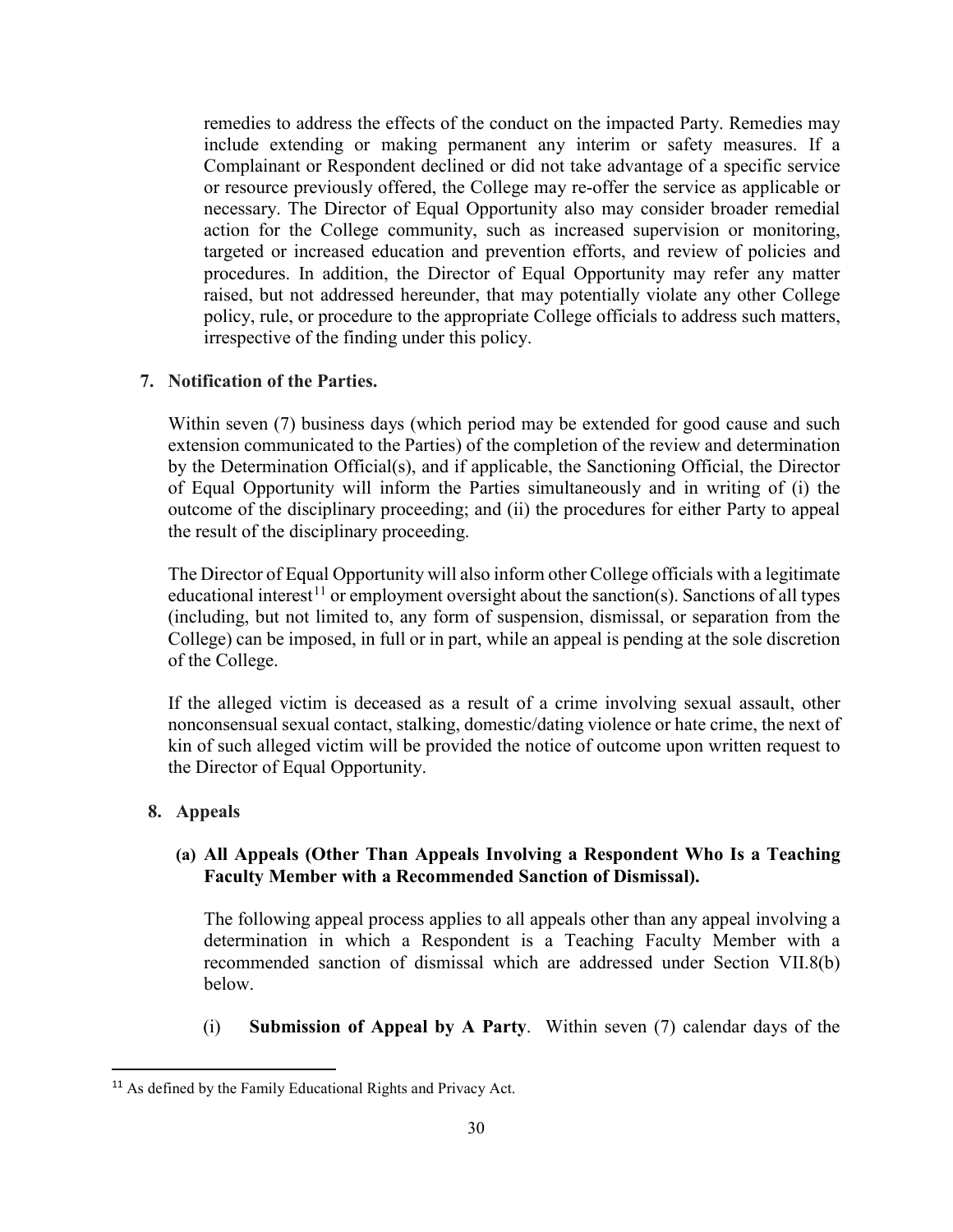delivery of the notice of the decision of responsibility and/or sanction, either Party may appeal by submitting to the Director of Equal Opportunity a letter stating an appeal solely on the basis of one or both of the following grounds:

- (1) **Procedural Error.** The Investigator(s), Determination Official(s), the Director of Equal Opportunity, or the Sanctioning Official failed to follow the Procedure in a manner that materially prejudiced the Party requesting review. An appeal under this ground must set forth the section of the Procedure that the Investigator(s), the Determination Official(s), the Director of Equal Opportunity or the Sanctioning Official failed to follow and an explanation of the material prejudice resulting from such error(s); or
- (2) **Newly discovered material information** that was not known to the Party requesting review and not available to the Investigator(s), the Determination Official(s), and/or the Sanctioning Official and which likely would have changed the finding of responsibility or the sanction imposed had it been available.

The Party submitting the appeal must attach all materials that he, she or they wish to have considered in the appeal process which support the appeal ground(s) set forth above. Appeals are only permitted on the two grounds described above, and appeals that do not meet those criteria or made on any other basis are not required to be considered by the Appellate Officer(s). Mere disagreement with the determination(s) of responsibility or sanction(s) is not sufficient grounds for appeal.

- (ii) **Opportunity of the Other Party to Review the Appeal**. The Director of Equal Opportunity will provide an opportunity to review the appeal submitted by one Party to the other Party. This review will take place at a location and in a manner determined by the College. The other Party may submit materials that he, she, or they wish to have considered in the appeal process within seven (7) calendar days of receipt of the appeal, but is not required to do so. A Party's decision not to respond to an appeal shall not be considered evidence of agreement with the filed appeal.
- (iii) **Page Limit.** The appeal and appeal materials submitted by a Party may not exceed ten (10) double spaced pages (12-point font with one inch margins) unless a higher page limit is otherwise determined to be necessary and appropriate in the sole discretion of the Director of Equal Opportunity.
- (iv) **Appointment of Appellate Officer(s).** In the instance of an appeal under this Section VII.8(a), the Director of Equal Opportunity will appoint one or more Appellate Officer(s) (the "Appellate Officer(s)") from a previously established pool of College employees who have received training on cases under this policy and appeals. In any case involving a Teaching Faculty Member, there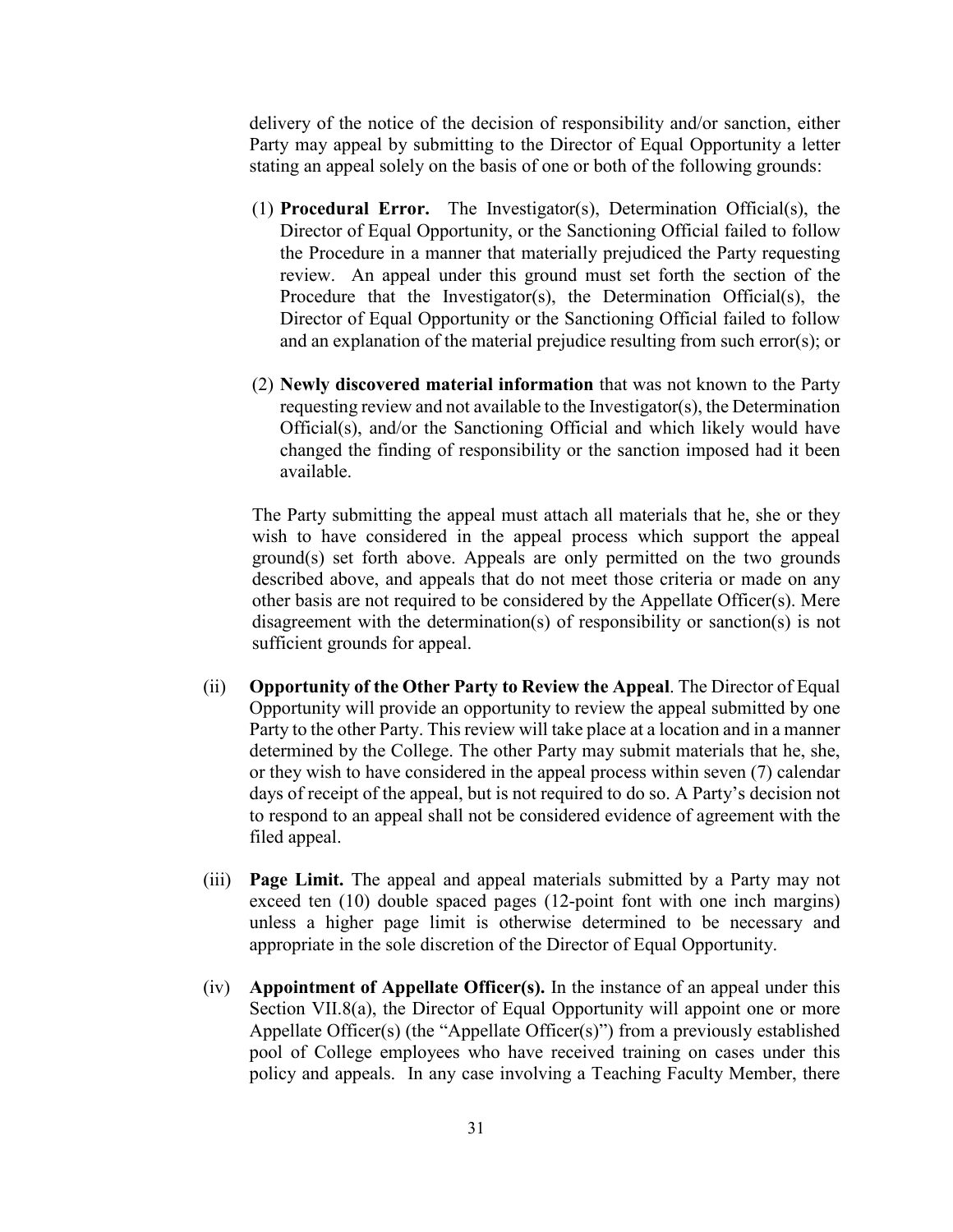will be a three-member Appellate Officer panel, including at least one tenured faculty member (selected by the Director of Equal Opportunity in consultation with the chair of the Committee on Faculty Affairs). The Director of Equal Opportunity will provide the Parties with the names of the assigned Appellate Officer(s) for their case. As soon as possible, but no later than three (3) calendar days after delivery of the identity of the assigned Appellate Officer(s), the Parties should inform the Director of Equal Opportunity in writing of any conflicts of interest in regard to the assigned Appellate Officer(s). The Director of Equal Opportunity will consider the nature of the conflict and determine if different individual(s) should be assigned as the Appellate Officer(s). The Director of Equal Opportunity may consult with other College personnel to discuss any conflicts of interest. The Director of Equal Opportunity's decision regarding any conflicts is final.

#### (v) **Determination of Appellate Officer(s)**.

- (1) The Appellate Officer(s) will decide the merits of the appeal and, in so doing, may consult with the Investigator(s), the Determination Official(s), the Sanctioning Official or any other individual that the Appellate Officer(s) deems appropriate (and shall consult with any such individual who is alleged to have caused a procedural error). In appropriate circumstances, the Director of Equal Opportunity may give special instructions to the Appellate Officer(s).
- (2) The Appellate Officer(s) may deny the appeal and affirm all or part of the determination of responsibility or the determination of sanction, or the Appellate Officer(s) may refer the matter back to the original or new Investigator(s) or Determination Official(s)<sup>[12](#page-31-0)</sup> or the Sanctioning Official for further consideration. If the matter is referred back to the Investigator(s), the Determination Official(s) or the Sanctioning Official for further consideration, the Appellate Officer(s) will provide specific instructions with the referral. In the event of a referral for further consideration, the Director of Equal Opportunity will be consulted and further proceedings may be commenced, as appropriate under the circumstances and consistent with this policy.
- (3) The decision of the Appellate Officer(s) regarding the appeal will be in writing and is final.
- (4) The Director of Equal Opportunity will inform the Parties simultaneously and in writing of the outcome of the appeal.

<span id="page-31-0"></span> $12$  In the case of a finding of an appeal granted for a procedural error by the Determination Official(s), one or more new Determination Official(s) will be used.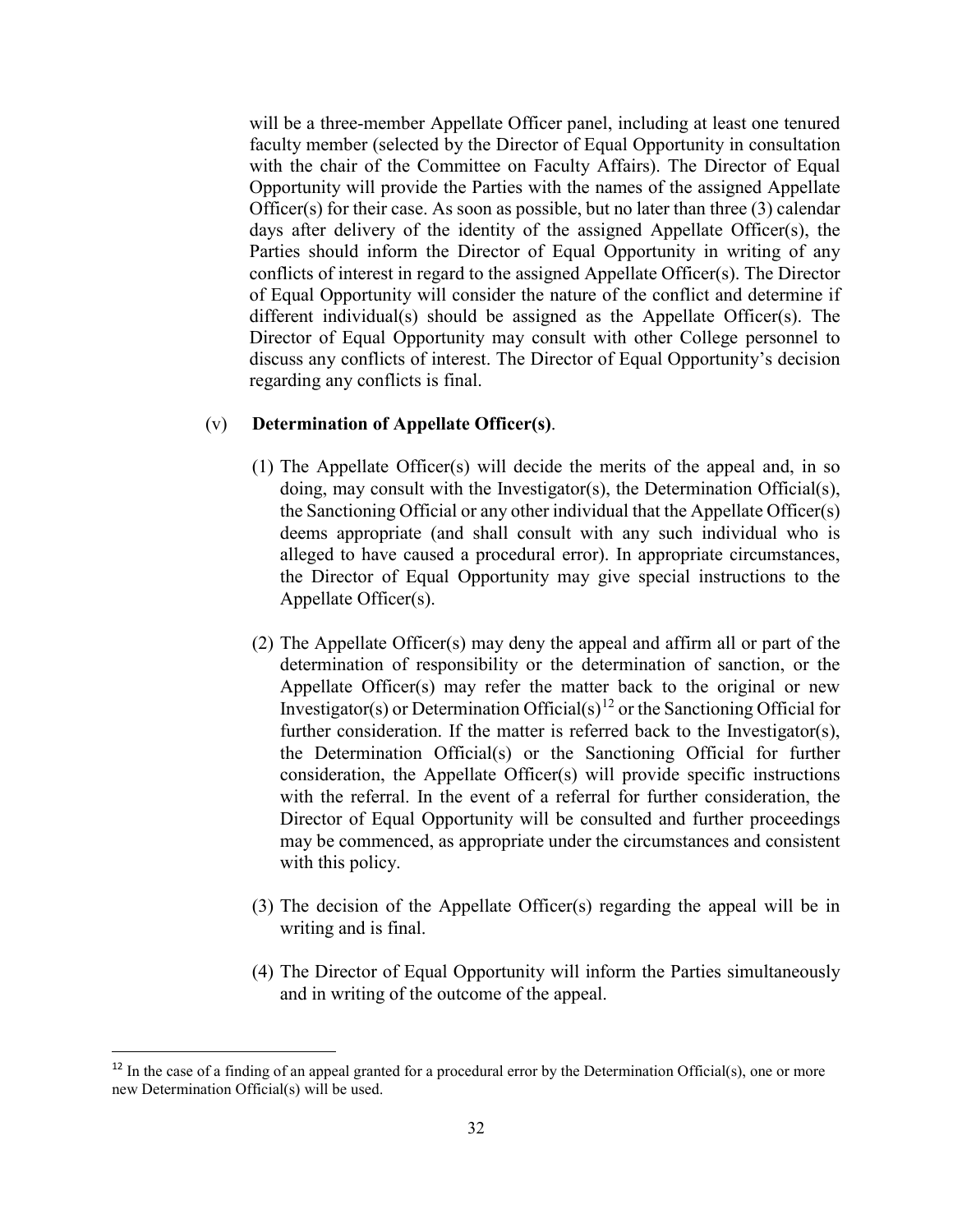## **(b) Appeals with respect to a Respondent who is a Teaching Faculty Member Involving a Recommended Sanction of Dismissal.**

The following appeal process applies to appeals involving a determination in which a Respondent is a Teaching Faculty Member with a recommended sanction of dismissal and is the sole method of appeal. The appeal will be reviewed the following procedure:

- (i) **Submission of Appeal by A Party**. Within seven (7) calendar days of the delivery of the notice of outcome, either Party may appeal by submitting to the Director of Equal Opportunity a letter stating an appeal solely on the basis of one or more of the following grounds:
	- (1) **Procedural Error.** The Investigator(s), Determination Official(s) the Director of Equal Opportunity or Sanctioning Official failed to follow the Procedure in a manner that materially prejudiced the Party requesting review. An appeal under this ground must set forth the section of the Procedure that the Investigator(s), the Determination Official(s), the Director of Equal Opportunity, or Sanctioning Official failed to follow and an explanation of the material prejudice resulting from such error(s);
	- (2) **Newly discovered material information** that was not known to the Party requesting review and not available to the Investigator(s), the Determination Official(s), or Sanctioning Official, and which likely would have changed the finding of responsibility or the sanction imposed had it been available; or
	- (3) **Sanction of dismissal was inappropriate.** That the sanction of dismissal was inappropriate based on a consideration of the nature and circumstances of the misconduct, including the severity, frequency and duration, the impact of the misconduct on the Complainant and/or the College community, the disciplinary history of the Respondent found responsible, and any other mitigating or aggravating circumstances and the need to take effective corrective action to prevent the recurrence of the violation(s) and remedy its effects.

The Party submitting the appeal must attach all materials that he, she or they wish to have considered in the appeal process which support the appeal ground(s) set forth above. Appeals are only permitted on the three grounds described above, and appeals that do not meet those criteria or made on any other basis are not required to be considered by the Appellate Officer(s). Mere disagreement with the determination(s) of responsibility or any sanction(s) other than dismissal is not sufficient grounds for appeal. Sanctions of all types (including, but not limited to, any form of suspension or separation from the College but excluding dismissal of a Teaching Faculty Member) can be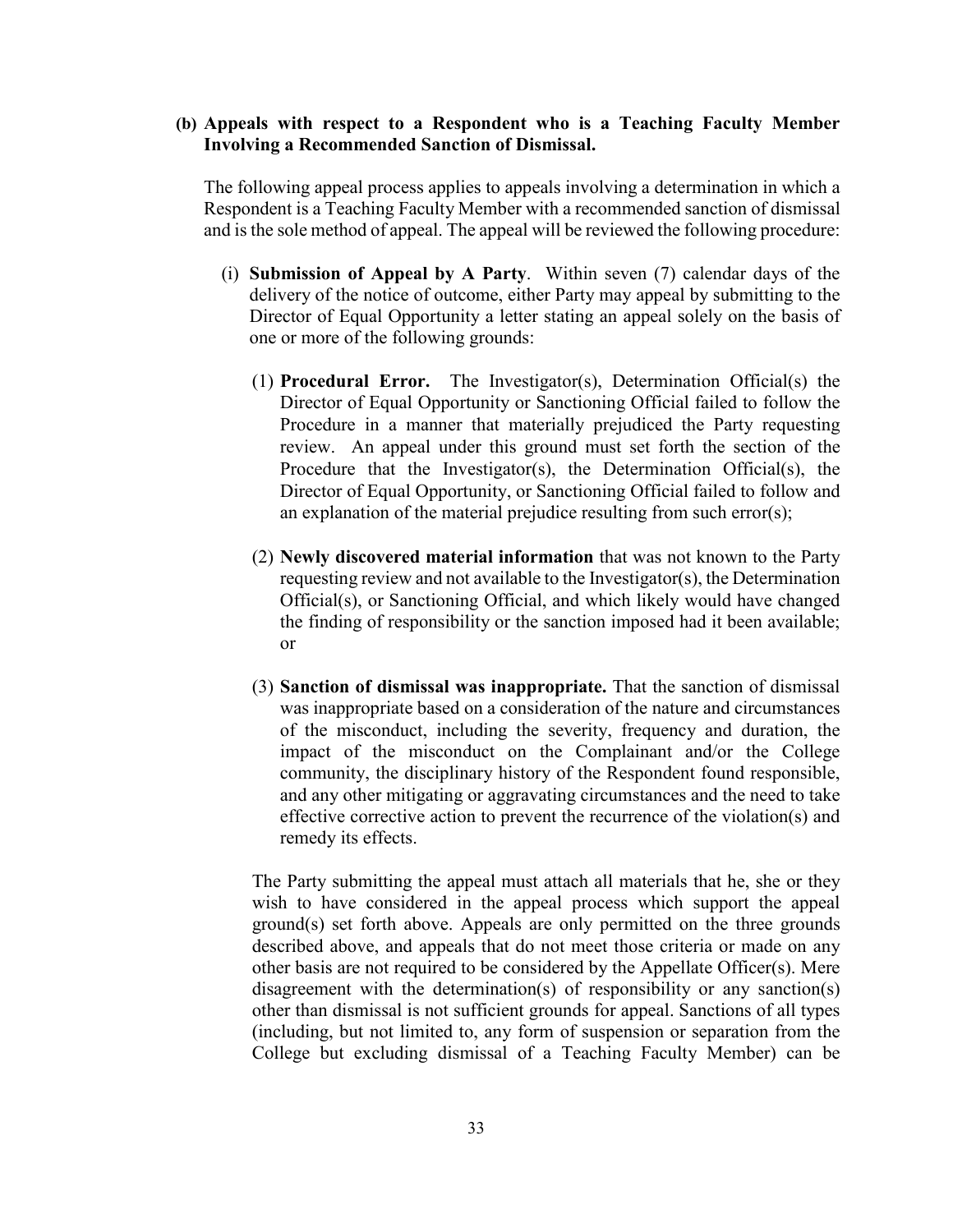imposed, in full or in part, while an appeal is pending at the sole discretion of the College.

- (ii) **Opportunity of the Other Party to Review the Appeal**. The Director of Equal Opportunity will provide a copy of the appeal submitted by one Party to the other Party, and the other Party may submit materials that he, she or they wish to have considered in the appeal process within seven (7) calendar days of receipt of the appeal.
- (iii)**Page Limit**. The appeal and appeal materials submitted by a Party may not exceed ten (10) double spaced pages (12-point font with one inch margins) unless a higher page limit is otherwise determined to be necessary and appropriate in the sole discretion of the Director of Equal Opportunity.
- (iv)**Appointment of Appeal Panel.** In the instance a Party appeals under this Section VII.8(b), the chair of the Committee on Faculty Affairs in consultation with the Director of Equal Opportunity will convene a three-member Appeal Panel (the "Appeal Panel") consisting of tenured members of the Committee on Faculty Affairs (or other tenured faculty members from a previously established pool in the event there are not enough members of the Committee on Faculty Affairs to so serve) who have received training on cases under this policy and appeals. The Director of Equal Opportunity will provide the Parties with the names of the persons assigned to the Appeal Panel for their case. As soon as possible, but no later than three (3) calendar days after delivery of the identity of the assigned Appeal Panel members, the Parties should inform the Director of Equal Opportunity (in writing) of any conflicts of interest in regard to the individuals proposed to be assigned to the Appeal Panel. The Director of Equal Opportunity will consider the nature of the conflict and determine if different individuals should be assigned to the Appeal Panel. The Director of Equal Opportunity shall consult with the chair of the Committee on Faculty Affairs to assess any conflicts of interest. The Director of Equal Opportunity's decision regarding any conflicts is final.

#### (v) **Determination of Appeal Panel**.

- (1) The Appeal Panel will decide the merits of the appeal and, in so doing, may consult with the Investigator(s), the Determination Official(s), the Director of Equal Opportunity, the Sanctioning Official or any other individual that the Appeal Panel deems appropriate.
- (2) The Appeal Panel may deny the appeal and affirm all or part of the determination of responsibility or the determination of sanction, or may refer the matter back to the original or new Investigator(s) or Determination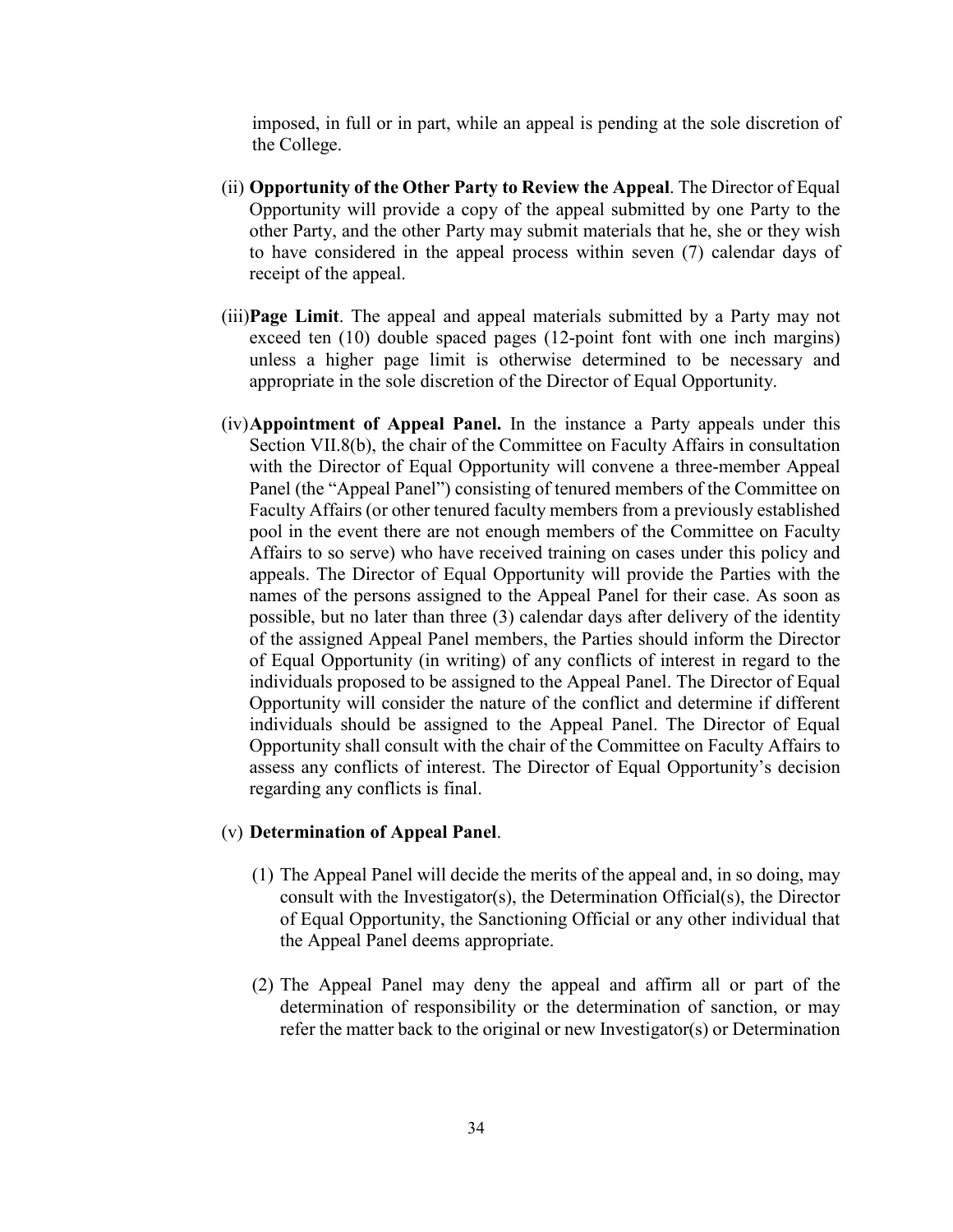Official(s)<sup>[13](#page-34-0)</sup> and/or the Sanctioning Official for further consideration. In the event of a referral for further consideration, the Appeal Panel will provide specific instructions with the referral, the Director of Equal Opportunity will be consulted, and further proceedings may be commenced, as appropriate under the circumstances and consistent with this policy.

(3) Any Appeal Panel decision regarding the appeal under Section VII.8(b)(i)(1) (procedural error) or (2) (newly discovered information) is final. Any Appeal Panel decision regarding an appeal under Section VII.8(b)(i)(3) (recommended dismissal) will be referred to the President for review under immediately following section.

## (vi)**President and Executive Committee Review of Recommended Sanction of Dismissal.**

- (1) If the Sanctioning Official recommended a sanction of dismissal and no appeal was requested, the President will refer the sanction recommendation to the Executive Committee of the Board for review and consideration.
- (2) If the Sanctioning Official recommended a sanction of dismissal and the Appeal Panel recommended a sanction less than dismissal, the President will determine whether to accept the Appeal Panel's sanction recommendation (which shall then become the final sanction); impose a different sanction that is less than dismissal (which shall then become the final sanction) or recommend a sanction of dismissal for review and consideration by the Executive Committee of the Board.
- (3) If the Sanctioning Official and the Appeal Panel recommended dismissal, the President will refer the sanction recommendation(s) to the Executive Committee of the Board for review and consideration.
- (4) If the President refers a recommended sanction of dismissal to the Executive Committee of the Board, the referral will be communicated in writing by the President or the Director of Equal Opportunity to the Complainant and Respondent. The President or the Director of Equal Opportunity will provide the Executive Committee with the Investigative Report, any response of the Complainant and/or Respondent to the Investigative Report, the Determination Officer(s)' determination of responsibility and the Sanctioning Official's recommended sanction of dismissal, and if applicable, the written appeal materials submitted by the Complainant and/or the Respondent to the Appeal Panel, the Appeal Panel's written decision pursuant to Section VII.8(b) $(v)$ , and the recommended sanction

<span id="page-34-0"></span> $13$  In the case of a finding of an appeal granted for a procedural error by the Determination Official(s), one or more new Determination Official(s) will be used.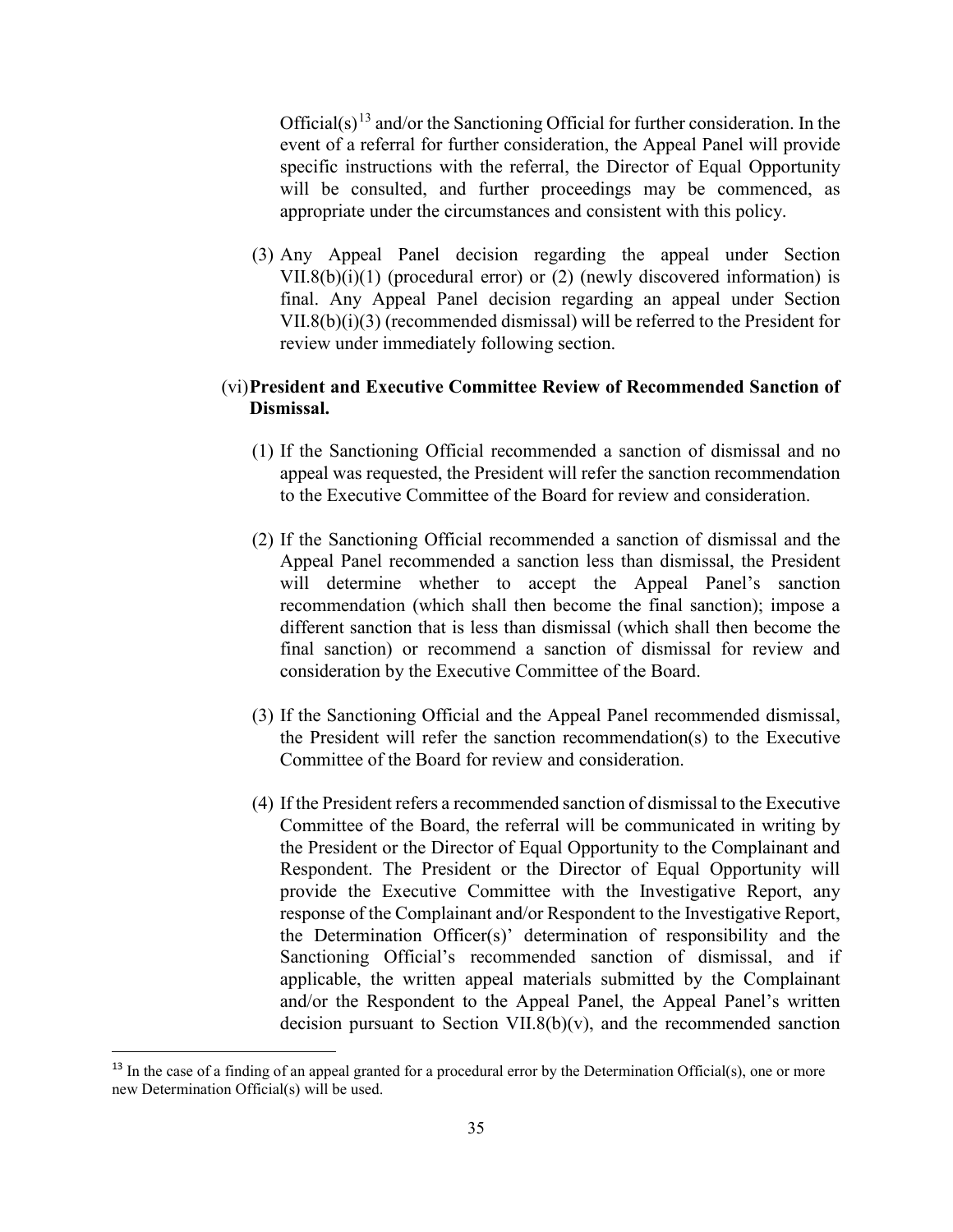following such appeal. The Executive Committee may grant both the Respondent and the Complainant the right to address the Executive Committee in writing, if the Executive Committee deems it appropriate. The Executive Committee of the Board of Trustees will make the final determination of the sanction.

(5) The Director of Equal Opportunity will inform the Parties simultaneously and in writing of the outcome of the appeal.

Each of the President and the Executive Committee of the Board of Trustees shall receive training on cases and appeals hereunder prior to reviewing any matter under this Section VII.B.8(b)(vi).

### **9. Timeframe for Completion of Investigation and Resolution Process**

The College cannot promise the definitive timeframe of this process, but will endeavor to complete its investigation and disciplinary process in a prompt manner. The length of investigations may vary with the complexity and unique factors in each case. Examples of such factors include, without limitation, circumstances in which critical witnesses are unavailable or if law enforcement requests the College to temporarily halt its investigation for a brief period of time. Accordingly, all timeframes set forth in this policy may be altered by the Director of Equal Opportunity for good cause. The College's overarching goal is that all complaints be investigated in a prompt, fair, and impartial manner.

## **10. Special Situations.**

The College retains the right to determine, in its sole discretion, if it will address a report of conduct under this policy administratively and outside of the Procedure when the safety of the College community is at risk, if the material facts are undisputed, if there are extenuating circumstances involving either of the Parties, or if the Director of Equal Opportunity, in consultation with appropriate administrators, determines, in his, her or their sole discretion, that it is otherwise in the best interest of the College and/or the community to do so. In addition, when an investigation in any matter indicates that there may be one or more possible violations of any other College policy, rule, procedure or requirement, in addition to the violation hereunder, the Director of Equal Opportunity will consult with relevant College personnel (as determined in his, her or their sole discretion). In these situations, the investigation and resolution may follow this Procedure to determine whether such other alleged violation(s) took place or may be addressed separately, as determined by the Director of Equal Opportunity, in his, her or their sole discretion. Finally, if, following the receipt of an alleged violation of the policy, the Complainant declines to participate in the investigation or resolution process, the Director of Equal Opportunity may decide to administratively close the investigation at any point in the Procedure after consideration of the factors set forth in Section V.A in his, her or their sole discretion.

## **11. Training; Designees.**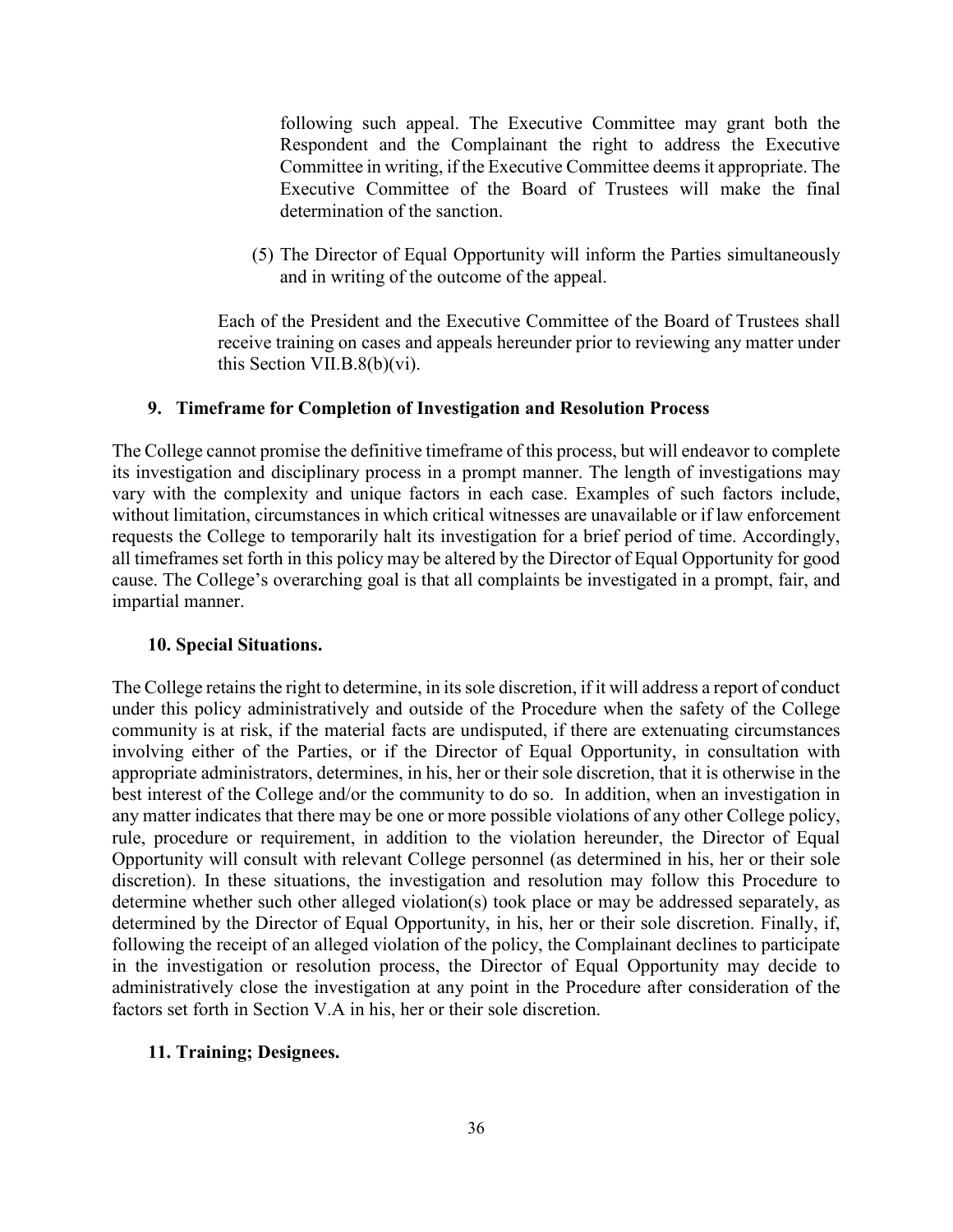(i) **Training**. Actions called for in this policy will be executed by individuals who are appropriately trained annually on issues relating to harassment, discrimination, sexual misconduct, and other misconduct addressed by this policy, investigatory procedures, and other disciplinary procedures (as applicable to the role) to protect the safety and right of members of the College community and promote accountability. Such individuals will also be unbiased and committed to discharging their responsibilities in accordance with the policy.

(ii) **Designees**. Where a College official or employee is listed as the designated point of contact for any role in the policy, the Director of Equal Opportunity or such official or employee may designate another College official or employee to assume the role at issue, as necessary and appropriate.

# **VIII. ACADEMIC FREEDOM**

Nothing in this policy should be construed to infringe on the academic freedom of members of the College community and their right to use the academic forum provided by the College either to discuss controversial subjects or to express ideas with which some or most members of the College community might strongly disagree.

# **IX. ADDITIONAL MATTERS.**

- A. Reasonable Accommodations. The College is committed to making its facilities, programs, and services accessible to all individuals in compliance with applicable law. Consistent with federal and state law, reasonable accommodations will be provided to individuals with disabilities.
	- Employees. Employees, applicants for employment, and third parties with disabilities who wish to request reasonable accommodations should contact Human Resources to discuss the availability of reasonable accommodations or to obtain documentation guidelines. This includes the right to reasonable accommodations in connection with pregnancy or a condition related to pregnancy including, but not limited to, lactation, or the need to express breast milk for a nursing child. Please see the [Reasonable Accommodation](https://www.holycross.edu/sites/default/files/files/policyprocedure/adminfinance/final_procedures_for_applicant_and_employees_9-21-2018.pdf)  [Procedures for Employees, Applicants for Employment and Third Parties](https://www.holycross.edu/sites/default/files/files/policyprocedure/adminfinance/final_procedures_for_applicant_and_employees_9-21-2018.pdf)  (available at a [https://www.holycross.edu/sites/default/files/files/policyprocedure/adminfinan](https://www.holycross.edu/sites/default/files/files/policyprocedure/adminfinance/final_procedures_for_applicant_and_employees_9-21-2018.pdf) [ce/final\\_procedures\\_for\\_applicant\\_and\\_employees\\_9-21-2018.pdf\)](https://www.holycross.edu/sites/default/files/files/policyprocedure/adminfinance/final_procedures_for_applicant_and_employees_9-21-2018.pdf) for further information.
	- Students. Students and applicants for admission to the College who desire to request reasonable accommodations should contact the Office of Accessibility Services to discuss the availability of reasonable accommodations or to obtain documentation guidelines. Please see [https://www.holycross.edu/health](https://www.holycross.edu/health-wellness-and-access/office-accessibility-services)[wellness-and-access/office-accessibility-services](https://www.holycross.edu/health-wellness-and-access/office-accessibility-services) for further information.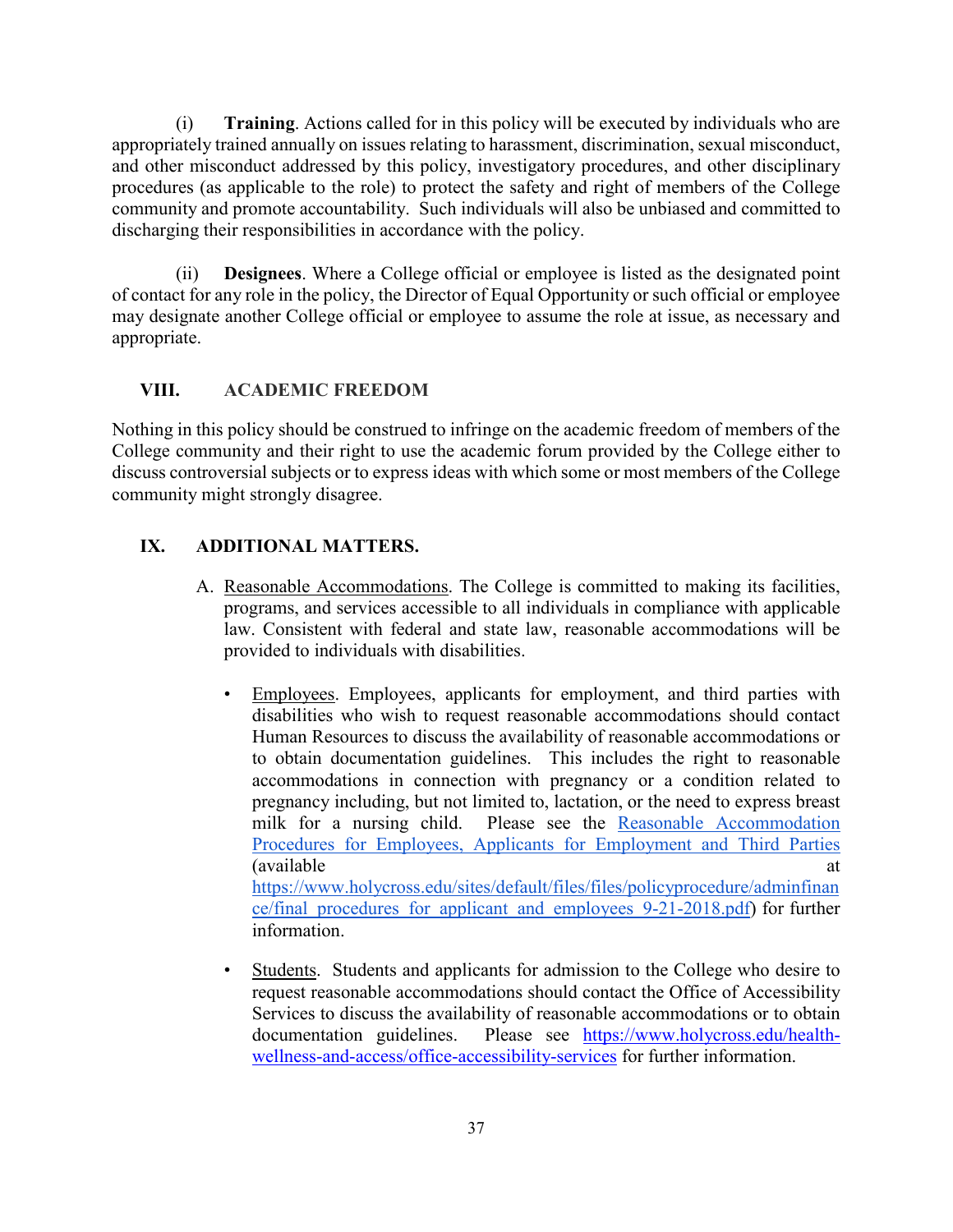All requests for accommodations are evaluated on an individualized basis considering information about the individual's disability and the areas where they experience difficulties and need support.

- B. Hate Crimes and Bias Incidents Reporting, Investigation and Resolution.
	- Hate Crimes Reporting, Investigation and Resolution. Hate crimes include crimes that are motivated by a consideration (real or perceived) of race, religion, color, national origin, age, marital or parental status (including pregnancy and pregnancy related conditions), veteran status, sex, disability, genetic information, sexual orientation, gender identity or other unlawful basis, as those crimes are defined under applicable law. Individuals who believe that they may have been victims of a crime may file a criminal complaint with the Department of Public Safety (508-793-2222) and/or the local police department (911) where the incident occurred. An individual may make both a criminal complaint and a complaint to the College under this policy (or pursuant to the Sexual Misconduct Policy for any violation of that policy).

The Clery Act requires the College to maintain statistics regarding certain hate crimes occurring on campus, on College-controlled property, and on public property immediately adjacent to campus. Those statistics may be found in the College's Annual Campus Crime Report available on the Department of Public Safety webpage at http://www.holycross.edu/campus-life/public-safety/safetysecurity-fire-report.

● Bias Incidents - Reporting, Investigation and Resolution. Discriminatory or harassing acts motivated by bias or a consideration (real or perceived) of a person's race, religion, color, national origin, age, marital or parental status (including pregnancy and pregnancy related conditions), veteran status, sex, disability, genetic information, sexual orientation, gender identity or other unlawful basis may constitute violations of the College's discrimination and harassment policies. Individuals who believe that they have been subject to discrimination, discriminatory harassment or retaliation (as defined above in this policy) may make a complaint pursuant to this policy, or a report pursuant to the Sexual Misconduct Policy for violations of that policy.

#### C. Hate and Bias: Affirming a Campus Culture of Mutual Respect and Civility.

The College seeks to be a community marked by mutual respect and civility. Incidents of hate and bias damage our community by intimidating or isolating individuals and other community members and can have a profound psychological impact on individuals and historically marginalized groups.

Additional responses to manifestations of hate and bias in our community can include restorative measures or dialogue on campus. When hate crimes, discrimination and discriminatory harassment incidents are being investigated pursuant to College policies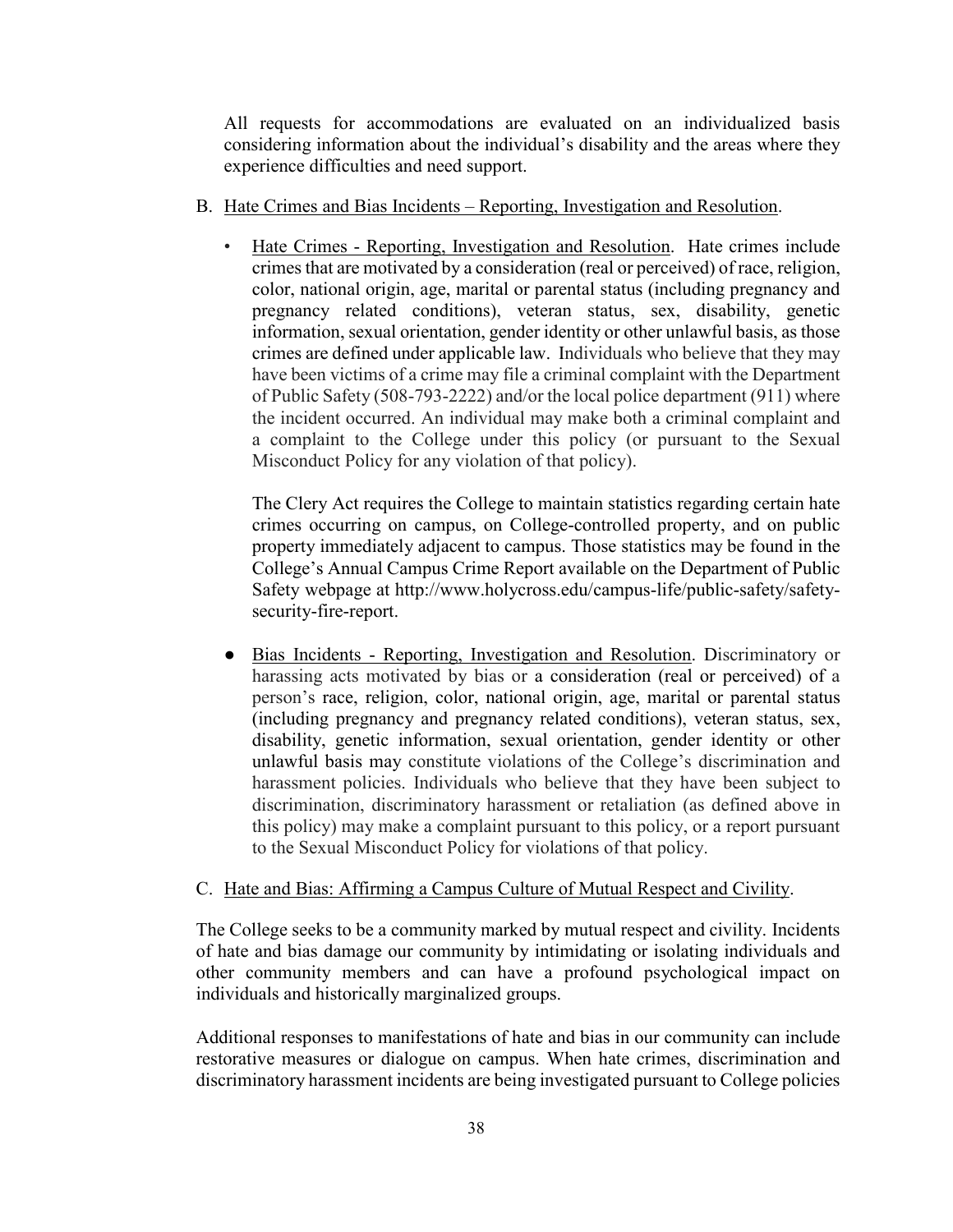and procedures, additional responses to such incidents must give due regard to the privacy of individuals and sensitivity of the situation subject to investigation including the rights and obligations of parties as set forth in those policies. The College will also comply with the Family Educational Rights and Privacy Act. These important considerations may impact the types of additional responses and/or the timing of additional responses.

When the Director of Equal Opportunity, the Vice President of Student Affairs/Dean of Students, or Director of Human Resources anticipates the need for restorative measures or dialogue on campus in addition to the investigation and remediation under applicable policy(ies), such College official will call a meeting with some or all of the Vice President of Student Affairs/Dean of Students, Chief Diversity Officer, Director of Human Resources, the Associate Dean of Students for Diversity and Inclusion, the Public Information Officer, the Director of Public Safety, Director of the Office of the College Chaplains and other relevant administrators to review the nature of the incident, examine any pertinent materials, discuss strategies for addressing the need and develop a plan of response.

Measures to be considered will be tailored to the nature of the incident and may include, but not limited to:

- (a) The issuance of a campus-wide statement;
- (b) One or more meetings with students, employees and other community members to promote dialogue about the issues involved;
- (c) Opportunities to educate students, employees and other community members further about the issues involved, including programs and topical forums;
- (d) The posting of a "HATE HAPPENED HERE" poster/sign where the act was committed. Signs will remain posted until instructed to be removed by the Vice President of Student Affairs, the Associate Dean for Diversity and Inclusion or the Chief Diversity Officer;
- (e) Removal, cleaning and/or painting over of the offensive materials after photos and other evidence has been collected; and/or
- (f) Other steps as determined to encourage dialogue about words and actions, to address issues of intolerance, and promote respect towards differences on a regular basis.

The need for dialogue can also arise because of local, national or world events that impinge on our community. When members of the College community anticipate or desire a need for campus dialogue due to local, national or world event(s), they should bring this to the attention of the Director of Equal Opportunity, the Director of Human